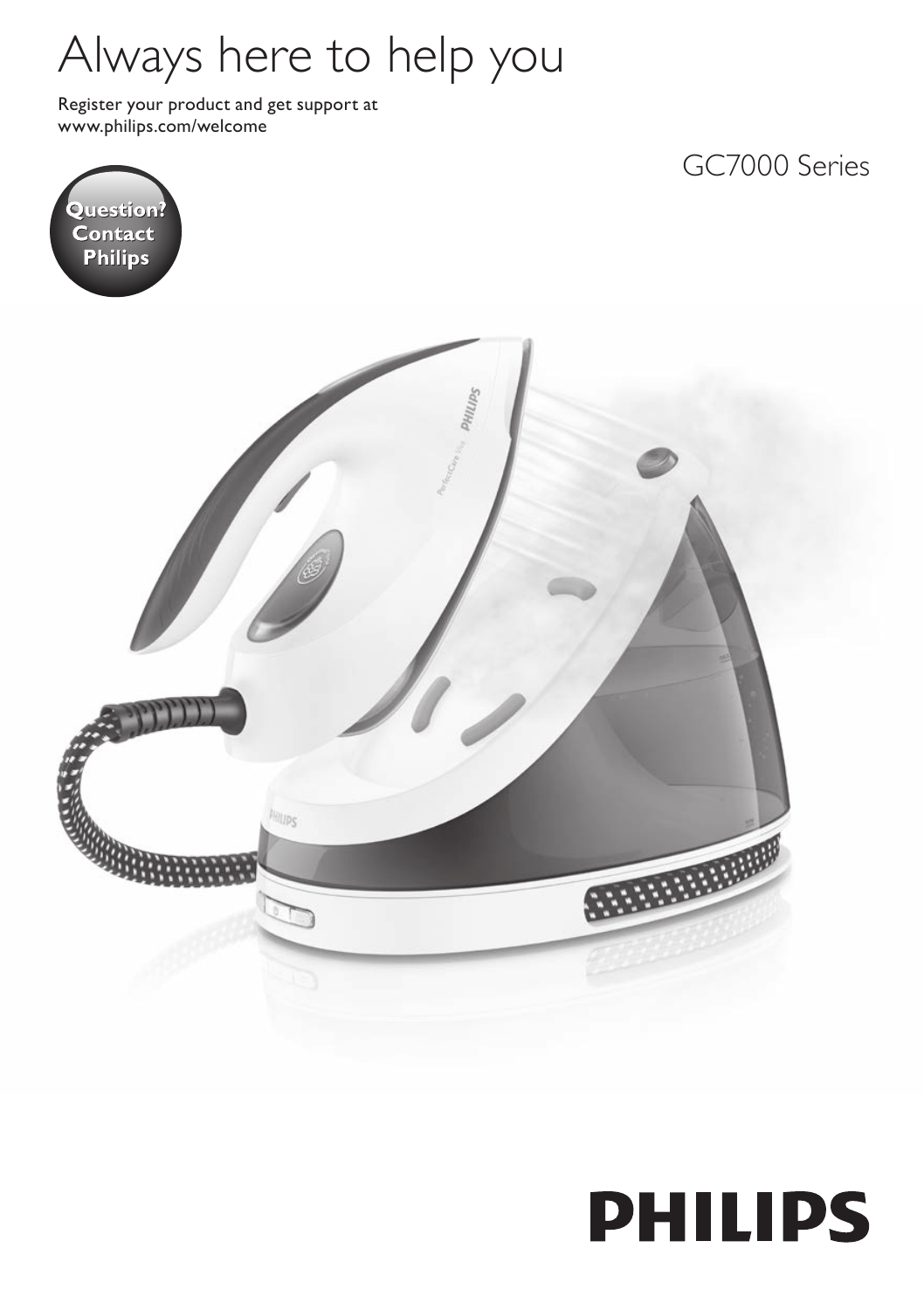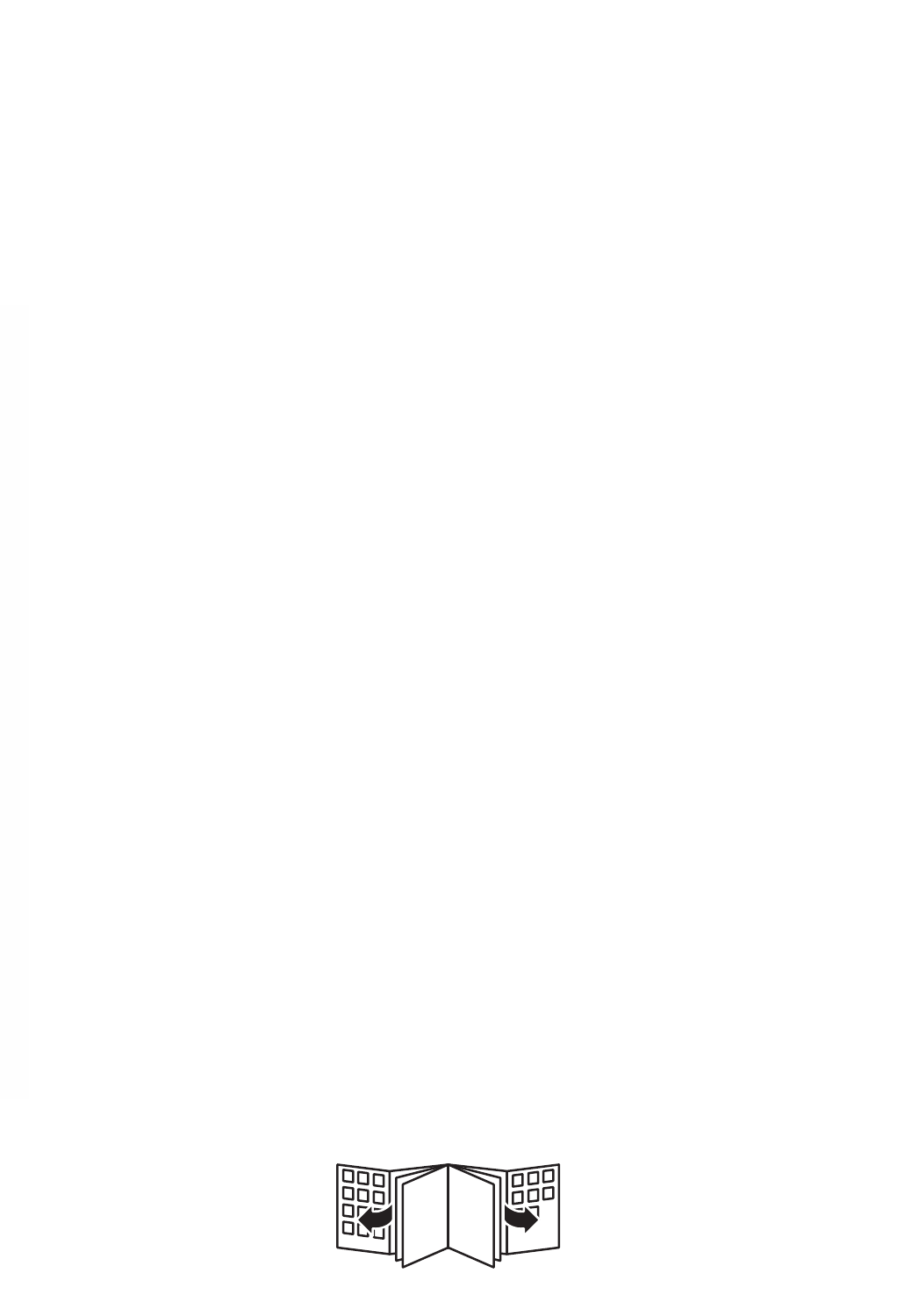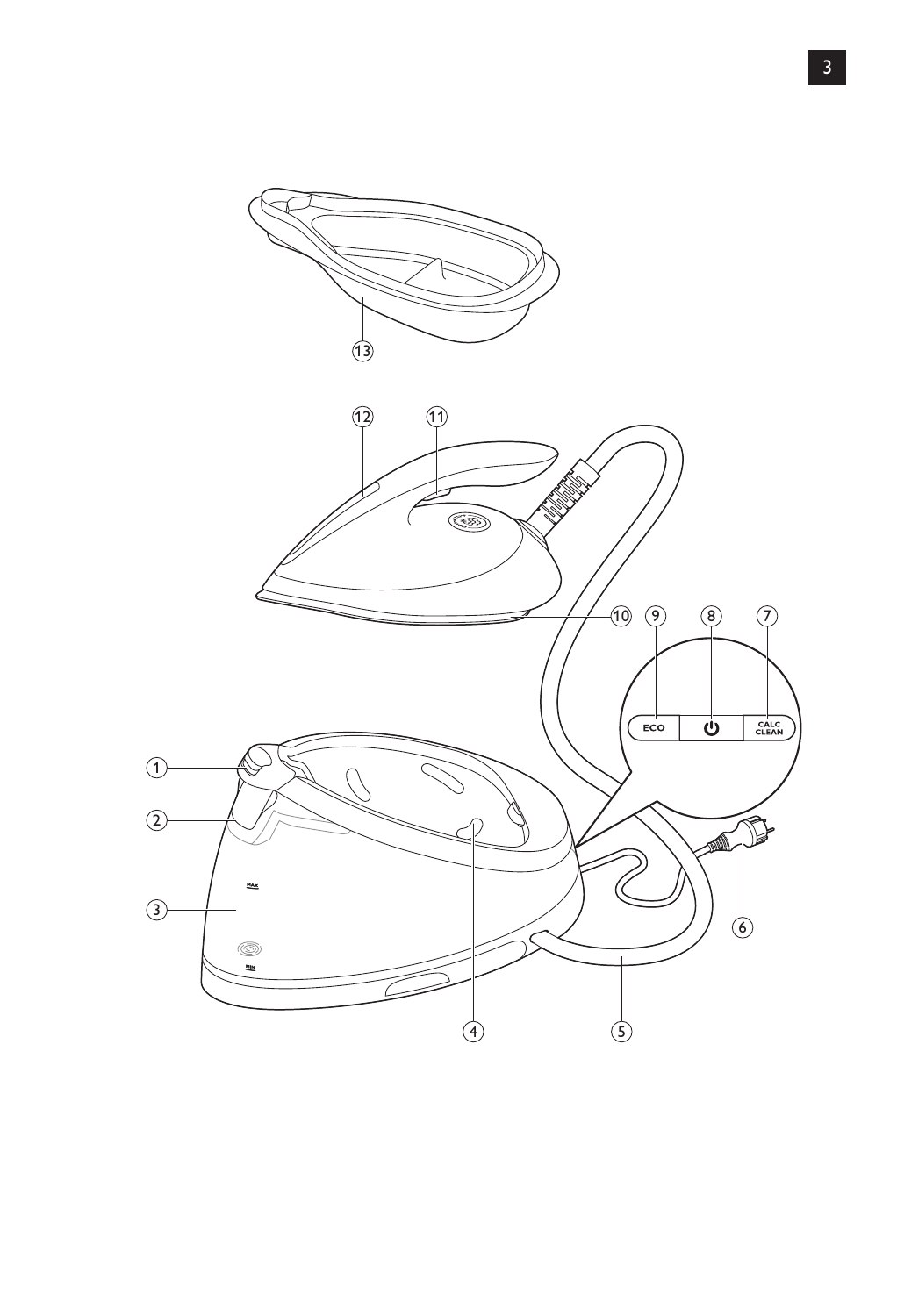

#### **IMPORTANT**

- Perform Calc-Clean process regularly for great steam and prolonged life (Fig. 1).
- Recommended water to use: distilled or demineralised water (Fig. 2).

#### **WICHTIG**

- Führen Sie die Entkalkung für optimalen Dampf und eine lange Nutzungsdauer durch (Abb. 1).
- Empfohlenes Wasser: destilliertes oder demineralisiertes Wasser (Abb. 2).

#### **IMPORTANTE**

- Realice el proceso Calc-Clean de forma regular para optimizar el vapor y prolongar la vida útil del aparato (fig. 1).
- Recomendación de agua para utilizar: agua destilada o desmineralizada (fig. 2).

#### **TÄRKEÄÄ**

- Käytä Calc-Clean-toimintoa säännöllisesti, sillä se takaa tasaisen höyryntuoton ja laitteen pitkän käyttöiän (Kuva 1).
- Suositeltu vesilaatu: tislattu tai pehmennetty vesi (Kuva 2).

#### **IMPORTANT**

- Effectuez régulièrement le traitement anticalcaire pour une vapeur de qualité et une durée de vie prolongée (fig. 1).
- Recommandation pour l'eau à utiliser : eau distillée ou déminéralisée (fig. 2).

#### **IMPORTANTE**

- Eseguite regolarmente la procedura Calc-Clean per maggiore vapore e durata del ferro (fig. 1).
- Acqua da utilizzare: distillata o demineralizzata (fig. 2)

#### **BELANGRIJK**

- Voer de Calc-Clean-procedure regelmatig uit voor een hoge stoomproductie en een langere levensduur (fig. 1).
- Aanbevolen water: gedistilleerd of gedemineraliseerd water (fig. 2).

#### **IMPORTANTE**

- Execute o processo Calc-Clean regularmente para um óptimo vapor e uma vida útil prolongada (fig. 1).
- Água recomendada para utilização: água destilada ou desmineralizada (fig. 2).

#### **VIKTIGT**

- Utför avkalkningsprocessen regelbundet för bättre ånga och förlängd livslängd på produkten (Bild 1).
- Rekommenderat vatten att använda: destillerat eller demineraliserat vatten (Bild 2).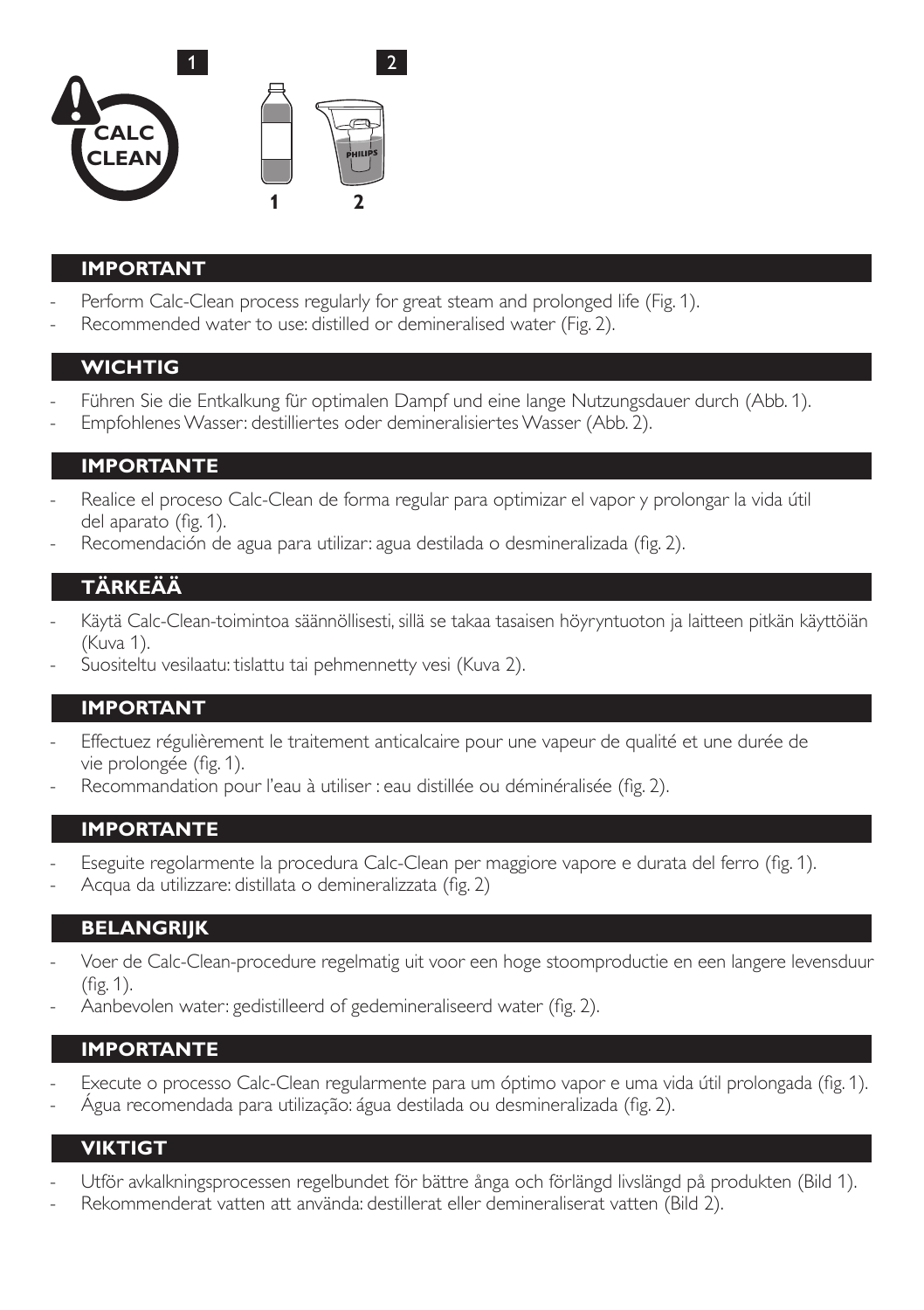**[ENGLISH](#page-5-0)** 6 **[DEUTSCH](#page-10-0)** 11 **[ESPAÑOL](#page-16-0)** 17 **[SUOMI](#page-21-0)** 22 **[FRANÇAIS](#page-26-0)** 27 **[ITALIANO](#page-32-0)** 33 **[NEDERLANDS](#page-38-0)** 39 **[PORTUGUÊS](#page-43-0)** 44 **[SVENSKA](#page-49-0)** 50

GC7000 series **GC7000 series**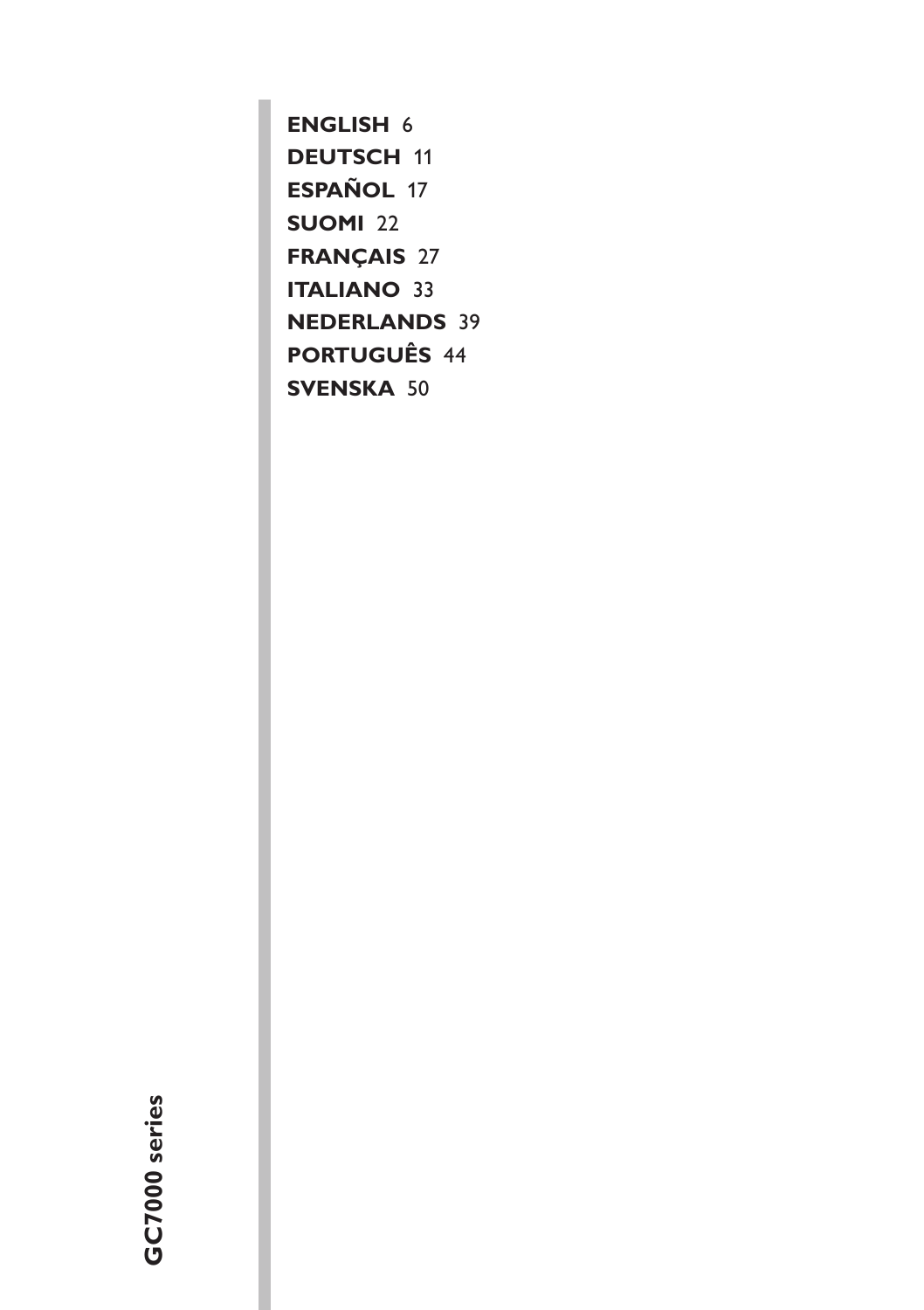#### <span id="page-5-0"></span>**Introduction**

This iron has been approved by The Woolmark Company Pty Ltd for the ironing of wool-only products, provided that the garments are ironed according to the instructions on the garment label and those issued by the manufacturer of this iron. R1401. In the United Kingdom, Eire, Hong Kong and India, the Woolmark trademark is a certification trademark.

#### **General description (Fig. 3)**

- 1 Carry lock (specific types only)
- 2 Water tank filling funnel
- 3 Water tank
- 4 Iron platform<br>5 Water supply
- Water supply hose
- 6 Mains cord with plug
- 7 Calc-Clean button with Calc-Clean light
- 8 On/off button with power-on light
- 9 ECO button with light
- 10 Soleplate
- 11 Steam trigger
- 12 'Iron ready' light
- 13 Smart Calc-Clean container

#### **OptimalTemp Technology**

The OptimalTemp technology enables you to iron all types of ironable fabrics, without adjusting the iron temperature.

- Fabrics with these symbols are ironable, for example linen, cotton, polyester, silk, wool, viscose and rayon (Fig. 4).
- Fabrics with this symbol are not ironable. These fabrics include synthetic fabrics such as Spandex or elastane, Spandex-mixed fabrics and polyolefins (e.g. polypropylene), but also prints on garments (Fig. 5).

#### **Recommended water to use: distilled or demineralised water**

Your appliance has been designed to be used with tap water. If you live in an area with hard water, fast scale build-up may occur. It is therefore recommended to use distilled or demineralised water to prolong the lifetime of your appliance.

#### Do not use perfumed water, water from the tumble dryer, vinegar, starch, descaling agents, ironing aids, chemically descaled water or other chemicals, as they may cause water spitting, brown staining or damage to your appliance.

#### **Ironing**

**Please read the quick start guide on the packaging carefully to start using your appliance.**

*Note: Keep the steam trigger pressed continuously when you move the iron over the fabric while you iron.*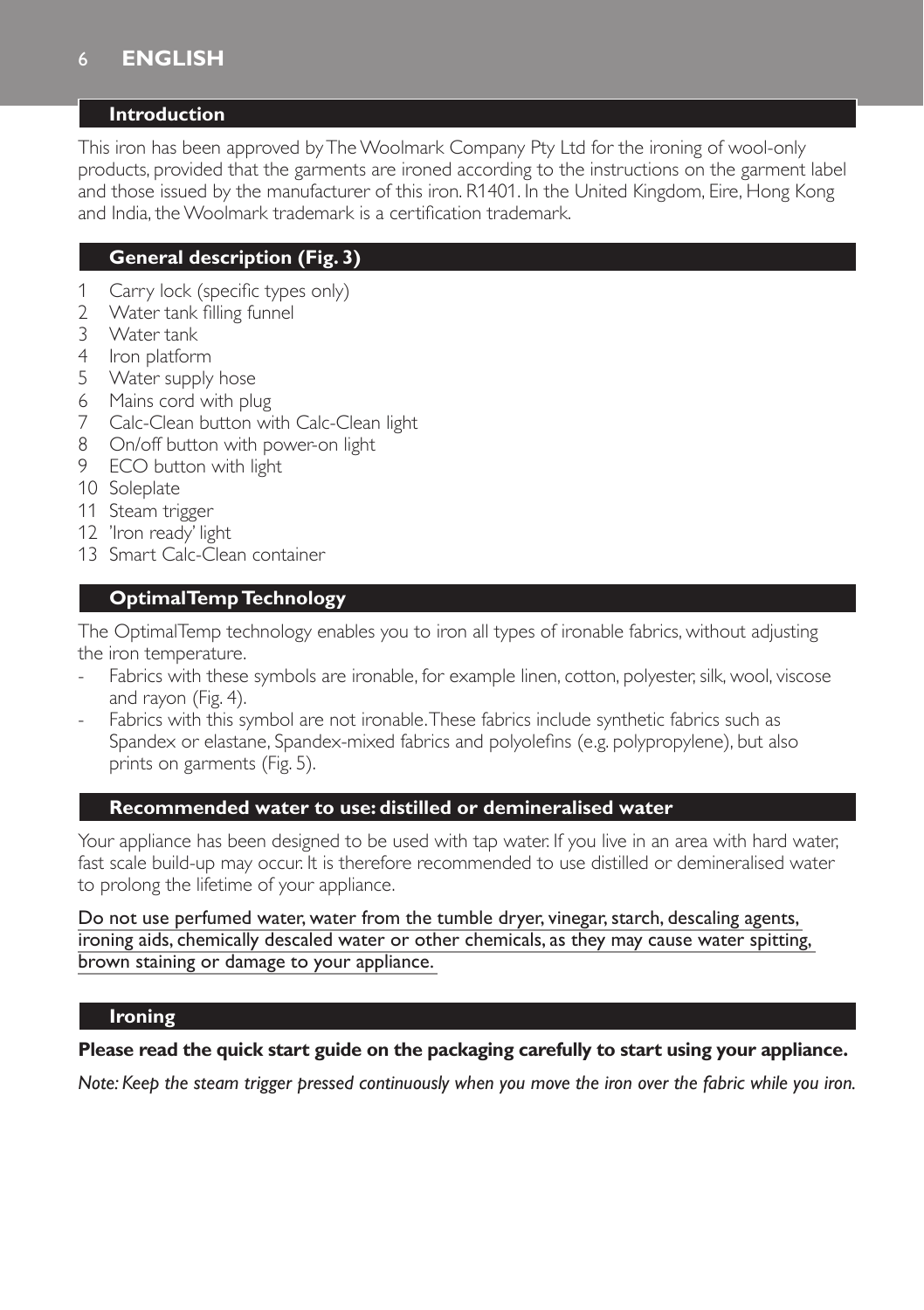#### **IMPORTANT - Cleaning and maintenance**

#### **Smart Calc-Clean System**

Your appliance has been designed with a Smart Calc-Clean system to ensure that descaling and cleaning is done regularly. This helps to maintain a strong steam performance and avoids dirt and stains coming out of the soleplate over time. To ensure that the cleaning process is performed, the steam generator gives regular reminders. Besides that, a second defence step to protect the steam generator from scale is integrated: the steam function gets disabled if descaling is not done after 1 hour steam ironing once the reminder came up. After descaling is done, the steam function will be restored. This takes place regardless of the type of water used.

#### **Sound and light Calc-Clean reminder**

- After 1 to 3 months of use, the light of the Calc-Clean button starts flashing and the appliance starts beeping to indicate that you have to perform the Calc-Clean process (Fig. 6).
- You can continue steam ironing for 1 hour while the Calc-Clean light flashes and the appliance beeps. After 1 hour, the steam function is automatically disabled. You have to perform the Calc-Clean process before you can continue steam ironing. (Fig. 7)

#### **Performing the Calc-Clean process with the Calc-Clean container**

Do not leave the appliance unattended during the Calc-Clean process.

Caution: Do not interrupt the process by lifting the iron up from the Calc-Clean container, as hot water and steam will come out of the soleplate.

- 1 Fill up the water tank halfway (Fig. 8).
- 2 Make sure that the appliance is plugged in and switched ON during the Calc-Clean process (Fig. 9).
- 3 Place the Calc-Clean container on the ironing board or any other even, stable surface (Fig. 10).
- **4** Place the iron stably on the Calc-Clean container.
- 5 Press and hold the Calc-Clean button for 2 seconds until you hear short beeps (Fig. 11).

*Note: The Calc-Clean container has been designed to collect scale particles and hot water during the Calc-Clean process. It is perfectly safe to rest the iron on this container during the entire process.*

6 During the Calc-Clean process, you hear short beeps and a pumping sound. Wait approximately 2 minutes for the appliance to complete the process (Fig. 12).

- 7 When the Calc-Clean process is completed, the iron stops beeping (Fig. 13).
- 8 Wipe the iron with a piece of cloth and put it back on the base station (Fig. 14).
- 9 As the Calc-Clean container becomes hot during the Calc-Clean process, wait approx. 5 minutes before you touch it.
- 10 Carry the Calc-Clean container to the sink, empty it and store it for future use (Fig. 15).
- **11** If necessary, you can repeat steps 1 to 10. Make sure that you empty the Calc-Clean container before you start the Calc-Clean process.

*Note: During the Calc-Clean process, clean water may come out of the soleplate if no scale has accumulated inside the iron. This is normal.*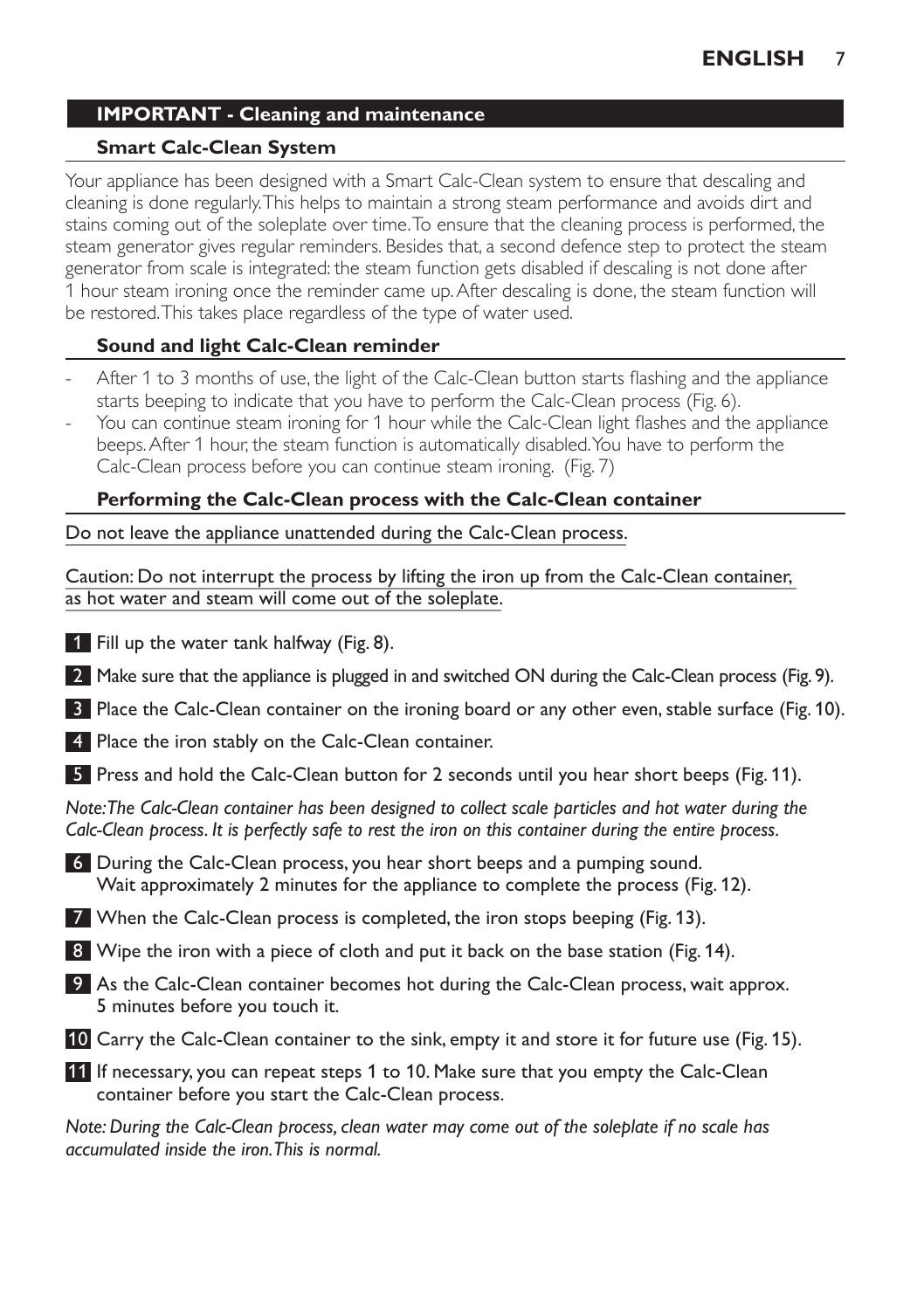#### **Energy saving**

#### **Eco mode**

By using the ECO mode (reduced amount of steam), you can save energy without compromising on the ironing result.

1 To activate the ECO mode, press the ECO button. The green ECO light goes on. (Fig. 16)

2 To deactivate the ECO mode, press the ECO button again. The green light goes off.

For the best results on tough fabrics you can use the TURBO mode.

1 Press and hold the on/off button for 2 seconds until the light turns white.

2 To deactivate the TURBO mode, press and hold the on/off button for 2 seconds again until the light turns blue.

#### **Safety auto-off (specific types only)**

The safety auto-off function automatically switches off the appliance if it has not been used for 5 minutes, to save energy.

#### **Troubleshooting**

This chapter summarises the most common problems you could encounter with the appliance. If you are unable to solve the problem with the information below, visit **www.philips.com/support** for a list of frequently asked questions or contact the Consumer Care Centre in your country.

| Problem                                                                                                                                                               | Possible cause                                                                                 | Solution                                                                                                                                                            |
|-----------------------------------------------------------------------------------------------------------------------------------------------------------------------|------------------------------------------------------------------------------------------------|---------------------------------------------------------------------------------------------------------------------------------------------------------------------|
| The iron does not<br>produce any steam.                                                                                                                               | There is not enough water in<br>the water tank.                                                | Fill the water tank beyond the MIN<br>indication. Press and hold the steam trigger<br>until steam comes out. It may take up to<br>30 seconds until steam comes out. |
|                                                                                                                                                                       | You have not pressed the<br>steam trigger.                                                     | Press and hold the steam trigger until<br>steam comes out.                                                                                                          |
|                                                                                                                                                                       | The steam function has been<br>disabled until you have<br>performed the Calc-Clean<br>process. | Perform the calc-clean process to restore<br>the steam function (see chapter<br>'IMPORTANT - Cleaning and<br>maintenance').                                         |
| The light of the<br>Calc-Clean button<br>flashes and/or the<br>appliance beeps.                                                                                       | This is the Calc-Clean<br>reminder.                                                            | Perform the Calc-Clean process within<br>1 hour after the Calc-Clean reminder is<br>given (see chapter 'IMPORTANT -<br>Cleaning and maintenance').                  |
| The light of the<br>Calc-Clean button<br>flashes and the<br>appliance beeps<br>every time I press<br>the steam trigger.<br>No steam comes<br>out of the<br>soleplate. | You have not done or have<br>not completed the Calc-Clean<br>process.                          | Perform the Calc-Clean process to enable<br>the steam function again (see chapter<br>'IMPORTANT - Cleaning and<br>maintenance').                                    |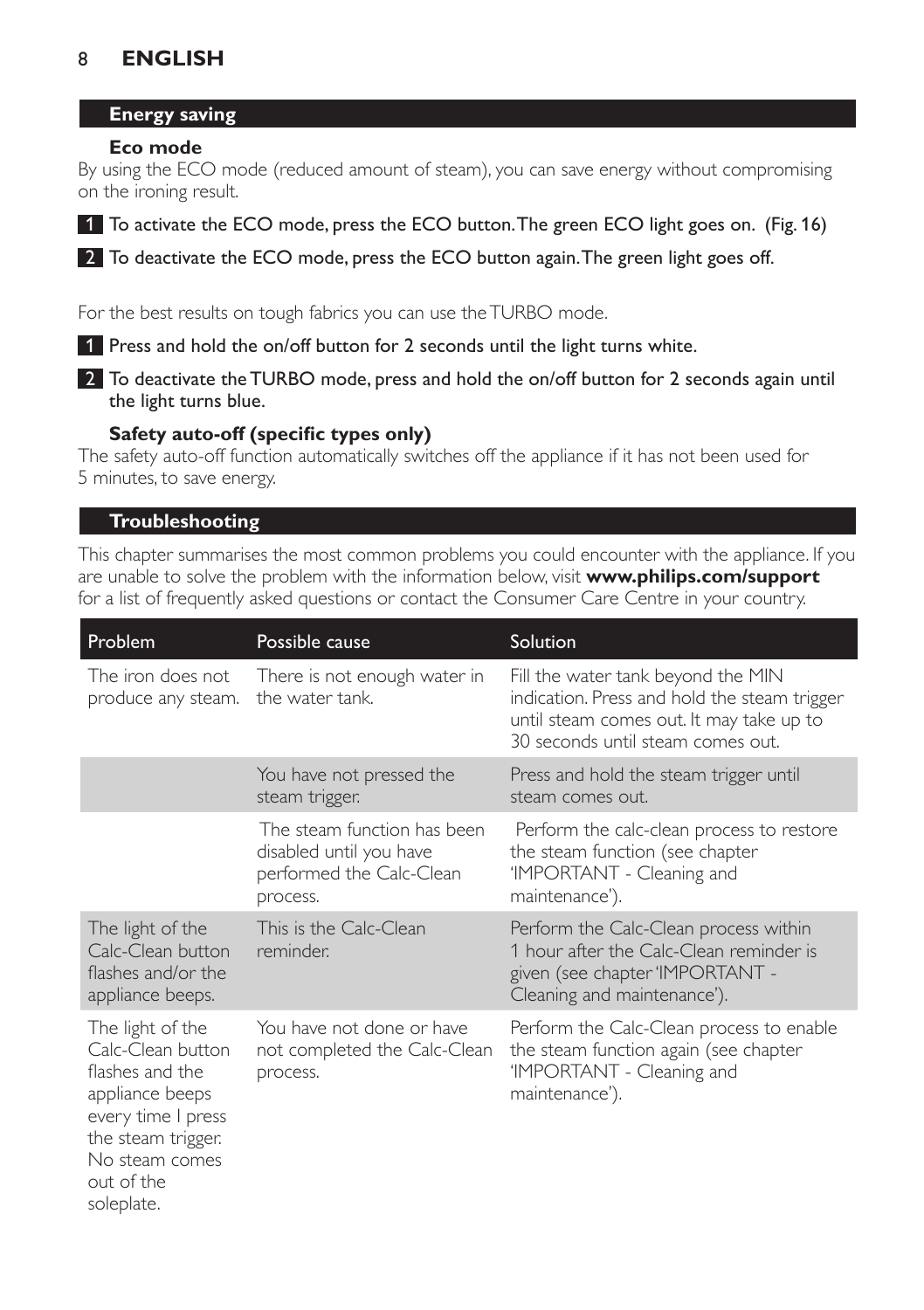| Problem                                                                                      | Possible cause                                                                                                                                         | Solution                                                                                                                                                                                                                                                 |
|----------------------------------------------------------------------------------------------|--------------------------------------------------------------------------------------------------------------------------------------------------------|----------------------------------------------------------------------------------------------------------------------------------------------------------------------------------------------------------------------------------------------------------|
| The appliance has<br>switched off.                                                           | The safety auto-off function<br>was activated. This happens<br>automatically when the steam<br>generator has not been used<br>for more than 5 minutes. | Set the on/off switch to 'off' position and<br>then to 'on' position.                                                                                                                                                                                    |
| The appliance<br>produces a loud<br>pumping sound.                                           | The water tank is empty.                                                                                                                               | Fill the water tank with water and press the<br>steam trigger until the pumping sound<br>becomes softer and steam comes out of<br>the soleplate.                                                                                                         |
| Water droplets<br>come out of the<br>soleplate.                                              | After the Calc-Clean process,<br>remaining water may drip out<br>of the soleplate.                                                                     | Wipe the soleplate dry with a piece of<br>cloth. If the light in the Calc-Clean button<br>still flashes and the appliance still beeps,<br>perform the Calc-Clean process (see<br>chapter 'IMPORTANT - Cleaning and<br>maintenance').                     |
|                                                                                              | The Calc-Clean process has<br>not been completed.                                                                                                      | You have to perform the Calc-Clean<br>process again (see chapter 'IMPORTANT -<br>Cleaning and maintenance').                                                                                                                                             |
| Dirty water and<br>impurities come<br>out of the<br>soleplate.                               | Impurities or chemicals<br>present in the water have<br>deposited in the steam vents<br>and/or soleplate.                                              | Perform the Calc-Clean process regularly<br>(see chapter 'IMPORTANT - Cleaning and<br>maintenance').                                                                                                                                                     |
| Water flushes out<br>of the soleplate.                                                       | You have accidentally started<br>the Calc-Clean process (see<br>chapter 'IMPORTANT -<br>Cleaning and maintenance').                                    | Switch off the appliance.Then switch it<br>back on again. Let the iron heat up until the<br>'iron ready' light lights up steadily.                                                                                                                       |
| The Calc-Clean<br>process does not<br>start.                                                 | You have not pressed the<br>Calc-Clean button for<br>2 seconds until the<br>appliance started beeping.                                                 | See chapter 'IMPORTANT - Cleaning and<br>maintenance'.                                                                                                                                                                                                   |
| The iron leaves a<br>shine or an imprint<br>on the garment.                                  | The surface to be ironed was<br>uneven, for instance because<br>you were ironing over a seam<br>or a fold in the garment.                              | Perfect Care is safe on all garments.<br>The shine or imprint is not permanent and<br>will disappear when you wash the garment.<br>Avoid ironing over seams or folds or you<br>can place a cotton cloth over the area to<br>be ironed to avoid imprints. |
| The ironing board<br>cover becomes<br>wet or water<br>droplets come out<br>of the soleplate. | Steam has condensed on the<br>ironing board cover after a<br>long ironing session.                                                                     | Replace the ironing board cover if the foam<br>material has worn out.You can also add an<br>extra layer of felt material under the ironing<br>board cover to prevent condensation on<br>the ironing board.                                               |
|                                                                                              | You may have an ironing<br>board that is not designed to<br>cope with the high steam rate<br>of the steam generator.                                   | Put an extra layer of felt material under the<br>ironing board cover to prevent<br>condensation on the ironing board.                                                                                                                                    |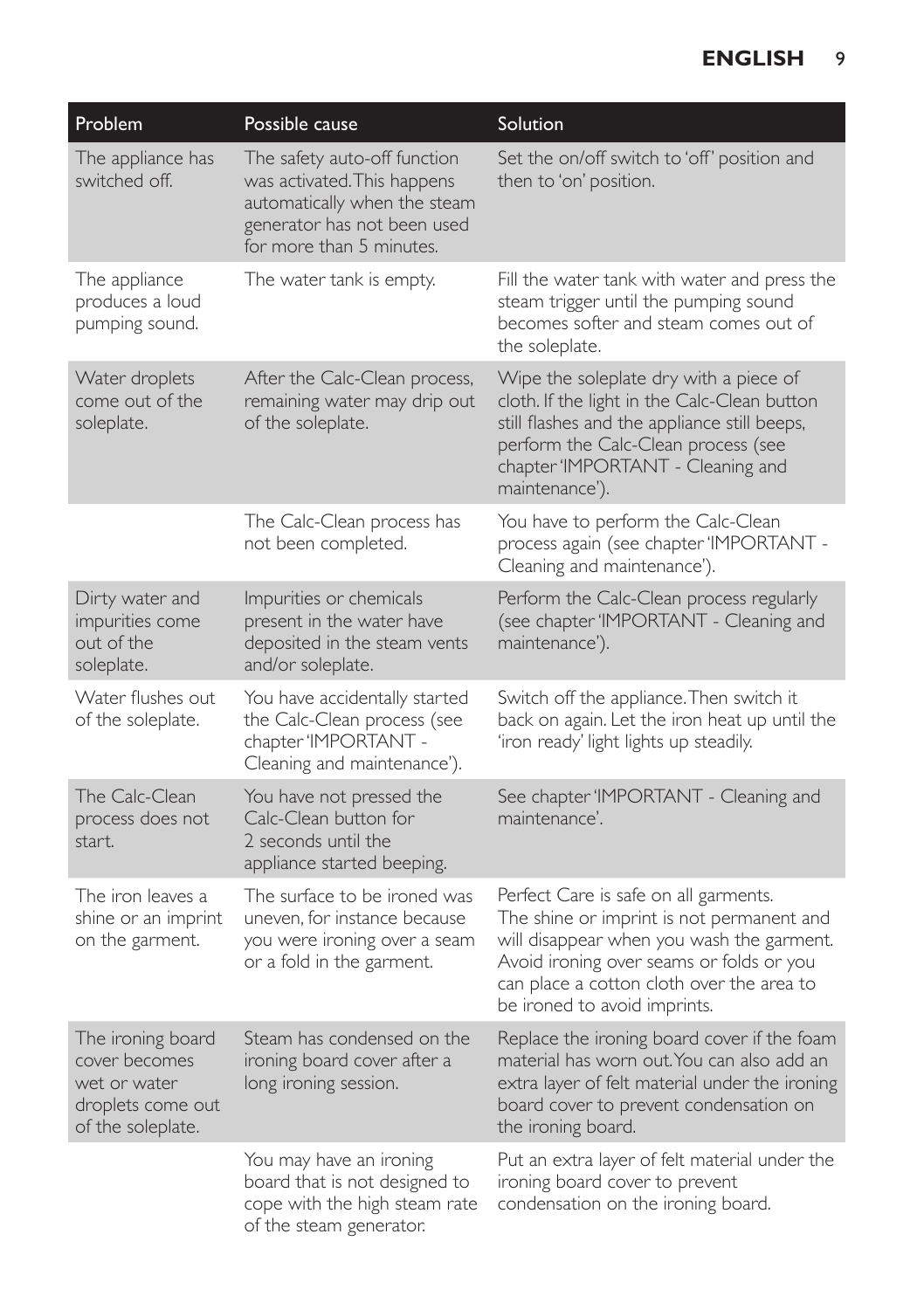| Problem                                                                                                                      | Possible cause                                                                                                                                                                      | Solution                                                                                                             |
|------------------------------------------------------------------------------------------------------------------------------|-------------------------------------------------------------------------------------------------------------------------------------------------------------------------------------|----------------------------------------------------------------------------------------------------------------------|
| Steam continues to<br>come out after I<br>release the steam<br>trigger.                                                      | Steam is generated in the<br>soleplate. When you release<br>the steam trigger, remaining<br>water is transformed into<br>steam. This is normal.                                     | Release the steam trigger 2 to 3 seconds<br>before you place the iron back on the iron<br>platform or ironing board. |
| There is a strong<br>gush of steam<br>when I release the<br>steam trigger after<br>placing the iron on<br>the iron platform. | When the iron is tilted<br>upwards, remaining water is<br>collected and converted into<br>strong steam. This is normal.                                                             | Release the steam trigger 2 to 3 seconds<br>before you place the iron back on the iron<br>platform or ironing board. |
| Steam is weak.                                                                                                               | You do not press the steam<br>trigger continuously.                                                                                                                                 | Keep the steam trigger pressed<br>continuously when you move the iron over<br>the fabric.                            |
|                                                                                                                              | You use the ECO mode.                                                                                                                                                               | For more steam, switch off the ECO mode<br>by pressing the ECO button. The green<br>ECO light goes off.              |
| Steam does not<br>come out<br>immediately when I<br>press the steam<br>trigger.                                              | Water is converted into<br>steam in the soleplate. When<br>you press the steam trigger, it<br>will take 1 to 2 seconds until<br>steam is generated and<br>released. This is normal. | Keep the steam trigger pressed<br>continuously when you move the iron<br>over the fabric.                            |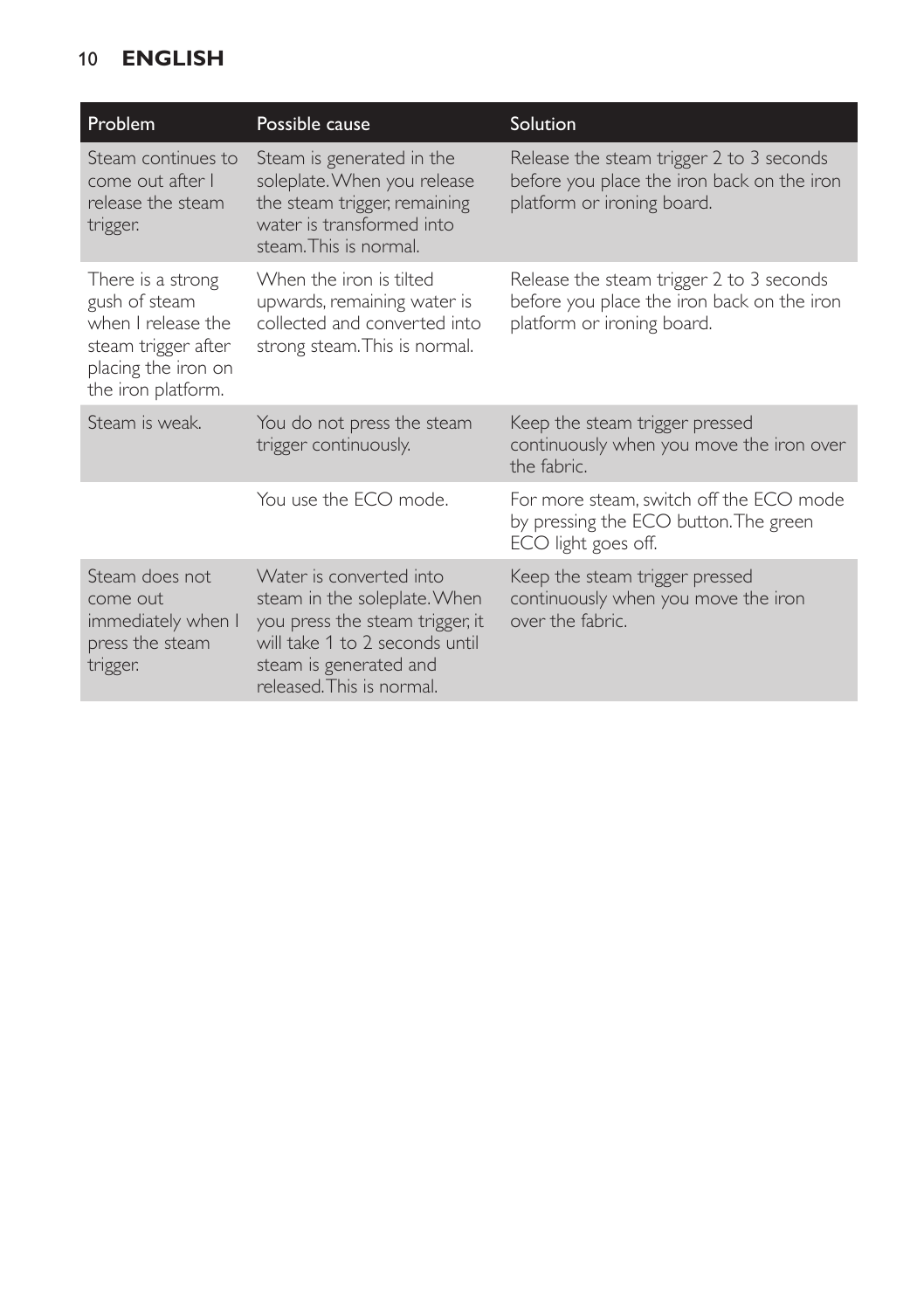#### <span id="page-10-0"></span>**Einführung**

Dieses Bügeleisen wurde von der Woolmark Company Pty Ltd für das Bügeln von Textilien aus reiner Wolle empfohlen, vorausgesetzt die Kleidungsstücke werden gemäß den Anweisungen auf dem Etikett des Kleidungsstücks und denen des Herstellers dieses Bügeleisens gebügelt. R1401. In Großbritannien, Irland, Hongkong und Indien ist das Woolmark-Warenzeichen eine Gütemarke.

#### **Allgemeine Beschreibung (Abb. 3)**

- 1 Transportverriegelung (nur bestimmte Gerätetypen)<br>2 Einfülltrichter für den Wasserbehälter
- 2 Einfülltrichter für den Wasserbehälter<br>3 Wasserbehälter
- 
- 3 Wasserbehälter<br>4 Bügeleisen-Abste 4 Bügeleisen-Abstellfläche<br>5 Verbindungsschlauch
- 5 Verbindungsschlauch<br>6 Netzkabel mit Stecke
- 6 Netzkabel mit Stecker<br>7 Calc-Clean-Taste mit C
- 7 Calc-Clean-Taste mit Calc-Clean Anzeige
- 8 Ein-/Ausschalter mit Betriebsanzeige<br>9 ECO-Taste mit Anzeige
- 9 ECO-Taste mit Anzeige
- 10 Bügelsohle
- 11 Dampfauslöser
- 12 Bereitschaftsanzeige
- 13 Intelligenter Calc-Clean-Behälter

#### **Optimal TEMP-Technologie**

Mit der Optimal TEMP-Technologie können Sie alle bügelechten Textilien ohne Einstellung der Bügeltemperatur bügeln.

- Stoffe mit diesen Symbolen sind bügelecht, z. B. Leinen, Baumwolle, Polyester, Seide, Wolle, Viskose und Reyon (Abb. 4).
- Stoffe mit diesem Symbol sind nicht bügelecht. Zu diesen Stoffen gehören Synthetikfasern wie zum Beispiel Lycra oder Elastan, Lycra-Mischgewebe und Polyolefine (z. B. Polypropylen), aber auch Kleidungsstücke mit Aufdruck (Abb. 5).

#### **Empfohlenes Wasser: destilliertes oder demineralisiertes Wasser**

Dieses Gerät wurde für die Verwendung mit Leitungswasser entwickelt. Wenn Sie in einer Region mit hartem Wasser leben, kann es schnell zu Kalkablagerungen kommen. Daher wird empfohlen, destilliertes oder demineralisiertes Wasser zu verwenden, um die Lebensdauer Ihres Geräts zu verlängern.

Verwenden Sie kein parfümiertes Wasser, Wasser aus dem Wäschetrockner, Essig, Stärke, Entkalkungsmittel, Bügelzusätze, chemisch entkalktes Wasser oder andere Chemikalien, da dies zu Austreten von Wasser, braunen Flecken oder Schäden am Gerät führen kann.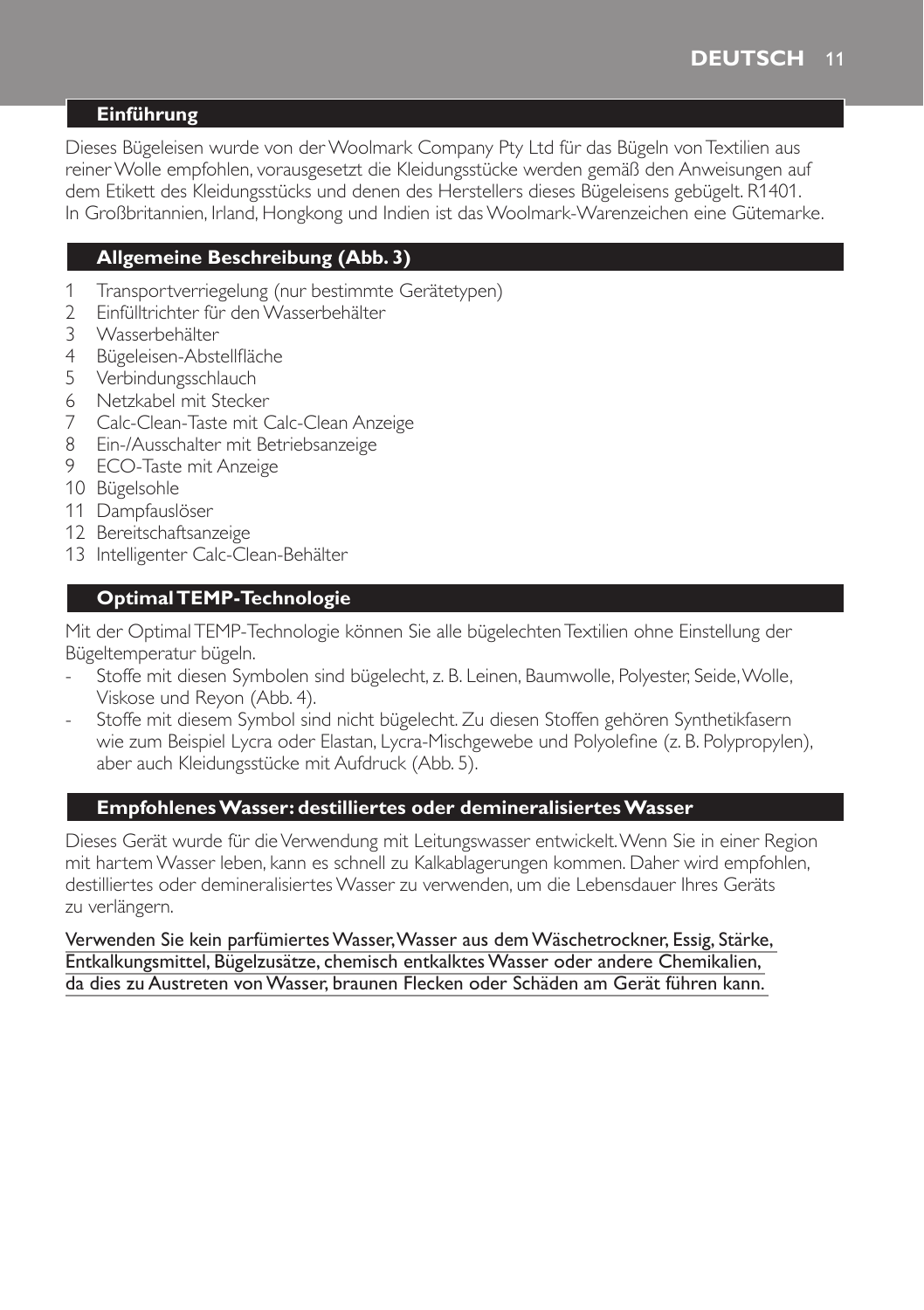#### **Bügeln**

#### **Lesen Sie die Kurzanleitung auf der Verpackung aufmerksam durch, bevor Sie beginnen, Ihr Gerät zu verwenden.**

*Hinweis: Halten Sie den Dampfauslöser durchgehend gedrückt, wenn Sie das Bügeleisen während des Bügelns über den Stoff bewegen.*

#### **WICHTIG – Reinigung und Pflege**

#### **Intelligentes Calc-Clean-System**

Ihr Gerät ist mit einer intelligenten Calc-Clean-Funktion ausgestattet, die sicherstellt, dass es regelmäßig entkalkt und gereinigt wird, damit die Dampfleistung möglichst lange Zeit erhalten bleibt und Schmutz und Flecken nicht nach einiger Zeit aus der Bügelsohle austreten. Um sicherzustellen, dass der Reinigungsvorgang durchgeführt wird, gibt die Dampfbügelstation regelmäßige Erinnerungen aus. Außerdem wurde eine zusätzliche Schutzfunktion gegen Kalk in die Dampfbügelstation integriert: Die Dampffunktion wird deaktiviert, wenn eine Stunde nach der entsprechenden Erinnerung der Entkalkungsvorgang nicht durchgeführt wurde. Nach dem Entkalken wird die Dampffunktion wieder aktiviert. Dies findet unabhängig von der Art des verwendeten Wassers statt.

#### **Akustische und visuelle Calc-Clean-Erinnerung**

- Nach ein bis drei Monaten Verwendung beginnt die Anzeige der Calc-Clean-Taste zu blinken und das Gerät gibt Signaltöne aus, um anzuzeigen, dass Sie das entkalken müssen (Abb. 6).
- Sie können eine weitere Stunde Dampfbügeln, während die Calc-Clean-Anzeige blinkt und das Gerät Signaltöne ausgibt. Nach einer Stunde wird die Dampffunktion automatisch deaktiviert. Sie müssen das Gerät entkalken, bevor Sie das Dampfbügeln fortsetzen können. (Abb. 7)

#### **Mithilfe des Calc-Clean Behälters entkalken**

Lassen Sie das Gerät während des Entkalkens nicht unbeaufsichtigt.

Achtung: Unterbrechen Sie den Vorgang nicht, indem Sie das Bügeleisen vom Calc-Clean-Behälter heben, da heißes Wasser und Dampf aus der Bügelsohle austreten.

- 1 Füllen Sie den Wasserbehälter zur Hälfte (Abb. 8).
- 2 Vergewissern Sie sich, dass das Gerät während des Entkalkens mit der Stromversorgung verbunden und EINGESCHALTET ist (Abb. 9).
- 3 Stellen Sie den Calc-Clean-Behälter auf das Bügelbrett oder eine andere gerade, stabile Oberfläche (Abb. 10).
- 4 Stellen Sie das Bügeleisen sicher auf den Calc-Clean-Behälter.
- 5 Halten Sie die Calc-Clean-Taste 2 Sekunden lang gedrückt, bis Sie kurze Signaltöne hören (Abb. 11).

*Hinweis: Der Calc-Clean-Behälter wurde so entwickelt, dass er Kalkpartikeln und heißes Wasser während des Entkalkungsvorgangs auffängt. Es ist absolut sicher, das Bügeleisen während des gesamten Vorgangs auf diesem Behälter stehen zu lassen.*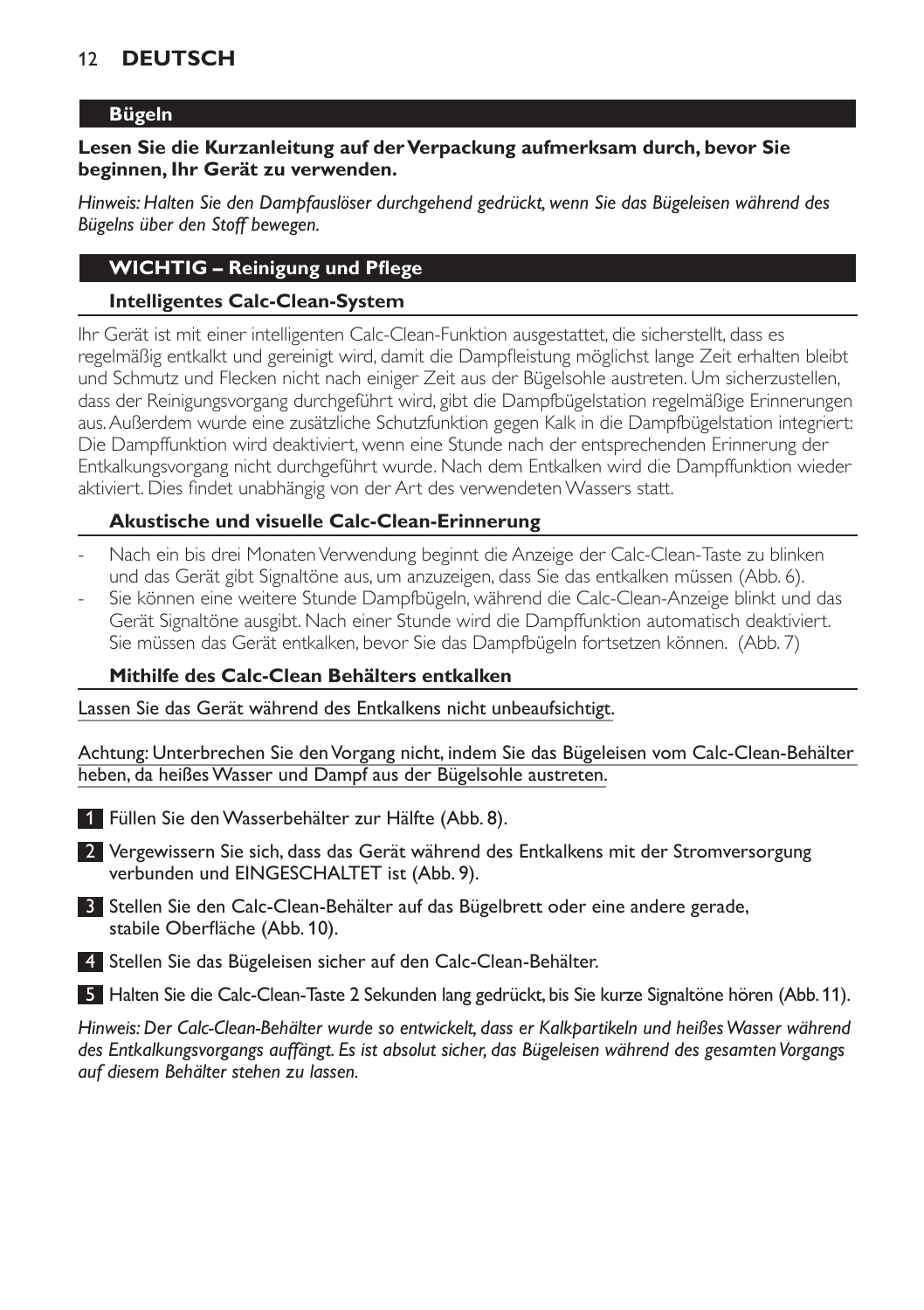

7 Wenn der Entkalkungsvorgang abgeschlossen ist, gibt das Gerät keine Signaltöne mehr aus (Abb. 13).

8 Wischen Sie das Bügeleisen mit einem Tuch ab, und stellen Sie es wieder auf den Aufheizsockel (Abb. 14).

- 9 Da der Calc-Clean-Behälter während des Entkalkens heiß wird, warten Sie ca. 5 Minuten, bevor Sie ihn berühren.
- 10 Tragen Sie den Calc-Clean-Behälter zum Waschbecken, leeren Sie ihn aus, und räumen Sie ihn für eine spätere Verwendung auf (Abb. 15).
- 11 Wiederholen Sie falls nötig Schritt 1 bis 10. Vergewissern Sie sich, dass Sie den Calc-Clean-Behälter entleeren, bevor Sie mit dem Entkalken beginnen.

*Hinweis: Während des Entkalkens kann sauberes Wasser aus der Bügelsohle austreten, wenn sich kein Kalk im Bügeleisen angesammelt hat. Dies ist normal.*

#### **Energiespareinstellung**

#### **Eco mode (Ökomodus)**

Durch Verwendung des ECO-Modus (verringerte Dampfmenge) können Sie Energie sparen, ohne Kompromisse beim Bügelergebnis einzugehen.

- 1 Um den ECO-Modus zu aktivieren, drücken Sie die ECO-Taste. Die grüne ECO-Anzeige leuchtet auf. (Abb. 16)
- 2 Um den ECO-Modus zu deaktivieren, drücken Sie die ECO-Taste erneut. Die grüne Anzeige erlischt.

Für optimale Ergebnisse bei schwierigen Stoffen können Sie den TURBO-Modus verwenden.

1 Halten Sie den Ein-/Ausschalter 2 Sekunden lang gedrückt, bis die Anzeige weiß leuchtet.

2 Um den TURBO-Modus zu deaktivieren, halten Sie den Ein-/Ausschalter erneut 2 Sekunden lang gedrückt, bis die Anzeige blau leuchtet.

#### **Abschaltautomatik (nur bestimmte Gerätetypen)**

Die Abschaltautomatik sorgt dafür, dass sich das Gerät abschaltet, wenn es 5 Minuten nicht verwendet worden ist, um Energie zu sparen.

#### **Fehlerbehebung**

In diesem Abschnitt sind die häufigsten Probleme zusammengestellt, die mit Ihrem Gerät auftreten können. Sollten Sie ein Problem mithilfe der nachstehenden Informationen nicht beheben können, besuchen Sie unsere Website unter: **www.philips.com/support** für eine Liste mit häufig gestellten Fragen, oder wenden Sie sich den Kundendienst in Ihrem Land.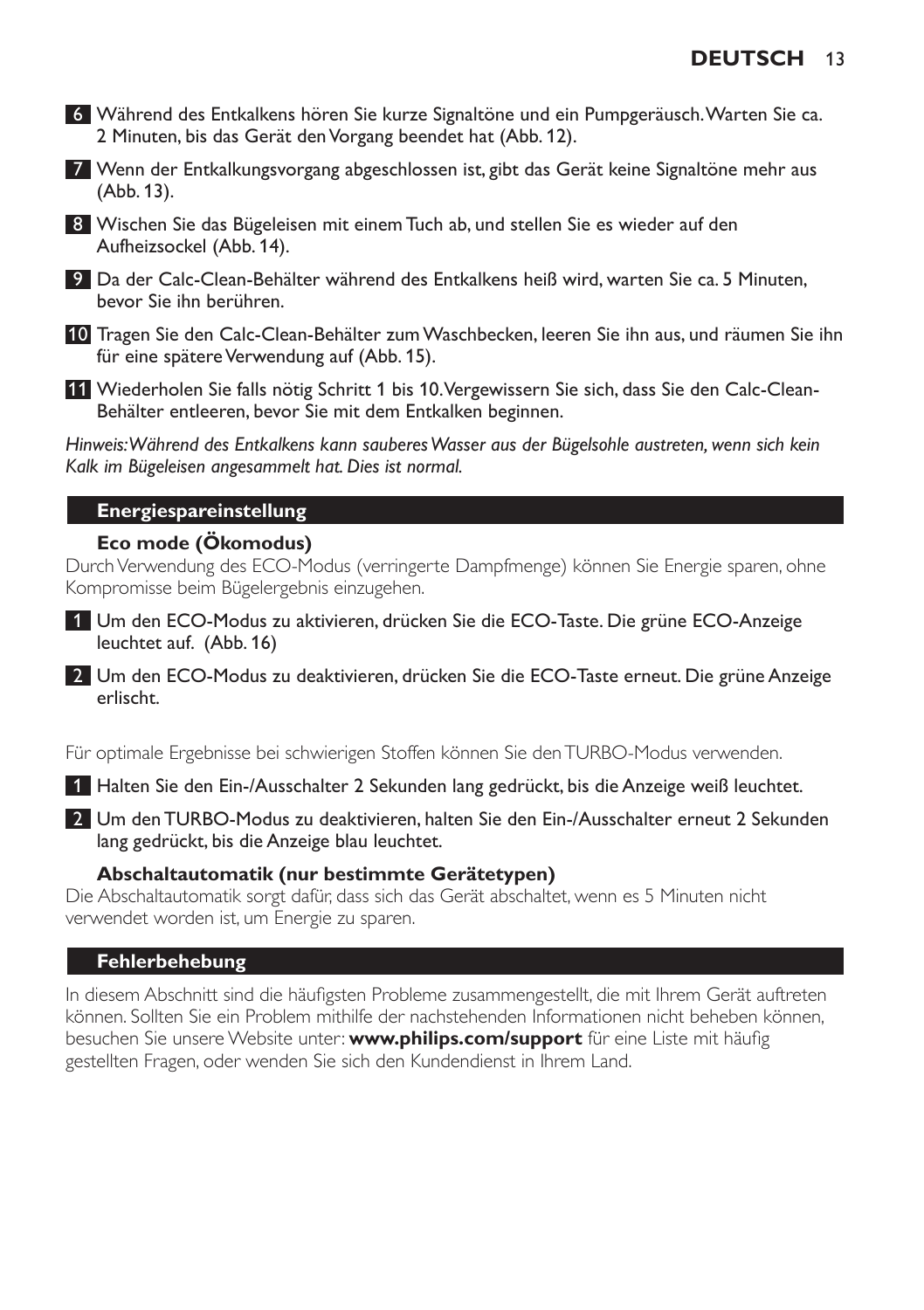| Problem                                                                                                                                                                                    | Mögliche Ursache                                                                                                                                | Lösung                                                                                                                                                                                                                                                  |
|--------------------------------------------------------------------------------------------------------------------------------------------------------------------------------------------|-------------------------------------------------------------------------------------------------------------------------------------------------|---------------------------------------------------------------------------------------------------------------------------------------------------------------------------------------------------------------------------------------------------------|
| Das Bügeleisen<br>erzeugt keinen Dampf.                                                                                                                                                    | Der Wasserbehälter ist leer.                                                                                                                    | Füllen Sie den Wasserbehälter bis über die<br>MIN-Anzeige. Halten Sie den<br>Dampfauslöser gedrückt, bis Dampf<br>austritt. Es kann bis zu 30 Sekunden<br>dauern, bis Dampf austritt.                                                                   |
|                                                                                                                                                                                            | Sie haben den<br>Dampfauslöser nicht<br>heruntergedrückt.                                                                                       | Halten Sie den Dampfauslöser gedrückt,<br>bis Dampf austritt.                                                                                                                                                                                           |
|                                                                                                                                                                                            | Die Dampffunktion wurde<br>deaktiviert, bis Sie eine<br>Entkalkung durchgeführt<br>haben.                                                       | Führen Sie die Entkalkung durch, um die<br>Dampffunktion wieder zu aktivieren (siehe<br>Kapitel "WICHTIG - Reinigung und<br>Wartung").                                                                                                                  |
| Der Anzeige der Calc-<br>Clean-Taste blinkt<br>und/oder das Gerät<br>gibt einen Signalton<br>aus.                                                                                          | Dies ist die Calc-Clean-<br>Erinnerung.                                                                                                         | Führen Sie den Entkalkungsvorgang<br>innerhalb von einer Stunde nach der Calc-<br>Clean-Erinnerung durch. (Siehe Kapitel<br>"WICHTIG - Reinigung und Wartung").                                                                                         |
| Die Anzeige der Calc-<br>Clean-Taste blinkt, und<br>das Gerät gibt jedes<br>Mal Signaltöne aus,<br>wenn ich den<br>Dampfauslöser drücke.<br>Es tritt kein Dampf aus<br>der Bügelsohle aus. | Sie sind nicht fertig oder<br>haben den<br>Entkalkungsvorgang nicht<br>vollendet.                                                               | Führen Sie die Entkalkung durch, um die<br>Dampffunktion wieder zu aktivieren<br>(siehe Kapitel "WICHTIG - Reinigung<br>und Wartung").                                                                                                                  |
| Das Gerät ist<br>ausgeschaltet.                                                                                                                                                            | Die Abschaltautomatik<br>wurde aktiviert. Dies<br>geschieht, wenn Sie die<br>Dampfbügelstation<br>mindestens 5 Minuten lang<br>nicht verwenden. | Stellen Sie den Ein/Ausschalter auf die<br>Position "Aus" und dann auf die Position<br>"Ein".                                                                                                                                                           |
| Das Gerät macht ein<br>lautes Pumpgeräusch.                                                                                                                                                | Der Wasserbehälter ist leer.                                                                                                                    | Füllen Sie den Wasserbehälter mit Wasser<br>auf, und drücken Sie den Dampfauslöser,<br>bis das Pumpgeräusch leiser wird und<br>Dampf aus der Bügelsohle austritt.                                                                                       |
| Wasser tropft aus der<br>Bügelsohle.                                                                                                                                                       | Nach dem Entkalken kann<br>das verbleibende Wasser<br>aus der Bügelsohle<br>austreten.                                                          | Wischen Sie die Bügelsohle mit einem<br>Tuch trocken. Wenn die Anzeige der Calc-<br>Clean-Taste noch immer blinkt und das<br>Gerät Signaltöne ausgibt, führen Sie den<br>Entkalkungsvorgang durch (siehe Kapitel<br>"WICHTIG - Reinigung und Wartung"). |
|                                                                                                                                                                                            | Der Entkalkungsvorgang<br>wurde nicht beendet.                                                                                                  | Sie müssen den Entkalkungsvorgang<br>erneut durchführen (siehe Kapitel<br>"WICHTIG - Reinigung und Wartung").                                                                                                                                           |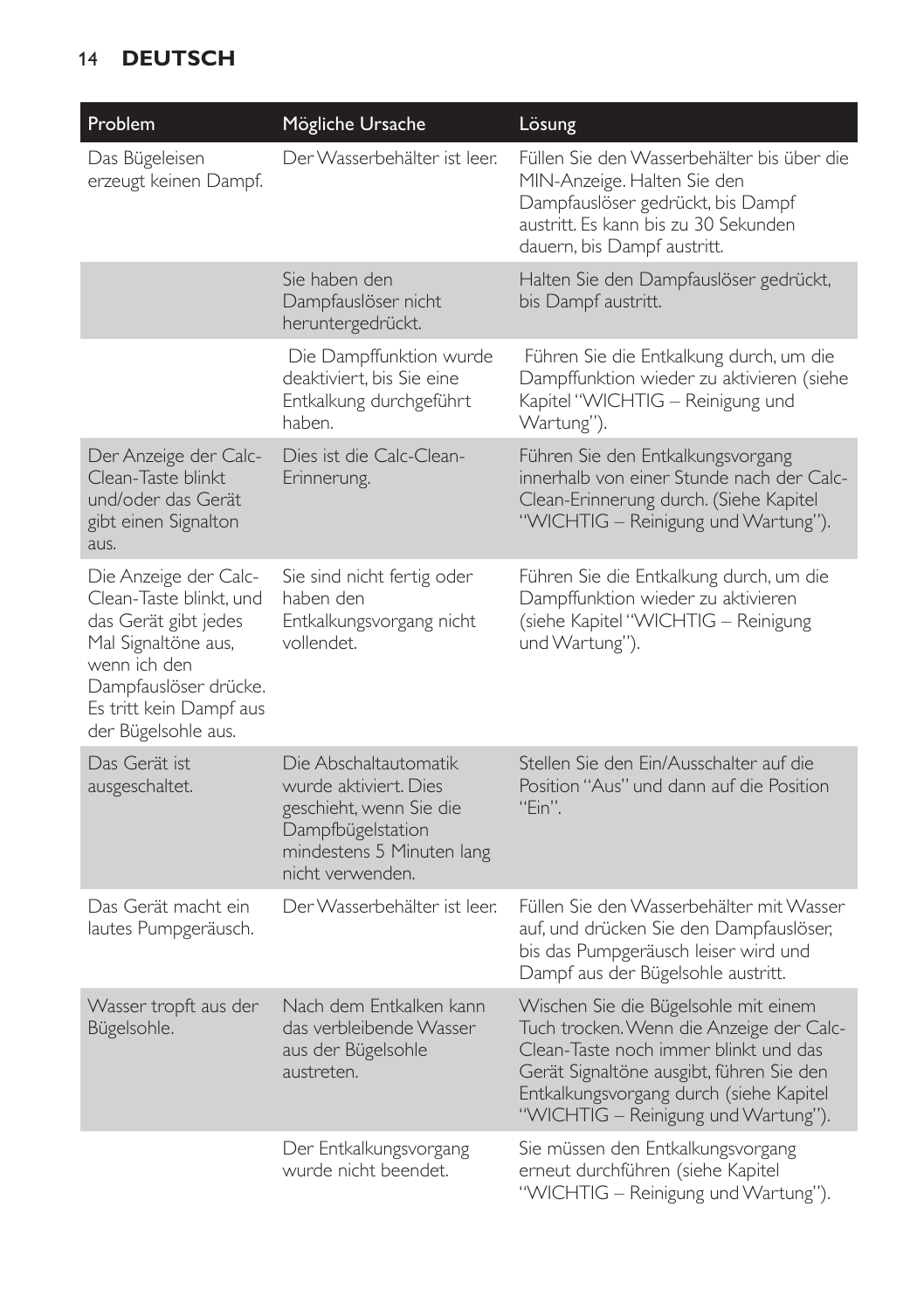| Problem                                                                                                                                                  | Mögliche Ursache                                                                                                                                                      | Lösung                                                                                                                                                                                                                                                                                                              |
|----------------------------------------------------------------------------------------------------------------------------------------------------------|-----------------------------------------------------------------------------------------------------------------------------------------------------------------------|---------------------------------------------------------------------------------------------------------------------------------------------------------------------------------------------------------------------------------------------------------------------------------------------------------------------|
| Schmutziges Wasser<br>und Verunreinigungen<br>treten aus der<br>Bügelsohle aus.                                                                          | Verunreinigungen und<br>Chemikalien aus dem<br>Wasser haben sich in den<br>Dampfaustrittsdüsen bzw.<br>an der Bügelsohle abgesetzt.                                   | Führen Sie die Entkalkung regelmäßig<br>durch (Siehe Kapitel "WICHTIG -<br>Reinigung und Wartung").                                                                                                                                                                                                                 |
| Wasser fließt aus der<br>Bügelsohle.                                                                                                                     | Sie haben versehentlich den<br>Entkalkungsvorgang<br>gestartet (siehe Kapitel<br>"WICHTIG - Reinigung<br>und Wartung").                                               | Schalten Sie das Gerät aus. Schalten Sie<br>dann es erneut ein. Lassen Sie das<br>Bügeleisen aufheizen, bis die<br>Bereitschaftsanzeige dauerhaft leuchtet.                                                                                                                                                         |
| Der<br>Entkalkungsvorgang<br>startet nicht.                                                                                                              | Sie haben die Calc-Clean-<br>Taste nicht 2 Sekunden lang<br>gedrückt, bis das Gerät<br>Signaltöne ausgibt.                                                            | Siehe Kapitel "WICHTIG - Reinigung und<br>Wartung".                                                                                                                                                                                                                                                                 |
| Das Bügeleisen<br>hinterlässt auf dem<br>Stoff glänzende Stellen<br>oder einen Abdruck.                                                                  | Die zu bügelnde<br>Oberfläche war uneben,<br>z. B. weil Sie auf dem Stoff<br>über einer Naht oder einer<br>Falte gebügelt haben.                                      | Perfect Care ist bei allen Kleidungsstücken<br>sicher, Der Glanz bzw. der Abdruck ist<br>nicht dauerhaft und verschwindet beim<br>Waschen des Kleidungsstückes. Bügeln Sie,<br>wenn möglich, nicht über Nähte oder<br>Falten, oder legen Sie ein Baumwolltuch<br>auf den Bügelbereich, um Abdrücke zu<br>vermeiden. |
| Der Bügelbrettbezug<br>wird nass, oder<br>Wassertropfen treten<br>aus der Bügelsohle aus.                                                                | Dampf ist nach langem<br>Bügeln auf dem<br>Bügelbrettbezug<br>kondensiert.                                                                                            | Wechseln Sie den Bügelbrettbezug aus,<br>wenn der Schaumstoff abgenutzt ist. Sie<br>können auch eine zusätzliche Lage Filztuch<br>unter den Bügelbrettbezug legen, um die<br>Kondensation zu verhindern.                                                                                                            |
|                                                                                                                                                          | Sie besitzen möglicherweise<br>ein Bügelbrett, das für die<br>starken Dampfstöße der<br>Dampfeinheit nicht geeignet<br>ist.                                           | Bringen Sie eine zusätzliche Schicht Filz<br>unter dem Bügelbrettbezug an, um die<br>Kondensation auf dem Bügelbrett zu<br>verhindern.                                                                                                                                                                              |
| Nachdem ich den<br>Dampfauslöser<br>losgelassen habe, tritt<br>weiterhin Dampf aus.                                                                      | Der Dampf wird in der<br>Bügelsohle erzeugt. Wenn<br>Sie den Dampfauslöser<br>loslassen, wird das<br>verbleibende Wasser in<br>Dampf umgewandelt. Dies<br>ist normal. | Lassen Sie den Dampfauslöser 2 bis<br>3 Sekunden, bevor Sie das Bügeleisen auf<br>die Abstellfläche oder das Bügelbrett<br>stellen, los.                                                                                                                                                                            |
| Wenn ich den<br>Dampfauslöser<br>loslasse, nachdem ich<br>das Bügeleisen auf die<br>Abstellfläche gestellt<br>habe, tritt eine große<br>Menge Dampf aus. | Wenn das Bügeleisen<br>aufrecht hingestellt wird,<br>wird das verbleibende<br>Wasser gesammelt und in<br>starken Dampf<br>umgewandelt. Dies ist<br>normal.            | Lassen Sie den Dampfauslöser 2 bis<br>3 Sekunden, bevor Sie das Bügeleisen auf<br>die Abstellfläche oder das Bügelbrett<br>stellen. los.                                                                                                                                                                            |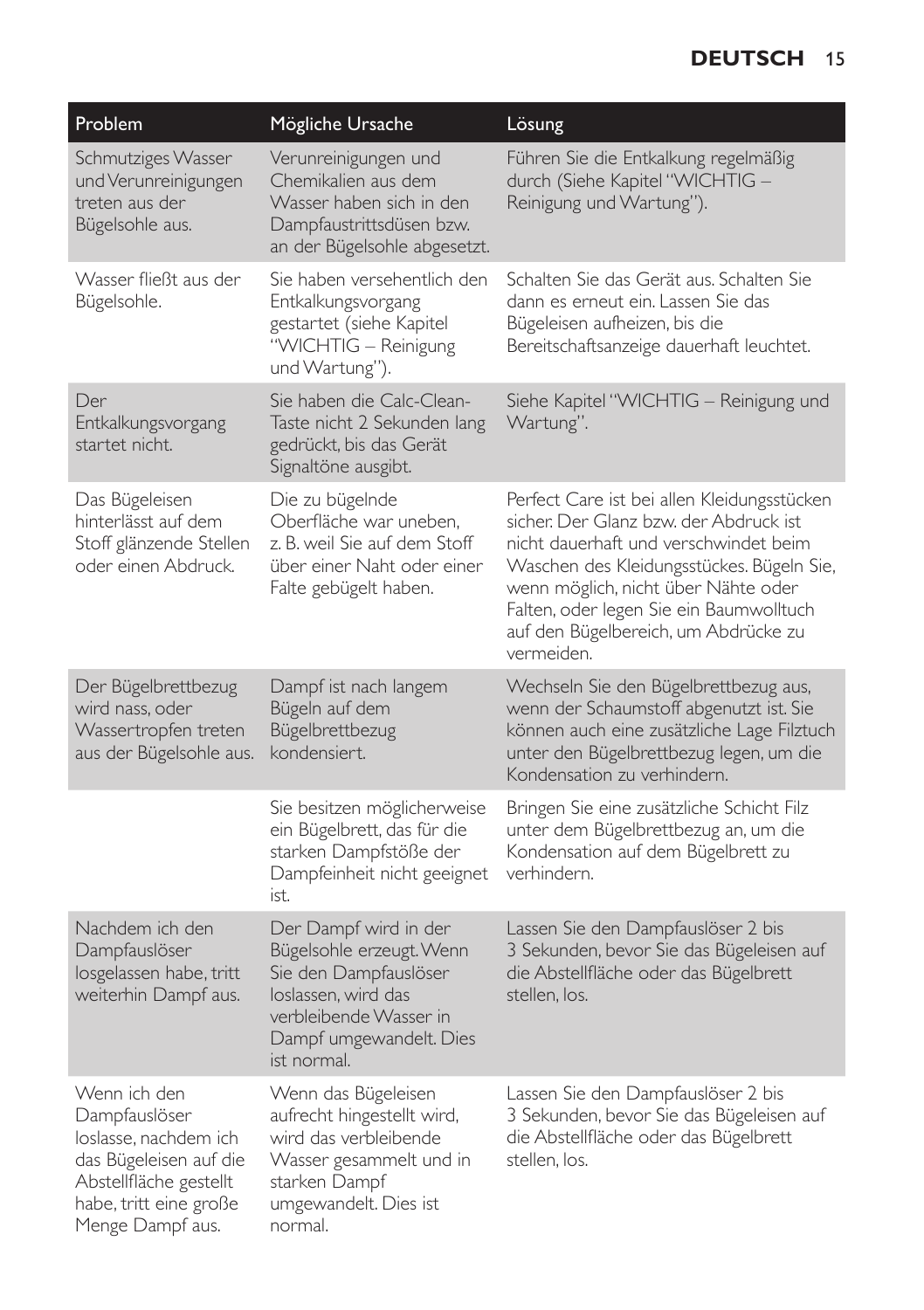| Problem                                                                | Mögliche Ursache                                                                                                                                                                                 | Lösung                                                                                                            |
|------------------------------------------------------------------------|--------------------------------------------------------------------------------------------------------------------------------------------------------------------------------------------------|-------------------------------------------------------------------------------------------------------------------|
| Der Dampf ist<br>schwach.                                              | Der Dampfauslöser wird<br>nicht durchgehend gedrückt.                                                                                                                                            | Halten Sie den Dampfauslöser<br>durchgehend gedrückt, wenn Sie das<br>Bügeleisen über den Stoff bewegen.          |
|                                                                        | Sie verwenden den ECO-<br>Modus.                                                                                                                                                                 | Schalten Sie für mehr Dampf den ECO-<br>Modus durch Drücken der ECO-Taste aus.<br>Die grüne ECO-Anzeige erlischt. |
| Beim Drücken des<br>Dampfauslösers tritt<br>nicht sofort Dampf<br>aus. | Wasser wird in der<br>Bügelsohle in Dampf<br>umgewandelt. Wenn Sie<br>den Dampfauslöser<br>drücken, dauert es 1 bis<br>2 Sekunden, bis Dampf<br>erzeugt und ausgegeben<br>wird. Dies ist normal. | Halten Sie den Dampfauslöser<br>durchgehend gedrückt, wenn Sie das<br>Bügeleisen über den Stoff bewegen.          |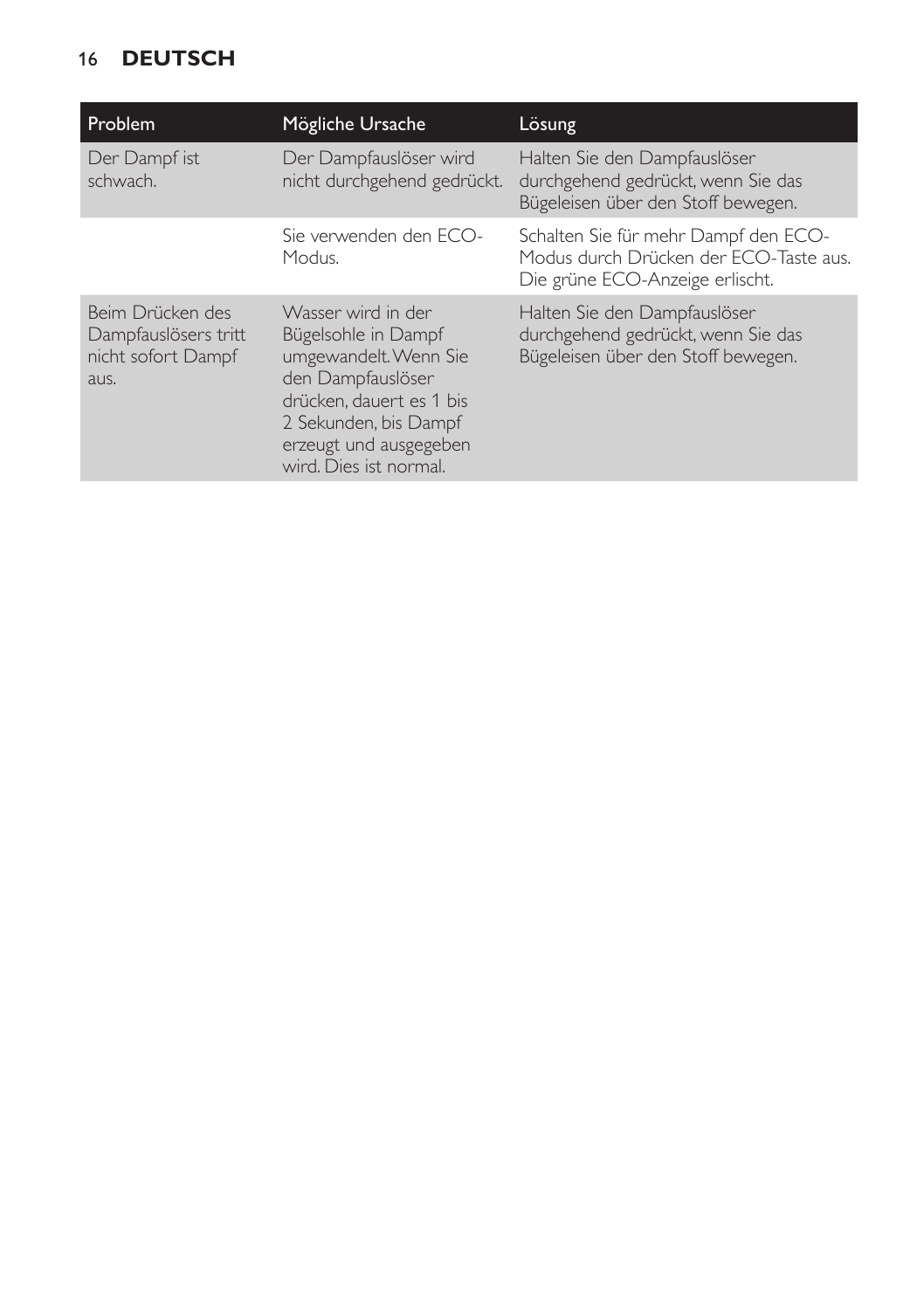#### <span id="page-16-0"></span>**Introducción**

Esta plancha ha sido aprobada por The Woolmark Company Pty Ltd para el planchado de productos realizados solo con lana, siempre que las prendas se planchen según las instrucciones de la etiqueta de la prenda y las proporcionadas por el fabricante de esta plancha. R1401. En el Reino Unido, Irlanda, Hong Kong y la India, la marca comercial Woolmark es una marca registrada.

#### **Descripción general (fig. 3)**

- 1 Bloqueo para transporte (solo en modelos específicos)<br>2 Abertura de llenado del denósito de agua
- 2 Abertura de llenado del depósito de agua<br>3 Depósito de agua
- 3 Depósito de agua<br>4 Plataforma de la p
- 4 Plataforma de la plancha
- 5 Manguera
- 6 Cable de alimentación con clavija<br>7 Botón Calc-Clean con piloto Calc
- 7 Botón Calc-Clean con piloto Calc-Clean
- 8 Botón de encendido/apagado con piloto de encendido<br>9 Botón ECO con piloto
- Botón ECO con piloto
- 10 Suela
- 11 Botón de vapor
- 12 Piloto de "plancha lista"
- 13 Depósito Calc-Clean inteligente

#### **Tecnología OptimalTemp:**

La tecnología OptimalTemp le permite planchar toda clase de tejidos que lo admitan sin necesidad de ajustar la temperatura de la plancha.

- Los tejidos con estos símbolos se pueden planchar, por ejemplo, el lino, el algodón, el poliéster, la seda, la lana, la viscosa y el rayón (fig. 4).
- Los tejidos con este símbolo no se pueden planchar. Estos tejidos incluyen tejidos sintéticos como el Spandex o el elastano, tejidos mezclados con Spandex y poliolefina (por ejemplo, el polipropileno). Tampoco se puede planchar la ropa con impresiones (fig. 5).

#### **Recomendación de agua para utilizar: agua destilada o desmineralizada**

El aparato se ha diseñado para utilizarse con agua del grifo. Si vive en una zona con agua dura, la cal se puede acumular rápidamente. Por lo tanto, es recomendable utilizar agua destilada o desmineralizada para prolongar la vida útil del aparato.

No añada agua perfumada, agua de una secadora, vinagre, almidón, productos desincrustantes, productos que ayuden al planchando, agua tratada químicamente para eliminar la cal ni otros productos químicos, ya que esto podría provocar fugas de agua, manchas marrones o daños en el aparato.

#### **Planchado**

#### **Lea con atención la guía de inicio rápido incluida en el paquete para empezar a utilizar el aparato.**

*Nota: Mantenga pulsado el botón de vapor de forma continua cuando mueva la plancha sobre el tejido mientras plancha.*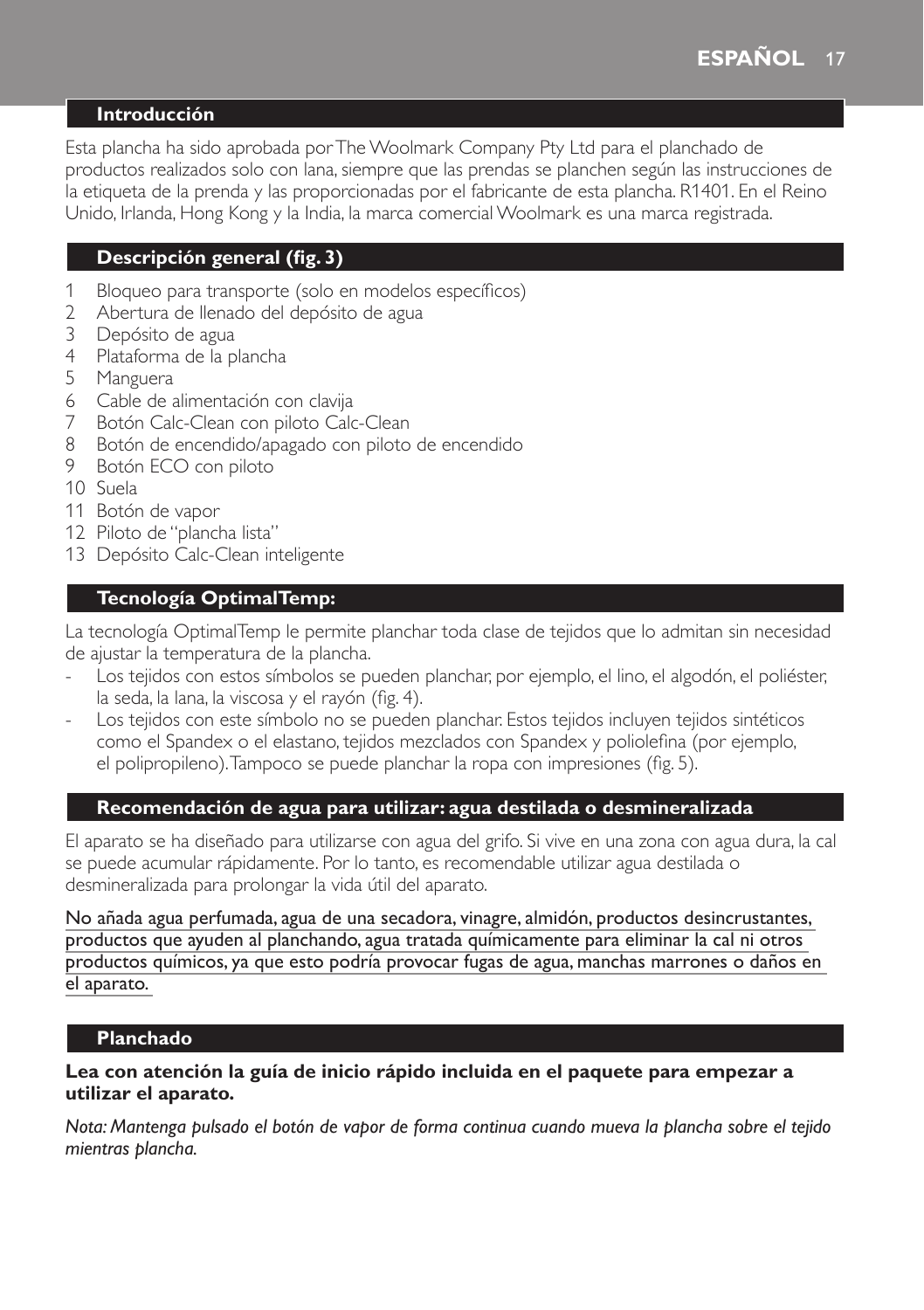## 18 **ESPAÑOL**

#### **IMPORTANTE: Limpieza y mantenimiento**

#### **Sistema Calc-Clean inteligente**

El aparato se ha diseñado con un sistema Calc-Clean inteligente para garantizar que la eliminación de los depósitos de cal y la limpieza se realizan regularmente. Esto ayuda a mantener un rendimiento potente del vapor y evita que salgan suciedad y manchas de la suela con el tiempo. Para garantizar que se realiza el proceso de limpieza, el generador de vapor proporciona recordatorios de forma regular. Además, integra un segundo paso de defensa para proteger el generador de vapor de la cal: la función de vapor se desactiva si no se eliminan los depósitos de cal 1 hora después de que se active el recordatorio. Después de eliminar los depósitos de cal, la función de vapor se restablece. Esto ocurre independientemente del tipo de agua utilizada.

#### **Recordatorio Calc-Clean con luz y sonido**

- Después de entre 1 y 3 meses de uso, el piloto del botón Calc-Clean empieza a parpadear y el aparato emite un pitido para indicar que es necesario realizar el proceso Calc-Clean (fig. 6).
- Puede seguir planchando con vapor durante 1 hora mientras el piloto Calc-Clean parpadea y el aparato emite un pitido. Después de 1 hora, la función de vapor se desactiva automáticamente. Debe realizar el proceso Calc-Clean para poder seguir planchando con vapor. (fig. 7)

#### **Realización del proceso Calc-Clean con el depósito Calc-Clean**

No deje el aparato desatendido durante el proceso Calc-Clean.

Precaución: No interrumpa el proceso levantando la plancha del depósito Calc-Clean, ya que saldrán agua caliente y vapor por la suela.

- 1 Llene el depósito de agua hasta la mitad (fig. 8).
- 2 Asegúrese de que el aparato está enchufado y encendido durante el proceso Calc-Clean (fig. 9).
- 8 Coloque el depósito Calc-Clean sobre la tabla de planchar o cualquier otra superficie uniforme y estable (fig. 10).
- 4 Coloque la plancha de forma estable sobre el depósito Calc-Clean.

**5** Mantenga pulsado el botón Calc-Clean durante 2 segundos hasta que oiga pitidos breves (fig. 11).

*Nota: El depósito Calc-Clean se ha diseñado para recoger las partículas de cal y el agua caliente durante el proceso Calc-Clean. La plancha se puede dejar de forma totalmente segura sobre este depósito durante todo el proceso.*

- 6 Durante el proceso Calc-Clean, oirá pitidos breves y un sonido de bombeo. Espere aproximadamente 2 minutos a que el aparato complete el proceso (fig. 12).
- 7 Cuando se complete el proceso Calc-Clean, la plancha dejará de pitar (fig. 13).
- 8 Frote la plancha con un trozo de tela y vuelva a colocarla sobre la estación base (fig. 14).
- 9 El depósito Calc-Clean se calienta durante el proceso Calc-Clean, por lo que debe esperar aproximadamente 5 minutos antes de tocarlo.
- 10 Lleve el depósito Calc-Clean al fregadero, vacíelo y guárdelo para usarlo en el futuro (fig. 15).
- 11 Si es necesario, puede repetir los pasos del 1 al 10. Asegúrese de vaciar el depósito Calc-Clean antes de iniciar el proceso Calc-Clean.

*Nota: Durante el proceso Calc-Clean, puede que salga agua limpia por la suela si no se ha acumulado cal en el interior de la plancha. Esto es normal.*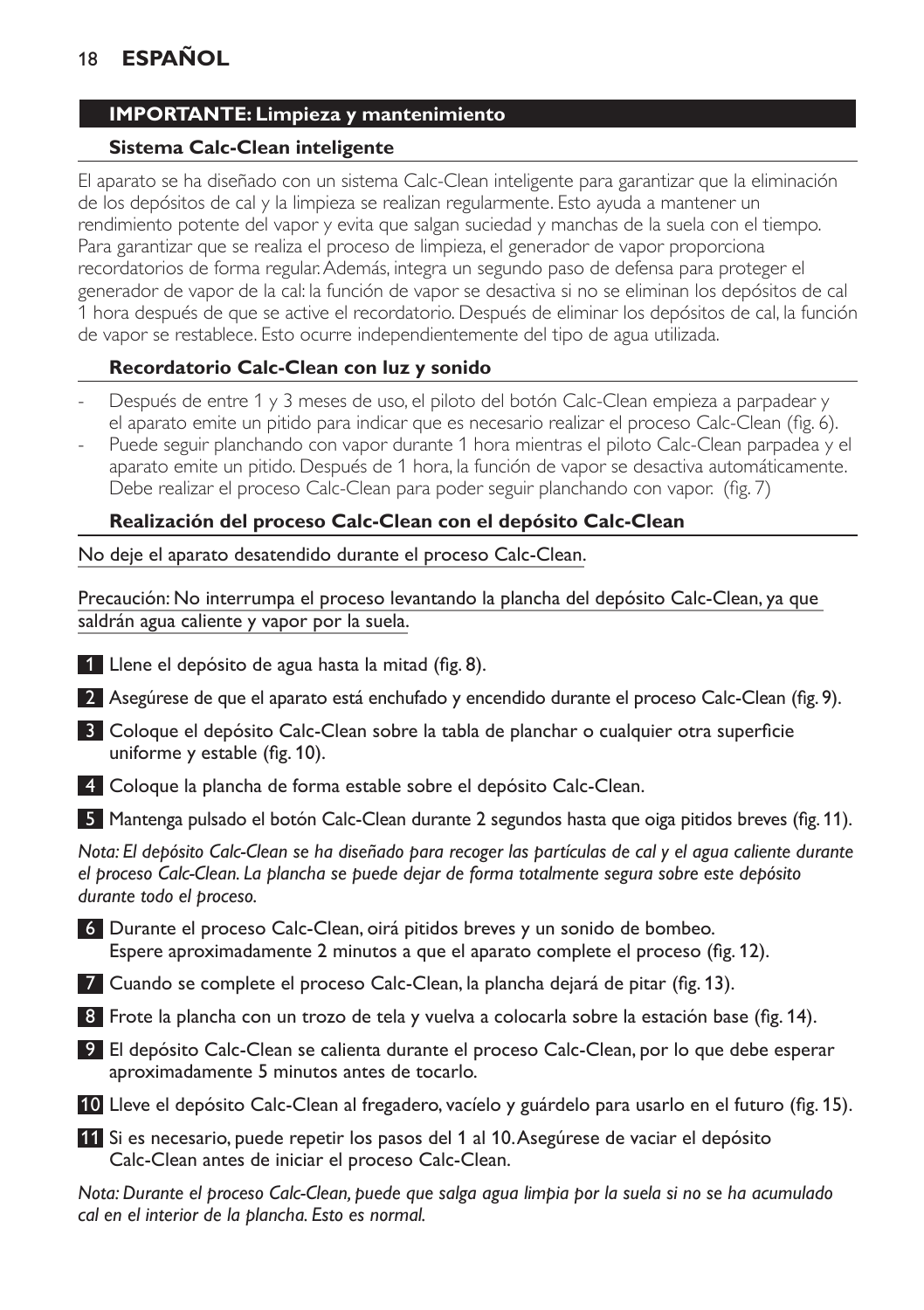#### **Ahorro de energía**

#### **Eco mode (Modo Eco)**

Con el modo ECO (cantidad de vapor reducida), puede ahorrar energía sin sacrificar los resultados.

1 Para activar el modo ECO, pulse el botón ECO. El piloto verde ECO se enciende. (fig. 16)

2 Para desactivar el modo ECO, pulse de nuevo el botón ECO. El piloto verde se apaga.

Para obtener los mejores resultados en tejidos resistentes, puede utilizar el modo TURBO.

1 Mantenga pulsado el botón de encendido/apagado durante 2 segundos hasta que el piloto se ilumine en blanco.

2 Para desactivar el modo TURBO, mantenga pulsado el botón de encendido/apagado durante 2 segundos hasta que el piloto se ilumine en azul.

**Desconexión automática de seguridad (solo modelos específicos)** La función de desconexión automática de seguridad apaga el aparato si no se utiliza durante 5 minutos para ahorrar energía.

#### **Guía de resolución de problemas**

En este capítulo se resumen los problemas más frecuentes que pueden surgir con el aparato. Si no puede resolver el problema con la siguiente información, visite **www.philips.com/support** para consultar una lista de preguntas más frecuentes o póngase en contacto con el Servicio de Atención al Cliente en su país.

| Problema                                                                                                                                                       | Posible causa                                                                                        | Solución                                                                                                                                                                        |
|----------------------------------------------------------------------------------------------------------------------------------------------------------------|------------------------------------------------------------------------------------------------------|---------------------------------------------------------------------------------------------------------------------------------------------------------------------------------|
| La plancha no<br>produce vapor.                                                                                                                                | No hay suficiente agua en el<br>depósito.                                                            | Llene el depósito de agua por encima de la<br>indicación MIN. Mantenga pulsado el botón<br>de vapor hasta que salga vapor. El vapor<br>puede tardar hasta 30 segundos en salir. |
|                                                                                                                                                                | No ha pulsado el botón de<br>vapor.                                                                  | Mantenga pulsado el botón de vapor hasta<br>que salga vapor.                                                                                                                    |
|                                                                                                                                                                | La función de vapor<br>permanecerá desactivada<br>hasta que haya realizado el<br>proceso Calc-Clean. | Lleve a cabo el proceso Calc-Clean para<br>activar de nuevo la función de vapor<br>(consulte el capítulo "IMPORTANTE:<br>Limpieza y mantenimiento").                            |
| El piloto del<br>botón Calc-Clean<br>parpadea o el<br>aparato emite un<br>pitido.                                                                              | Es el recordatorio Calc-Clean.                                                                       | Realice el proceso Calc-Clean antes de<br>1 hora tras la activación del recordatorio<br>Calc-Clean (consulte el capítulo<br>"IMPORTANTE: Limpieza y<br>mantenimiento").         |
| El piloto del<br>botón Calc-Clean<br>parpadea y el<br>aparato emite un<br>pitido cada vez<br>que pulso el<br>botón de vapor.<br>No sale vapor<br>por la suela. | No ha realizado o no ha<br>completado el proceso<br>Calc-Clean.                                      | Realice el proceso Calc-Clean para activar<br>de nuevo la función de vapor (consulte el<br>capítulo "IMPORTANTE: Limpieza y<br>mantenimiento").                                 |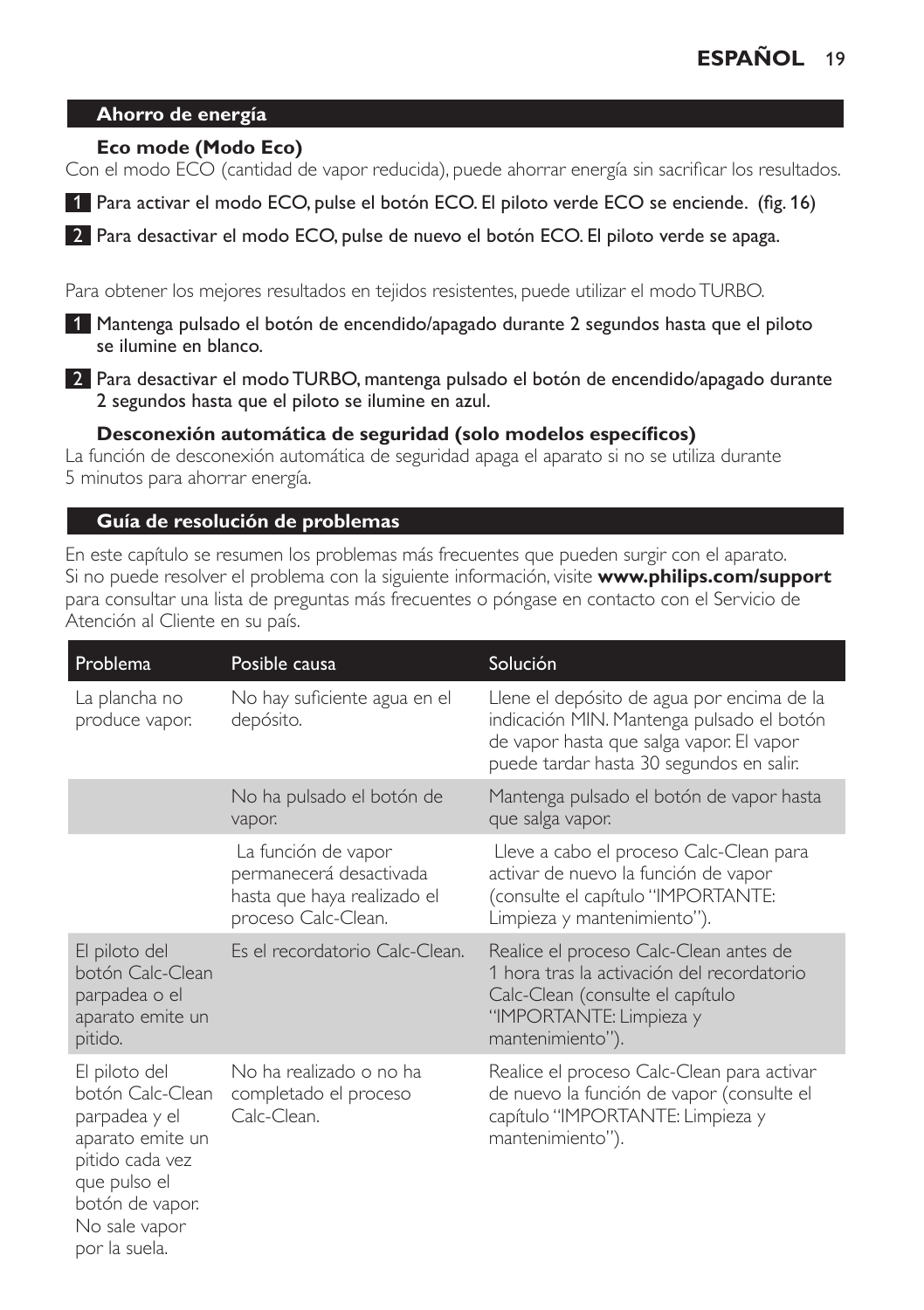## 20 **ESPAÑOL**

| Problema                                                                                | Posible causa                                                                                                                                                                        | Solución                                                                                                                                                                                                                                                                              |
|-----------------------------------------------------------------------------------------|--------------------------------------------------------------------------------------------------------------------------------------------------------------------------------------|---------------------------------------------------------------------------------------------------------------------------------------------------------------------------------------------------------------------------------------------------------------------------------------|
| El aparato está<br>apagado.                                                             | Se ha activado la función de<br>desconexión automática de<br>seguridad. Esto ocurre<br>automáticamente cuando el<br>generador de vapor no se<br>utiliza durante más de<br>5 minutos. | Ajuste el interruptor de encendido/apagado<br>en la posición de apagado y, a continuación<br>en la posición de encendido.                                                                                                                                                             |
| El aparato<br>produce un<br>sonido fuerte de<br>bombeo.                                 | El depósito de agua está vacío.                                                                                                                                                      | Llene el depósito con agua y pulse el botón<br>de vapor hasta que el sonido de bombeo se<br>haga más suave y salga vapor por la suela.                                                                                                                                                |
| Salen gotitas de<br>agua por la suela.                                                  | Después del proceso Calc-<br>Clean, el agua restante puede<br>gotear por la suela.                                                                                                   | Frote la suela con un paño. Si el piloto del<br>botón Calc-Clean sigue parpadeando y el<br>aparato emite un pitido, realice el proceso<br>Calc-Clean (consulte el capítulo<br>"IMPORTANTE: Limpieza y<br>mantenimiento").                                                             |
|                                                                                         | No se ha completado el<br>proceso Calc-Clean.                                                                                                                                        | Debe realizar el proceso Calc-Clean de<br>nuevo (consulte el capítulo "IMPORTANTE:<br>Limpieza y mantenimiento").                                                                                                                                                                     |
| Salen agua sucia<br>e impurezas por<br>la suela.                                        | Las impurezas o los<br>componentes químicos del<br>agua se han depositado en los<br>orificios de salida del vapor o<br>en la suela.                                                  | Realice el proceso Calc-Clean de forma<br>regular (consulte el capítulo "IMPORTANTE:<br>Limpieza y mantenimiento").                                                                                                                                                                   |
| Sale agua por la<br>suela.                                                              | Ha iniciado accidentalmente el<br>proceso Calc-Clean (consulte<br>el capítulo "IMPORTANTE:<br>Limpieza y mantenimiento").                                                            | Apague el aparato. A continuación, vuelva a<br>encenderlo. Deje que la plancha se caliente<br>hasta que el piloto de "plancha lista" se<br>ilumine de forma continua.                                                                                                                 |
| El proceso Calc-<br>Clean no se inicia.                                                 | No ha pulsado el botón Calc-<br>Clean durante 2 segundos<br>hasta que el aparato empieza<br>a pitar.                                                                                 | Consulte el capítulo "IMPORTANTE:<br>Limpieza y mantenimiento".                                                                                                                                                                                                                       |
| La plancha deja<br>brillo o una<br>marca en la<br>prenda.                               | La superficie que se desea<br>planchar es desigual, por<br>ejemplo porque estaba<br>planchando sobre una costura<br>o un pliegue de la prenda.                                       | La plancha PerfectCare es segura en todas<br>las prendas. El brillo o la marca no son<br>permanentes y desaparecerán al lavar la<br>prenda. Evite planchar sobre costuras o<br>pliegues, o bien coloque un paño de algodón<br>sobre el área que desea planchar para evitar<br>marcas. |
| La funda de la<br>tabla de planchar<br>se moja o salen<br>gotas de agua de<br>la suela. | Se ha condensado vapor en la<br>funda de la tabla de planchar<br>después de una sesión larga<br>de planchado.                                                                        | Sustituya la funda de la tabla de planchar si<br>el material de espuma se ha desgastado.<br>También puede añadir una capa adicional de<br>fieltro debajo de la funda de la tabla de<br>planchar para evitar la condensación en la<br>tabla de planchar.                               |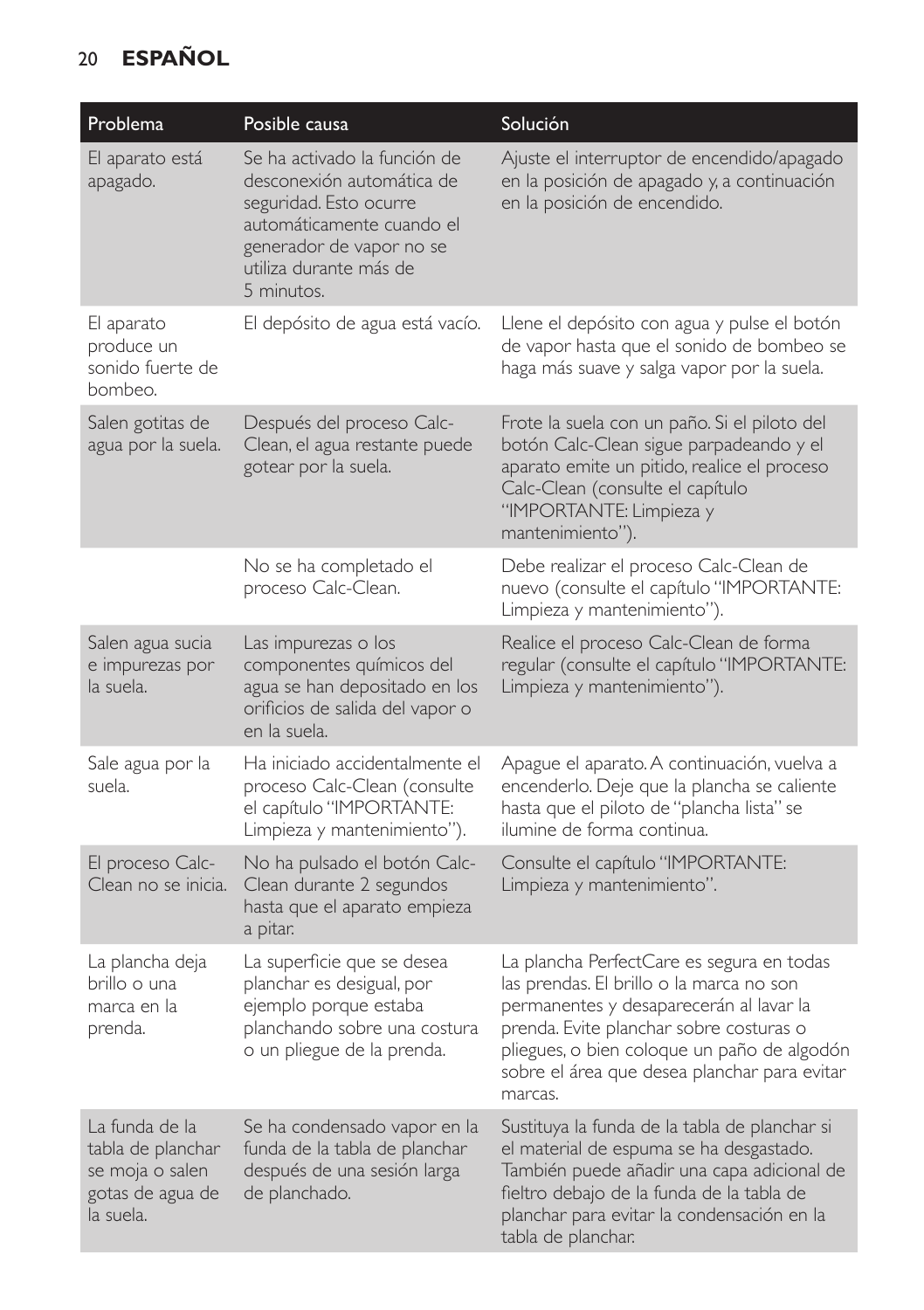## **ESPAÑOL** 21

| Problema                                                                                                                         | Posible causa                                                                                                                                                                | Solución                                                                                                                                       |
|----------------------------------------------------------------------------------------------------------------------------------|------------------------------------------------------------------------------------------------------------------------------------------------------------------------------|------------------------------------------------------------------------------------------------------------------------------------------------|
|                                                                                                                                  | Puede que la tabla de planchar<br>no esté diseñada para<br>soportar el elevado flujo de<br>vapor del generador de vapor.                                                     | Coloque una capa adicional de fieltro debajo<br>de la funda de la tabla de planchar para<br>evitar la condensación en la tabla de<br>planchar. |
| Cuando suelto el<br>botón de vapor,<br>sigue saliendo<br>vapor.                                                                  | Se genera vapor de la suela. Al<br>soltar el botón de vapor, el<br>agua restante puede<br>transformarse en vapor. Esto<br>es normal.                                         | Suelte el botón de vapor 2 o 3 segundos<br>antes de colocar la plancha sobre la<br>plataforma o tabla de planchar.                             |
| Cuando suelto el<br>botón de vapor y<br>coloco la plancha<br>en la tabla de<br>planchado, sale<br>un potente<br>chorro de vapor. | Cuando la plancha se inclina<br>hacia arriba, el agua restante<br>se recoge y se convierte en<br>vapor fuerte. Esto es normal.                                               | Suelte el botón de vapor 2 o 3 segundos<br>antes de colocar la plancha sobre la<br>plataforma o tabla de planchar.                             |
| El vapor es débil.                                                                                                               | No pulse el botón de vapor<br>de forma continua.                                                                                                                             | Mantenga pulsado el botón de vapor de<br>forma continua cuando mueva la plancha<br>sobre el tejido.                                            |
|                                                                                                                                  | Utilice el modo ECO<br>(Ecológico).                                                                                                                                          | Para obtener más vapor, desactive el modo<br>ECO pulsando el botón ECO. La luz verde<br>Eco se apaga.                                          |
| Cuando pulso el<br>botón de vapor,<br>el vapor no sale<br>inmediatamente.                                                        | El agua se convierte en vapor<br>en la suela. Al pulsar el botón<br>de vapor, transcurrirán entre 1<br>y 2 segundos hasta que se<br>genere y salga vapor. Esto es<br>normal. | Mantenga pulsado el botón de vapor de<br>forma continua cuando mueva la plancha<br>sobre el tejido.                                            |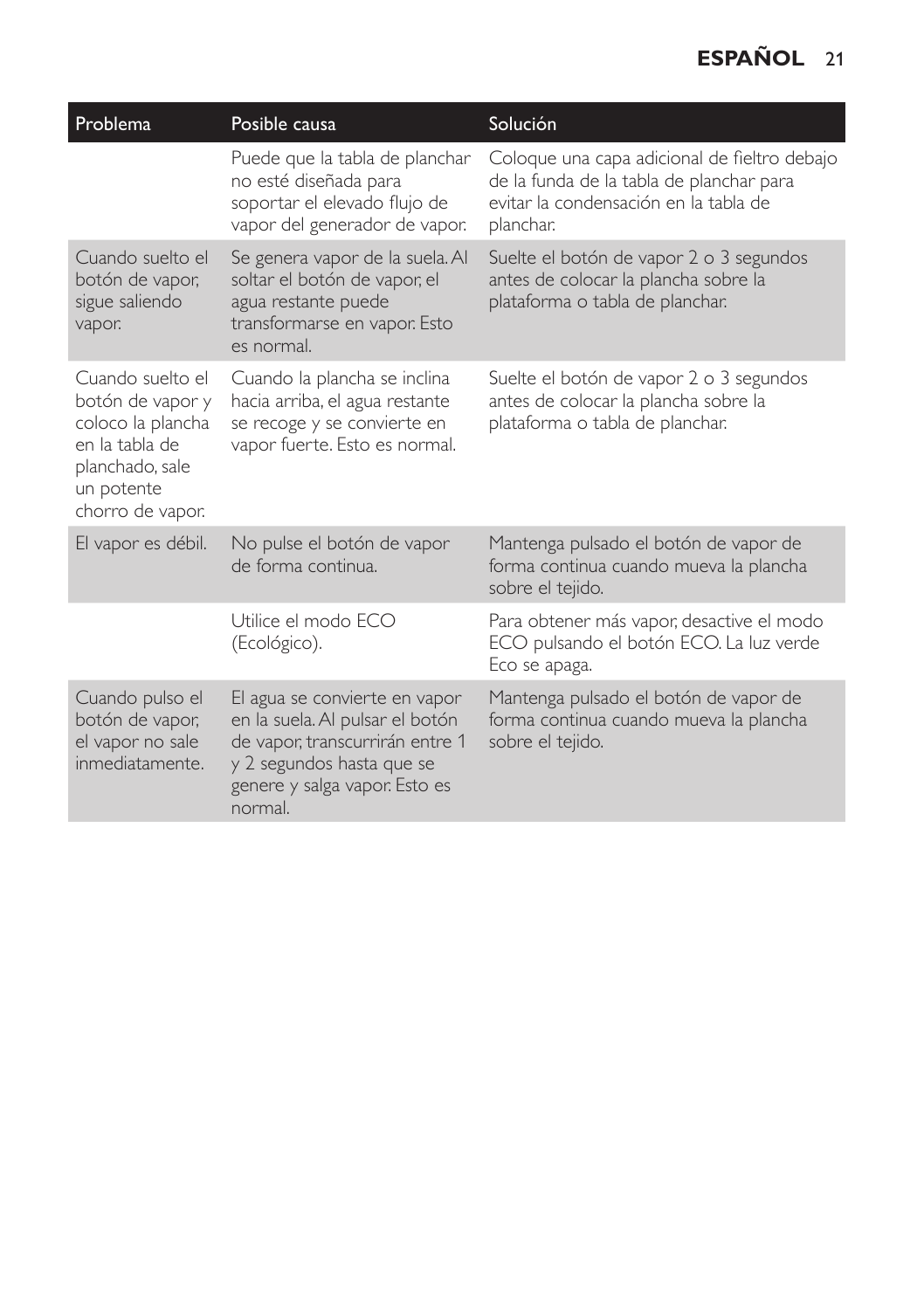#### <span id="page-21-0"></span>**Johdanto**

The Woolmark Company Pty Ltd on hyväksynyt tämän silitysraudan vain villa -tuotteiden silittämiseen sillä edellytyksellä, että vaatteita silitetään vaatteen silitysohjeen ja silitysraudan valmistajan ohjeiden mukaan. R1401. Iso-Britanniassa, Irlannissa, Hongkongissa ja Intiassa Woolmark-tavaramerkki on sertifiointitavaramerkki.

#### **Yleiskuvaus (Kuva 3)**

- 1 Lukitsin (vain tietyissä malleissa)
- 2 Vesisäiliön täyttösuppilo<br>3 Vesisäiliö
- Vesisäiliö
- 4 Silitysraudan laskualusta<br>5 Hövryletku
- 5 Höyryletku
- 6 Virtajohto ja pistoke
- 7 Kalkinpoistopainike, jossa on Calc-Clean-merkkivalo
- 8 Käynnistyskytkin ja virran merkkivalo<br>9 ECO-painike jossa merkkivalo
- 9 ECO-painike, jossa merkkivalo
- 10 Pohja
- 11 Höyryliipaisin
- 12 Silitysrauta valmis -valo
- 13 Älykäs Calc-Clean-kalkinpoistoastia

#### **OptimalTemp-tekniikka**

OptimalTemp-tekniikka mahdollistaa kaikkien silitystä kestävien kangastyyppien silittämisen ilman silityslämpötilan muuttamista.

- Kankaat, joista löytyy tämä merkintä kestävät silitystä. Tällaisia ovat esim. pellava, puuvilla, polyesteri, silkki, villa, viskoosi ja raion (Kuva 4).
- Kankaat, joissa on tämä merkintä eivät kestä silitystä. Nämä kankaat sisältävät tekokuituja, kuten Spandex-, elastaani-, Spandex-sekoite- ja polyolefiini- (esim. polypropyleeni) -kuituja, tai vaatteissa on painokuvioita (Kuva 5).

#### **Suositeltu vesilaatu: tislattu tai pehmennetty vesi.**

Laitteesi on suunniteltu käyttämään vesijohtovettä. Jos asut alueella, jossa on hyvin kova vesi, kalkkia voi muodostua nopeasti. Siksi on suositeltavaa käyttää tislattua tai pehmennettyä vettä. Tämä pidentää laitteesi elinikää.

Älä käytä hajustettua vettä, kuivausrummun vettä tai vettä, johon on lisätty etikkaa, tärkkiä, kalkinpoistoaineita, silitysaineita, kemiallisesti puhdistettua vettä tai muita kemikaaleja, koska se voi vahingoittaa laitetta tai aiheuttaa veden pirskahtelua ja ruskeita tahroja silitettävään kankaaseen.

#### **Silittäminen**

#### **Lue pakkauksessa oleva pikaopas huolellisesti ennen laitteen käyttöä.**

*Huomautus: Pidä höyrypainike alhaalla ja siirrä silitysrautaa kankaalla.*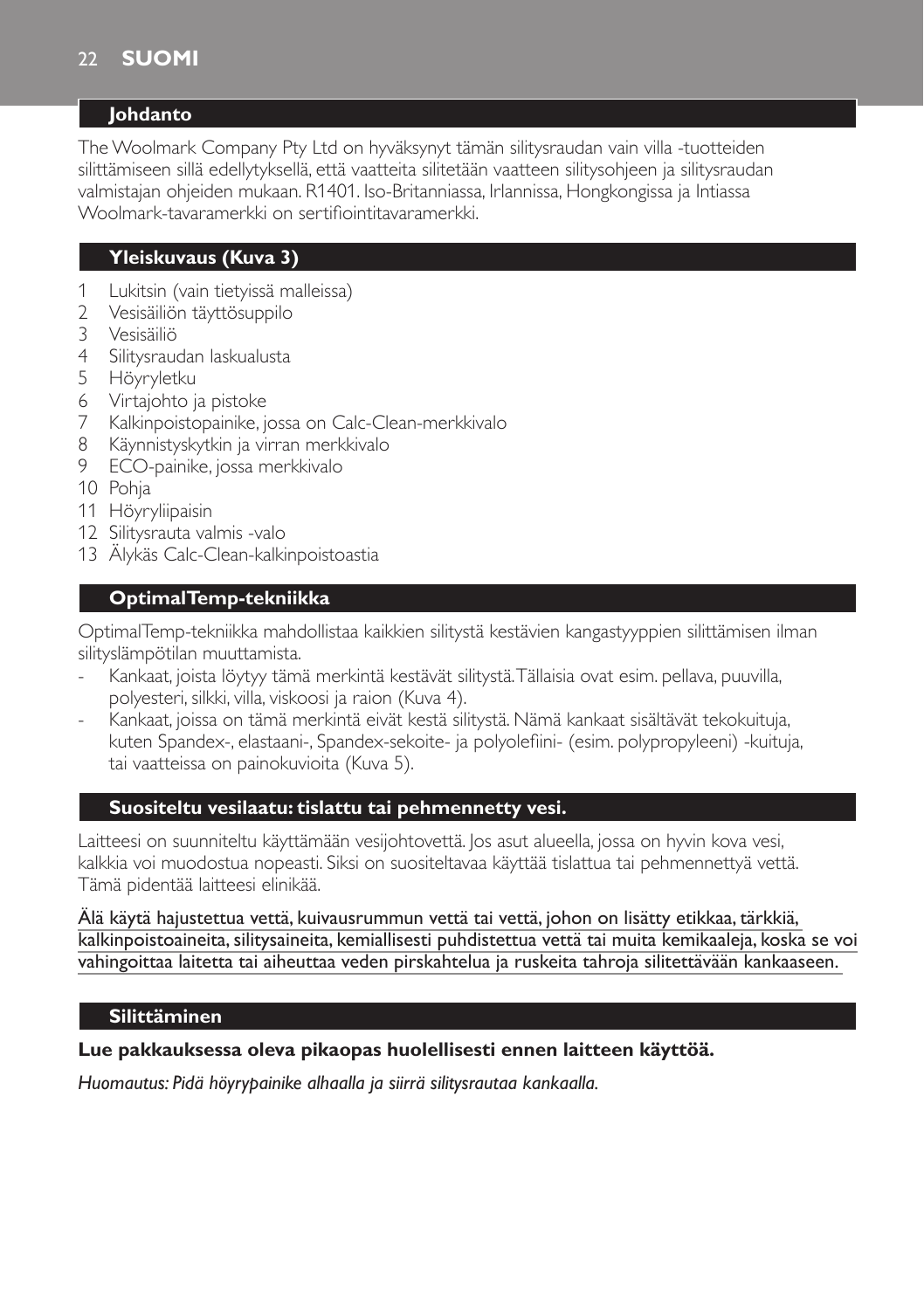## **TÄRKEÄÄ – puhdistus ja hoito**

#### **Älykäs Calc-Clean-kalkinpoistojärjestelmä**

Laitteen älykäs Calc-Clean-järjestelmä takaa, että kalkinpoisto ja puhdistus tehdään säännöllisesti. Tämä ylläpitää laitteen höyryntuottotehoa ja estää lian ja tahrojen kertymisen pitkän käyttöiän aikana. Höyrylaite muistuttaa puhdistuksesta säännöllisesti. Lisäksi kalkin kertymistä estetään toisella varotoimella: höyrytoimintoa ei voi käyttää, jos kalkinpoistoa ei suoriteta tunnin kuluessa laitteen antamasta muistutuksesta. Kun kalkinpoisto on suoritettu, höyrytoiminto palaa takaisin käyttöön. Suojatoiminto toimii käytetystä vesilaadusta riippumatta.

#### **Calc-Clean-äänimerkki ja -merkkivalo**

- 1–3 kuukauden käytön jälkeen Calc-Clean-painikkeen merkkivalo alkaa vilkkua ja äänimerkki ilmaisee, että on Calc-Clean-puhdistuksen aika (Kuva 6).
- Voit jatkaa höyrysilitystä tunnin ajan, vaikka Calc-Clean-merkkivalo vilkkuu ja laite antaa äänimerkkejä. Tunnin kuluttua höyrytoiminto poistuu käytöstä automaattisesti. Höyrysilitystä voi jatkaa, kun Calc-Clean-kalkinpoisto on tehty. (Kuva 7)

#### **Calc-Clean-puhdistus Calc-Clean-kalkinpoistoastiassa**

Älä jätä laitetta ilman valvontaa Calc-Clean-puhdistuksen aikana.

Varoitus: Älä keskeytä puhdistusta nostamalla silitysrautaa kalkinpoistoastiasta. Muuten pohjasta vapautuu kuumaa vettä ja höyryä.



- 2 Varmista, että laite on kytketty pistorasiaan ja sen virta on kytkettynä Calc-Cleanpuhdistuksen aikana (Kuva 9).
- 3 Aseta Calc-Clean-kalkinpoistoastia silityslaudalle tai muulle tasaiselle ja tukevalle alustalle (Kuva 10).
- 4 Aseta silitysrauta kalkinpoistoastiaan.
- 5 Paina Calc-Clean-painiketta 2 sekuntia, kunnes kuulet lyhyitä äänimerkkejä (Kuva 11).

*Huomautus: Calc-Clean-kalkinpoistoastia on tarkoitettu keräämään kalkkia ja kuumaa vettä kalkinpoiston aikana. On täysin turvallista pitää silitysrautaa astian päällä koko puhdistuksen ajan.*

- 6 Calc-Clean-toiminnon aikana kuulet lyhyitä äänimerkkejä ja pumppaavan äänen. Toiminto on valmis noin 2 minuutin kuluttua (Kuva 12).
- 7 Kun Calc-Clean-puhdistus on päättynyt, silitysrauta ei anna enää äänimerkkejä (Kuva 13).
- 8 Pyyhi silitysrauta kankaalla ja aseta se takaisin laskualustalle (Kuva 14).
- 9 Calc-Clean-kalkinpoistoastia kuumenee puhdistuksen aikana, joten anna sen jäähtyä 5 minuuttia ennen kuin kosket siihen.
- 10 Tyhjennä Calc-Clean-kalkinpoistoastia pesualtaaseen ja pane astia takaisin säilöön seuraavaa käyttökertaa varten (Kuva 15).
- 11 Tarvittaessa voit toistaa vaiheet 1–10. Muista tyhjentää Calc-Clean-astia ennen kalkinpoiston aloittamista.

*Huomautus: Calc-Clean-puhdistuksen aikana pohjasta voi valua puhdasta vettä, jos silitysraudan sisään ei ole muodostunut kalkkia. Tämä on normaalia.*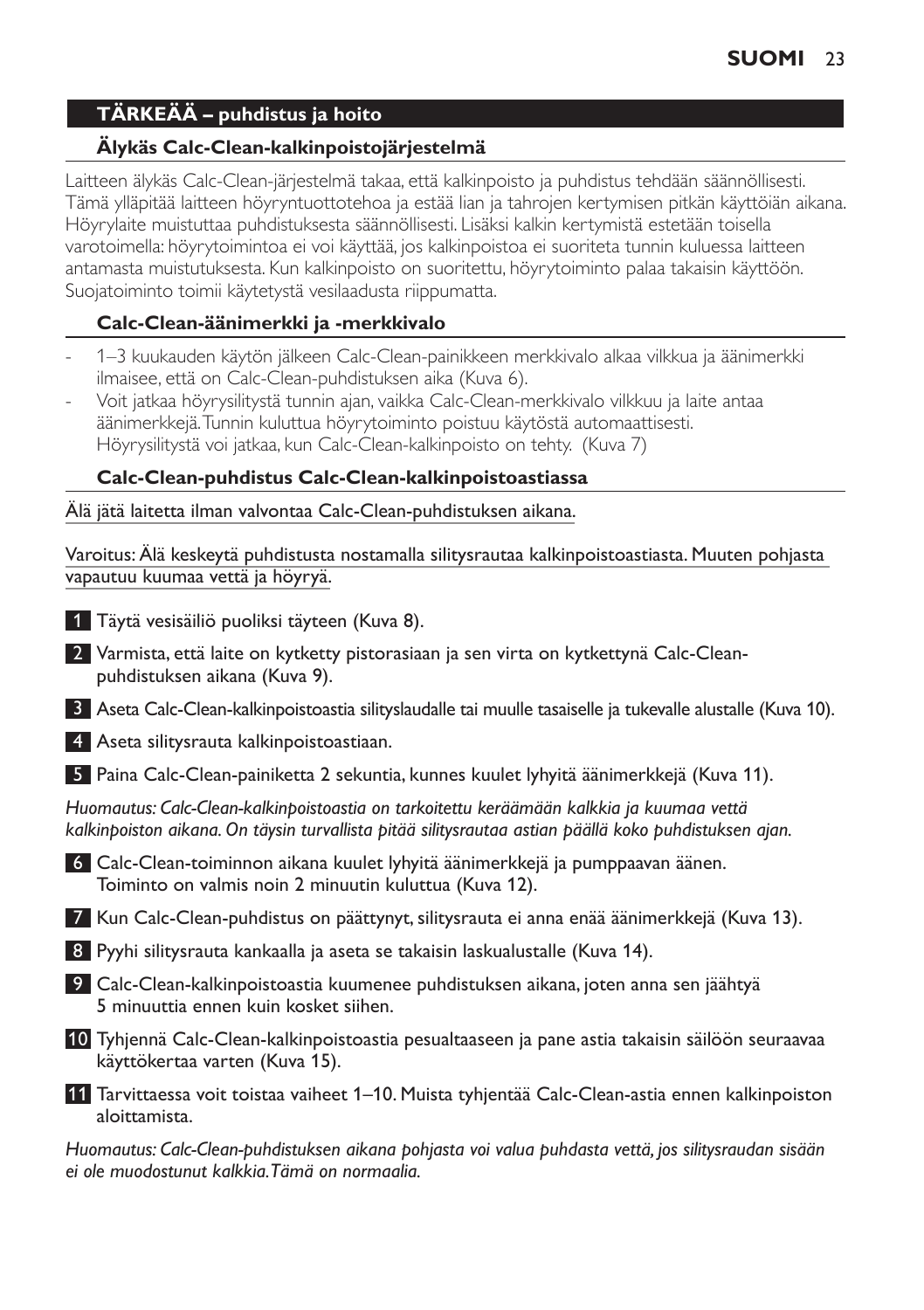#### **Energiansäästö**

#### **Eco mode (Ekotila)**

ECO-tilassa (pienempi höyrymäärä) voit säästää energiaa tinkimättä silitystuloksesta.

1 Ota ECO-tila käyttöön painamalla ECO-painiketta. Vihreä ECO-merkkivalo syttyy. (Kuva 16)

2 Poista ECO-tila käytöstä painamalla ECO-painiketta uudelleen. Vihreä merkkivalo sammuu.

TURBO-tilalla saat parhaan tuloksen vaikeasti siliäviä kankaita silittäessä.

1 Pidä virtapainiketta painettuna 2 sekuntia, kunnes valo muuttuu valkoiseksi.

2 Poista TURBO-tila käytöstä painamalla virtapainiketta uudelleen 2 sekunnin ajan, kunnes merkkivalo muuttuu siniseksi.

#### **Automaattinen virrankatkaisu (vain tietyissä malleissa)**

Automaattinen virrankatkaisu katkaisee energian säästämiseksi virran automaattisesti, kun laitetta ei ole käytetty 5 minuuttiin.

#### **Vianmääritys**

Tähän osaan on koottu tavallisimmat laitteen käytössä ilmenevät ongelmat. Ellet löydä ongelmaasi ratkaisua seuraavista tiedoista, lue osoitteesta **www.philips.com/support** vastauksia usein kysyttyihin kysymyksiin tai ota yhteys maasi asiakaspalveluun.

| Ongelma                                                                                                                                            | Mahdollinen syy                                                                         | Ratkaisu                                                                                                                                            |
|----------------------------------------------------------------------------------------------------------------------------------------------------|-----------------------------------------------------------------------------------------|-----------------------------------------------------------------------------------------------------------------------------------------------------|
| Höyrysilitysraudasta ei<br>tule höyryä.                                                                                                            | Vesisäiliössä ei ole tarpeeksi<br>vettä.                                                | Täytä vesisäiliö vähintään MIN-merkkiin<br>asti. Paina höyrypainiketta, kunnes laite<br>alkaa tuottaa höyryä - tämä voi kestää<br>jopa 30 sekuntia. |
|                                                                                                                                                    | Et ole painanut<br>höyrypainiketta.                                                     | Paina höyrypainiketta, kunnes laite alkaa<br>tuottaa höyryä.                                                                                        |
|                                                                                                                                                    | Höyrytoiminto on poistettu<br>käytöstä, kunnes Calc-Clean-<br>toimenpide on suoritettu. | Voit palauttaa höyrytoiminnon<br>suorittamalla Calc-Clean-puhdistuksen<br>(katso kohta TÄRKEÄÄ – puhdistus ja<br>hoito).                            |
| Calc-Clean-painikkeen<br>merkkivalo vilkkuu ja/<br>tai laite antaa<br>äänimerkkejä.                                                                | Tämä on muistutus<br>kalkinpoiston tekemisestä.                                         | Suorita Calc-Clean-puhdistus tunnin<br>sisällä muistutuksesta (katso kohta<br>TÄRKEÄÄ – puhdistus ja hoito).                                        |
| Calc-Clean-painikkeen<br>merkkivalo vilkkuu ja<br>laite antaa äänimerkin<br>aina, kun<br>höyrypainiketta<br>painetaan. Pohjasta ei<br>tule höyryä. | Et ole suorittanut Calc-<br>Clean-puhdistusta tai<br>puhdistus on jäänyt kesken.        | Saat höyrytoiminnon uudelleen käyttöön<br>suorittamalla Calc-Clean-puhdistuksen<br>(katso kohta TÄRKEÄÄ - puhdistus ja<br>hoito).                   |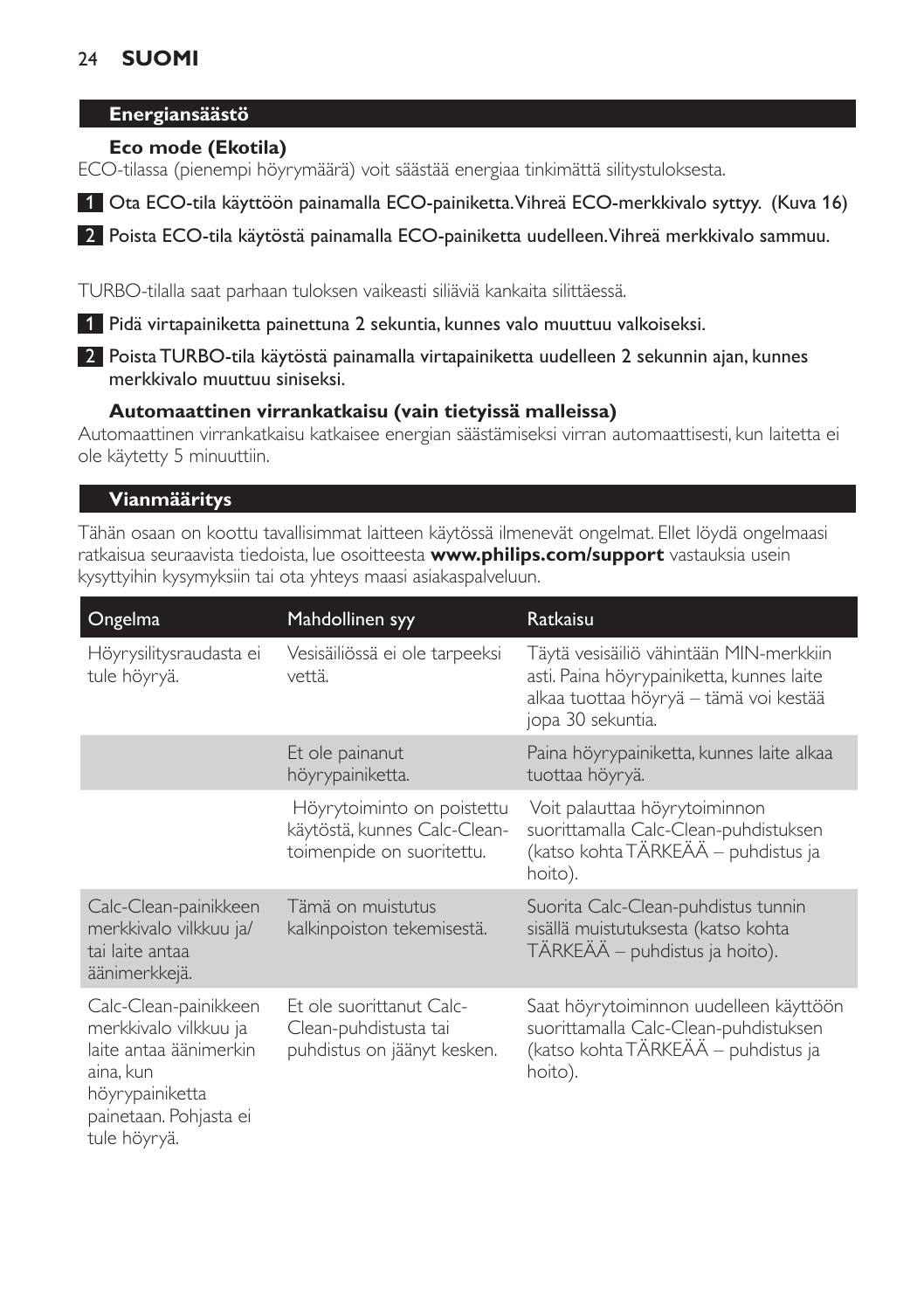| Ongelma                                                                  | Mahdollinen syy                                                                                                           | Ratkaisu                                                                                                                                                                                                                                                                                                  |
|--------------------------------------------------------------------------|---------------------------------------------------------------------------------------------------------------------------|-----------------------------------------------------------------------------------------------------------------------------------------------------------------------------------------------------------------------------------------------------------------------------------------------------------|
| Laitteesta on katkaistu<br>virta.                                        | Laitteen virta on katkennut<br>automaattisesti. Näin<br>tapahtuu, kun laitetta ei<br>käytetä yli 5 minuuttiin.            | Katkaise ensin virta ja kytke se sitten<br>takaisin.                                                                                                                                                                                                                                                      |
| Laitteesta kuuluu kova<br>pumppausääni.                                  | Vesisäiliö on tyhjä.                                                                                                      | Täytä vesisäiliö vedellä ja pidä<br>höyrypainike painettuna, kunnes<br>pumppausääni hiljenee ja laite alkaa<br>tuottaa höyryä.                                                                                                                                                                            |
| Pohjasta tippuu<br>vesipisaroita.                                        | Calc-Clean-puhdistuksen<br>jälkeen pohjasta saattaa<br>tippua hiukan vettä.                                               | Pyyhi pohja kuivalla liinalla. Jos Calc-<br>Clean-painikkeen merkkivalo vilkkuu ja<br>äänimerkki kuuluu edelleen, suorita Calc-<br>Clean-puhdistus (katso kohta TÄRKEÄÄ<br>- puhdistus ja hoito).                                                                                                         |
|                                                                          | Calc-Clean-puhdistusta ei<br>ole suoritettu loppuun.                                                                      | Sinun on suoritettava Calc-Clean-<br>puhdistus uudelleen (katso kohta<br>TARKEAA – puhdistus ja hoito).                                                                                                                                                                                                   |
| Pohjasta irtoaa<br>kalkkihiutaleita ja muita<br>epäpuhtauksia.           | Vedessä olevia<br>epäpuhtauksia tai<br>kemikaaleja on kertynyt<br>höyrysilitysraudan<br>höyryaukkoihin ja/tai<br>pohjaan. | Suorita Calc-Clean-puhdistus<br>säännöllisesti (katso kohta TÄRKEÄÄ –<br>puhdistus ja hoito).                                                                                                                                                                                                             |
| Pohjasta tulee vettä.                                                    | Olet vahingossa käynnistänyt<br>Calc-Clean-puhdistuksen<br>(katso kohta TÄRKEÄÄ –<br>puhdistus ja hoito).                 | Katkaise laitteesta virta ja kytke se<br>uudelleen. Anna silitysraudan kuumentua,<br>kunnes Silitysrauta valmis -merkkivalo<br>palaa.                                                                                                                                                                     |
| Calc-Clean-puhdistus<br>ei käynnisty.                                    | Et ole painanut Calc-Clean-<br>painiketta 2 sekuntia, kunnes<br>laite antaa äänimerkin.                                   | Katso kohta TÄRKEÄÄ - puhdistus ja<br>hoito.                                                                                                                                                                                                                                                              |
| Silitysraudasta jää<br>vaatteeseen kiiltoa tai<br>jälkiä.                | Silitettävä pinta ei ole<br>tasainen, koska<br>silityskohdassa on<br>esimerkiksi sauma tai<br>vaatteessa on taitos.       | Perfect Care on turvallinen kaikille<br>vaatteille. Kiilto tai jälki eivät ole pysyviä<br>vaan häviävät, kun peset vaatteen. Vältä<br>silitystä saumojen tai taitosten päältä. Voit<br>myös asettaa puuvillakankaan<br>silityskohdan päälle, jotta saumojen tai<br>taitosten jälkiä ei jäisi vaatteeseen. |
| Silityslaudan suojus<br>kastuu tai pohjalevystä<br>tippuu vesipisaroita. | Tämä saattaa johtua höyryn<br>tiivistymisestä silityslaudan<br>pintaan pitkän silitystuokion<br>seurauksena.              | Vaihda silityslaudan suojus, jos sen sisällä<br>oleva vaahtomuovimateriaalia on kulunut.<br>Voit myös lisätä ylimääräisen<br>huopakerroksen silityslaudan suojuksen<br>alle estämään veden tiivistymistä.                                                                                                 |
|                                                                          | Käyttämääsi silityslautaa ei<br>ehkä ole suunniteltu<br>kestämään höyrylaitteen<br>suurta höyrymäärää.                    | Aseta ylimääräinen kerros<br>huopamateriaalia silityslaudan päällisen<br>alle estämään kosteuden tiivistymistä<br>silityslaudalla.                                                                                                                                                                        |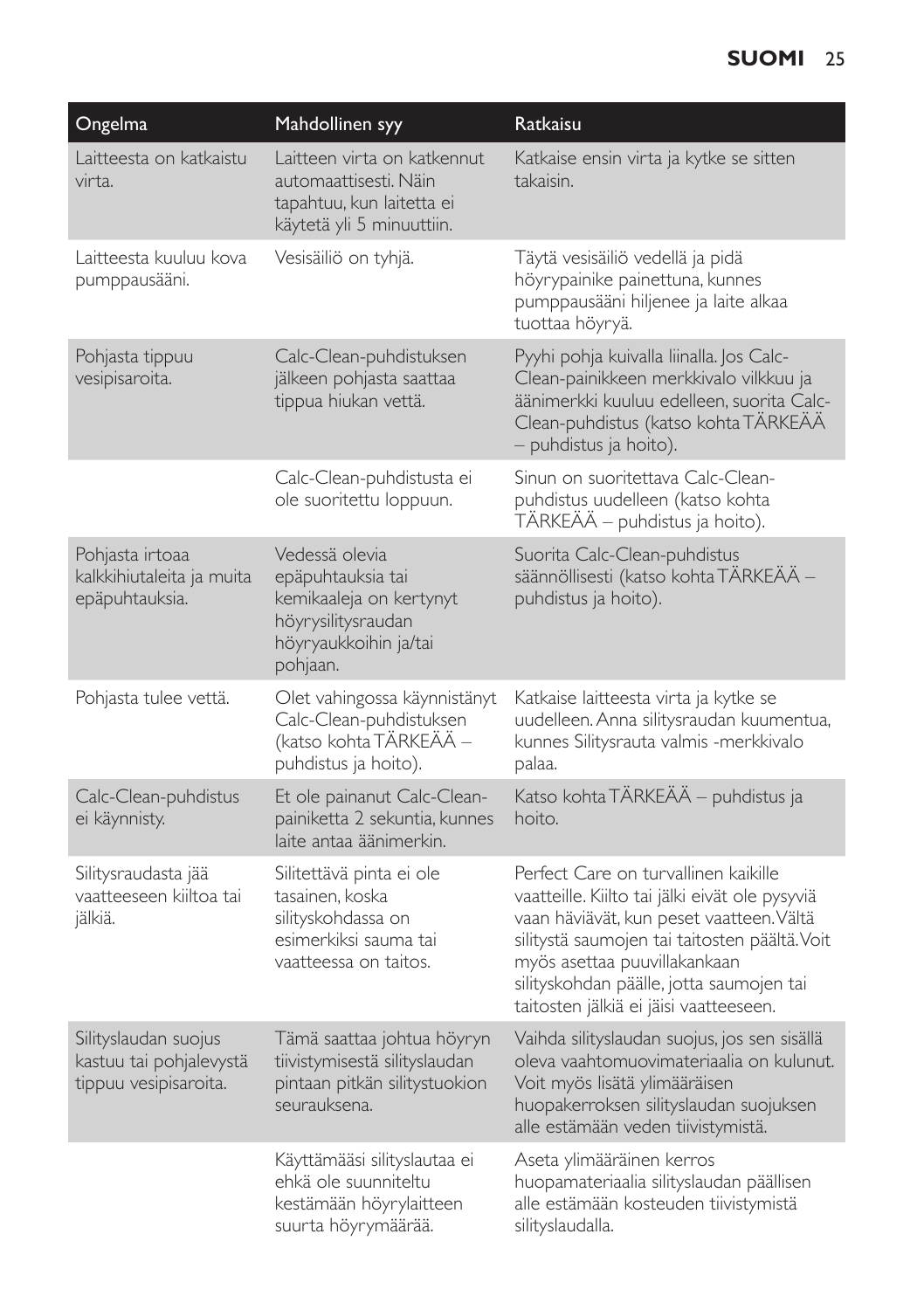| Ongelma                                                                                                                                            | Mahdollinen syy                                                                                                                                       | Ratkaisu                                                                                                    |
|----------------------------------------------------------------------------------------------------------------------------------------------------|-------------------------------------------------------------------------------------------------------------------------------------------------------|-------------------------------------------------------------------------------------------------------------|
| Kuumaa höyryä tulee<br>senkin jälkeen, kun<br>vapautan<br>höyryliipaisimen.                                                                        | Höyry muodostuu laitteen<br>pohjassa. Kun vapautat<br>höyryliipaisimen, jäljelle<br>jäänyt vesi höyryyntyy. Tämä<br>on normaalia.                     | Vapauta höyryliipaisin 2–3 sekuntia,<br>ennen kuin asetat silitysraudan<br>telineeseen tai silityslaudalle. |
| Laitteesta vapautuu<br>suuri määrä höyryä,<br>kun vapautan<br>höyryliipaisimen sen<br>jälkeen, kun olen<br>asettanut silitysraudan<br>telineeseen. | Kun silitysrauta on käännetty<br>pystyyn, jäljelle jäänyt vesi<br>kerätään ja se höyrystyy<br>nopeasti. Tämä on normaalia.                            | Vapauta höyryliipaisin 2–3 sekuntia,<br>ennen kuin asetat silitysraudan<br>telineeseen tai silityslaudalle. |
| Laitteesta tulee vain<br>vähän höyryä.                                                                                                             | Et paina höyryliipaisinta<br>yhtäjaksoisesti.                                                                                                         | Pidä höyrypainike alhaalla ja siirrä<br>silitysrautaa kankaalla.                                            |
|                                                                                                                                                    | Käytät ECO-tilaa.                                                                                                                                     | Saat lisää höyryä, kun sammutat ECO-<br>tilan painamalla ECO-painiketta. Vihreä<br>ECO merkkivalo sammuu.   |
| Höyryä ei tule heti, kun<br>painan höyryliipaisinta.                                                                                               | Vesi muunnetaan höyryksi<br>laitteen pohjassa. Kun painat<br>höyryliipaisinta, vesi<br>höyrystyy ja vapautuu 1–2<br>sekunnissa. Tämä on<br>normaalia. | Pidä höyrypainike alhaalla ja siirrä<br>silitysrautaa kankaalla.                                            |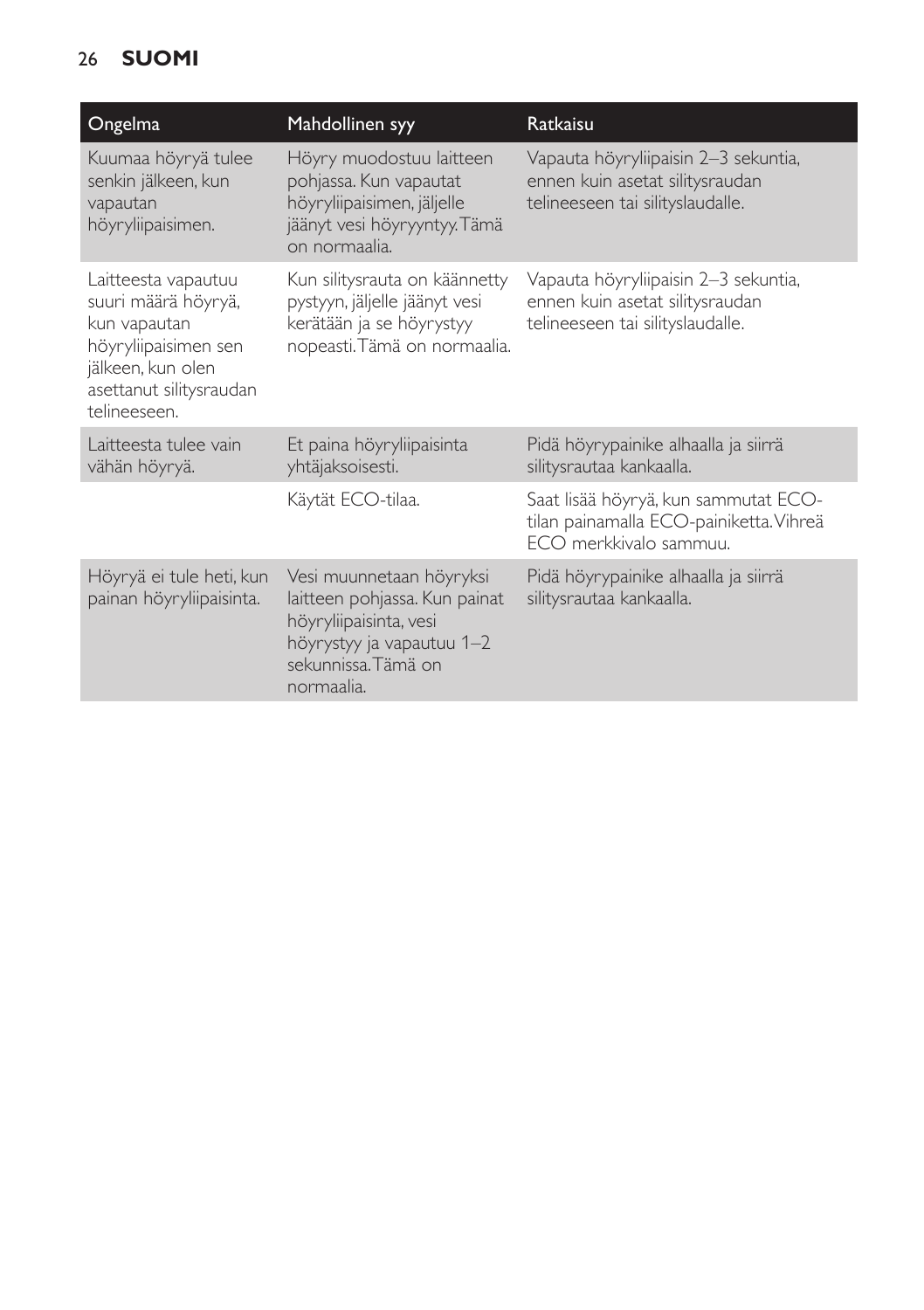#### <span id="page-26-0"></span>**Introduction**

Ce fer a été approuvé par The Woolmark Company Pty Ltd pour le repassage de vêtements en laine à condition que ceux-ci soient repassés selon les instructions indiquées sur l'étiquette du vêtement et celles fournies par le fabricant du fer. R1401. Au Royaume-Uni, en République d'Irlande, à Hong-Kong et en Inde, la marque commerciale Woolmark est une marque de certification.

#### **Description générale (fig. 3)**

- 1 Verrouillage du fer (certains modèles uniquement)<br>2 Entonnoir de remplissage du réservoir d'eau
- 2 Entonnoir de remplissage du réservoir d'eau<br>3 Réservoir d'eau
- Réservoir d'eau
- 4 Support du fer à repasser
- 5 Cordon d'arrivée de la vapeur
- 6 Cordon d'alimentation avec fiche secteur<br>7 Bouton Calc-Clean avec vovant Calc-Clea
- Bouton Calc-Clean avec voyant Calc-Clean
- 8 Bouton marche/arrêt avec voyant<br>9 Bouton ECO avec voyant
- Bouton ECO avec voyant
- 10 Semelle
- 11 Gâchette vapeur
- 12 Voyant « Fer prêt »
- 13 Réservoir anticalcaire intelligent

#### **Technologie OptimalTemp**

La technologie OptimalTemp vous permet de repasser tous les types de tissus repassables, sans avoir à régler la température du fer.

- Les tissus avec les symboles suivants sont repassables. Par exemple, le lin, le coton, le polyester, la soie, la laine, la viscose et la rayonne (soie artificielle) (fig. 4).
- Les tissus avec les symboles suivants ne sont pas repassables. Parmi ces tissus : les tissus synthétiques tels que l'élasthanne, les tissus comprenant de l'élasthanne et des polyoléfines (par exemple du polypropylène), mais également les impressions sur les vêtements (fig. 5).

#### **Recommandation pour l'eau à utiliser : eau distillée ou déminéralisée**

Votre appareil a été conçu pour être utilisé avec l'eau du robinet. Si vous habitez dans une région où l'eau est calcaire, des dépôts peuvent se former rapidement. Il est dès lors recommandé d'utiliser de l'eau distillée ou déminéralisée afin de prolonger la durée de vie de votre appareil.

N'utilisez pas d'eau parfumée, d'eau provenant du sèche-linge, de vinaigre, d'amidon, de détartrants, de produits d'aide au repassage ou d'autres agents chimiques dans le réservoir d'eau car ils peuvent entraîner des projections d'eau, des taches marron ou des dommages à votre appareil.

#### **Repassage**

#### **Veuillez lire attentivement le guide de démarrage rapide sur l'emballage avant d'utiliser votre appareil.**

*Remarque : Maintenez la gâchette vapeur enfoncée de manière continue lorsque vous déplacez le fer sur le tissu lors du repassage.*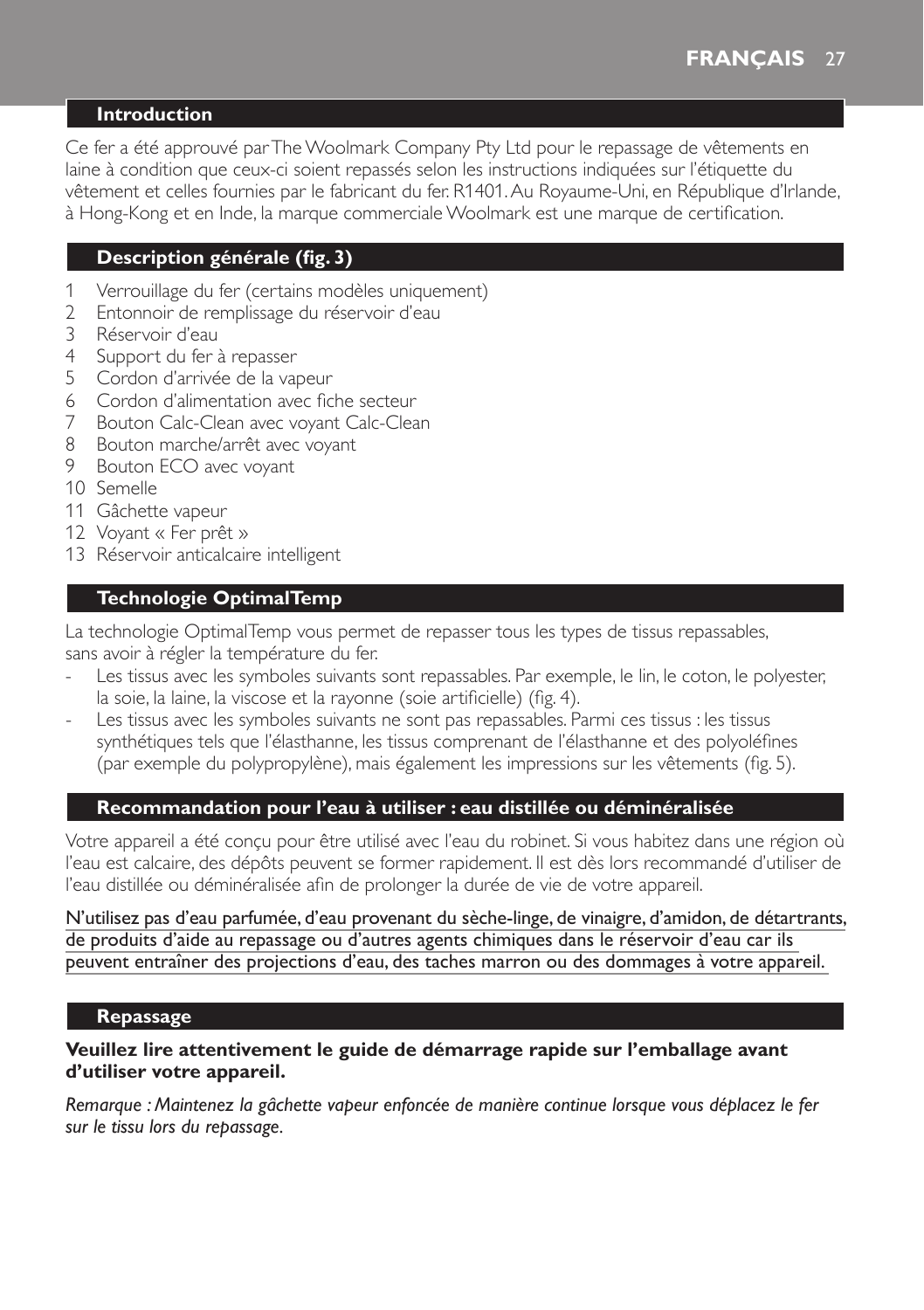#### **IMPORTANT - Nettoyage et entretien**

#### **Système anticalcaire intelligent**

Votre appareil a été pourvu d'un système anticalcaire intelligent afin d'assurer un détartrage et un nettoyage réguliers et, ainsi, maintenir des performances élevées de vapeur et éviter que saletés et taches s'échappent de la semelle au fil du temps. Pour garantir l'exécution du procédé de nettoyage, l'appareil indique des rappels réguliers. Outre cela, une deuxième étape de défense pour la protection de l'appareil contre le calcaire est intégrée : la fonction vapeur est désactivée si le détartrage n'est pas effectué dans un délai d'1 heure de repassage à la vapeur à compter du rappel. Une fois le détartrage effectué, la fonction vapeur est restaurée. Ceci se produit indépendamment du type d'eau utilisé.

#### **Rappel sonore et visuel de détartrage**

- Après 1 à 3 mois d'utilisation, le voyant du bouton Calc-Clean commence à clignoter et l'appareil commence à émettre des signaux sonores pour indiquer que vous devez exécuter le traitement anticalcaire (fig. 6).
- Vous pouvez poursuivre le repassage à la vapeur pendant 1 heure à partir du moment où le voyant Calc-Clean clignote et l'appareil émet de signaux sonores. Une fois ce délai écoulé, la fonction vapeur est automatiquement désactivée. Vous devez alors exécuter le traitement anticalcaire avant de pouvoir poursuivre le repassage à la vapeur. (fig. 7)

#### **Exécution du traitement anticalcaire avec le réservoir anticalcaire**

Ne laissez pas l'appareil sans surveillance pendant le traitement anticalcaire.

Attention : N'interrompez pas le processus en relevant le fer du réservoir anticalcaire car de l'eau chaude et de la vapeur sortent de la semelle.

- 1 Remplissez le réservoir d'eau à moitié (fig. 8).
- 2 Assurez-vous que l'appareil est branché et allumé pendant le traitement anticalcaire (fig. 9).
- 3 Placez le réservoir anticalcaire intelligent sur la planche à repasser ou sur une autre surface plane et stable (fig. 10).
- 4 Placez le fer de manière stable sur le réservoir anticalcaire.
- 5 Maintenez enfoncé le bouton Calc-Clean pendant 2 secondes jusqu'à ce que de brefs signaux sonores retentissent (fig. 11).

*Remarque : Le réservoir anticalcaire a été conçu pour recueillir les particules de calcaire et l'eau chaude pendant le traitement anticalcaire. Il est parfaitement sûr de laisser le fer posé sur ce réservoir durant toute l'opération.*

6 Pendant le traitement anticalcaire, vous entendez de brefs signaux sonores et un bruit de pompe. Patientez environ 2 minutes que l'appareil termine le processus (fig. 12).

7 Lorsque le traitement anticalcaire est terminé, le fer cesse d'émettre des signaux sonores (fig. 13).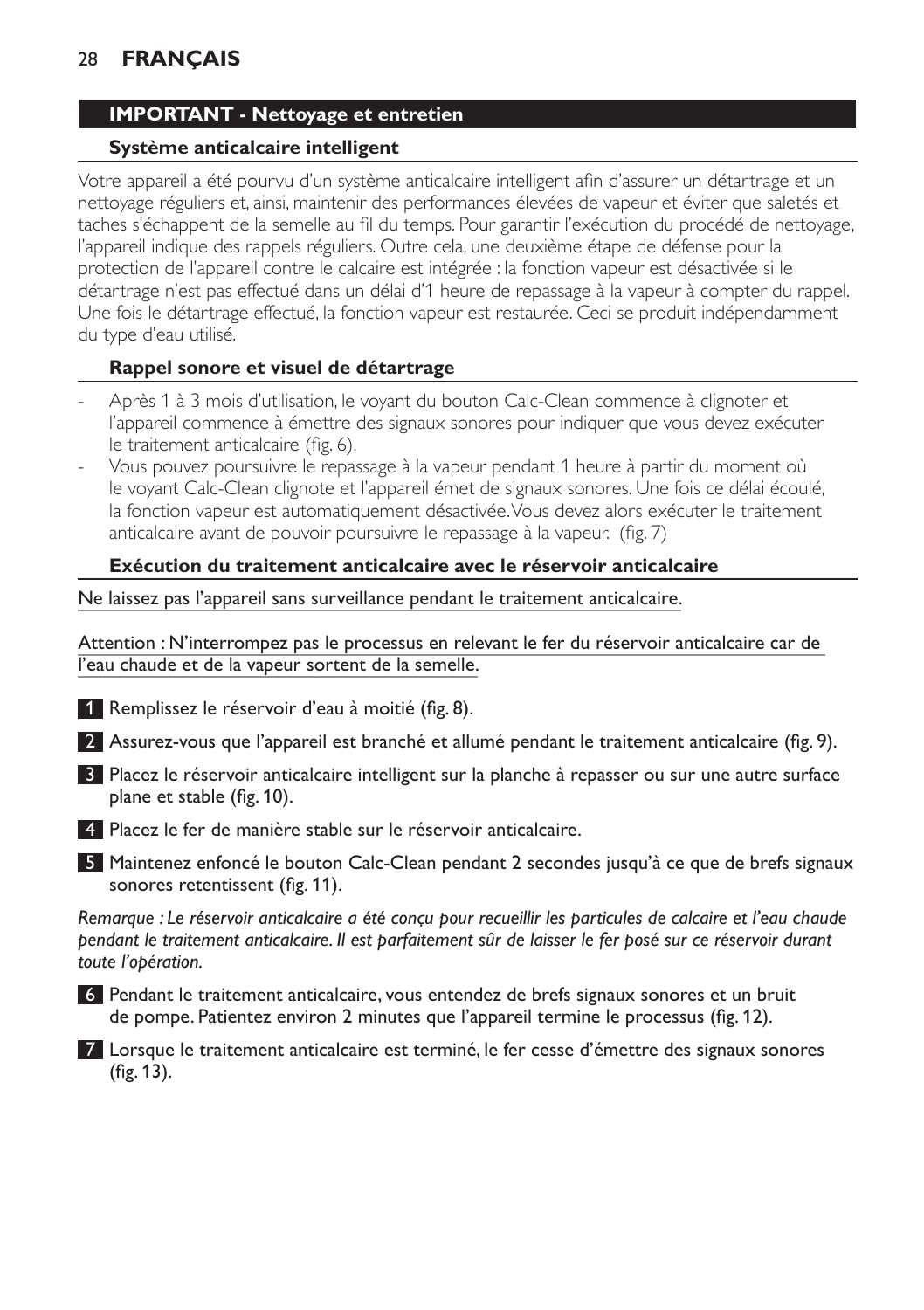8 Essuyez le fer avec un chiffon et replacez-le sur la base (fig. 14).

9 Le réservoir anticalcaire devenant chaud pendant le traitement anticalcaire, patientez environ 5 minutes avant de le toucher.

10 Transportez le réservoir anticalcaire vers l'évier, videz-le et rangez-le pour un usage ultérieur (fig. 15).

11 Si nécessaire, vous pouvez répéter les étapes 1 à 10. Veillez à vider le réservoir anticalcaire avant de commencer le traitement anticalcaire.

*Remarque : Pendant le traitement anticalcaire, de l'eau propre peut s'écouler de la semelle si aucun résidu de calcaire ne s'est accumulé dans le fer. Ceci est normal.*

#### **Économie d'énergie**

#### **Eco mode (Mode éco.)**

En utilisant le mode ECO (quantité réduite de vapeur), vous pouvez économiser l'énergie sans compromettre le résultat de repassage.

1 Pour activer le mode ECO, appuyez sur le bouton ECO. Le voyant vert ECO s'allume. (fig. 16)

2 Pour désactiver le mode ECO, appuyez à nouveau sur le bouton ECO. Le voyant vert s'éteint.

Pour de meilleurs résultats sur les tissus difficiles, vous pouvez utiliser le mode TURBO.

- 1 Maintenez le bouton marche/arrêt enfoncé pendant 2 secondes jusqu'à ce que le voyant devienne blanc.
- 2 Pour désactiver le mode TURBO, maintenez à nouveau le bouton marche/arrêt enfoncé pendant 2 secondes jusqu'à ce que le voyant s'allume en bleu.

#### **Arrêt automatique (certains modèles uniquement)**

La fonction d'arrêt automatique permet d'éteindre automatiquement l'appareil s'il n'a pas été utilisé pendant 5 minutes, et ce afin d'économiser de l'énergie.

#### **Dépannage**

Cette rubrique présente les problèmes les plus courants que vous pouvez rencontrer avec votre appareil. Si vous ne parvenez pas à résoudre le problème à l'aide des informations ci-dessous, rendez-vous sur **www.philips.com/support** pour consulter les questions fréquemment posées, ou contactez le Service Consommateurs de votre pays.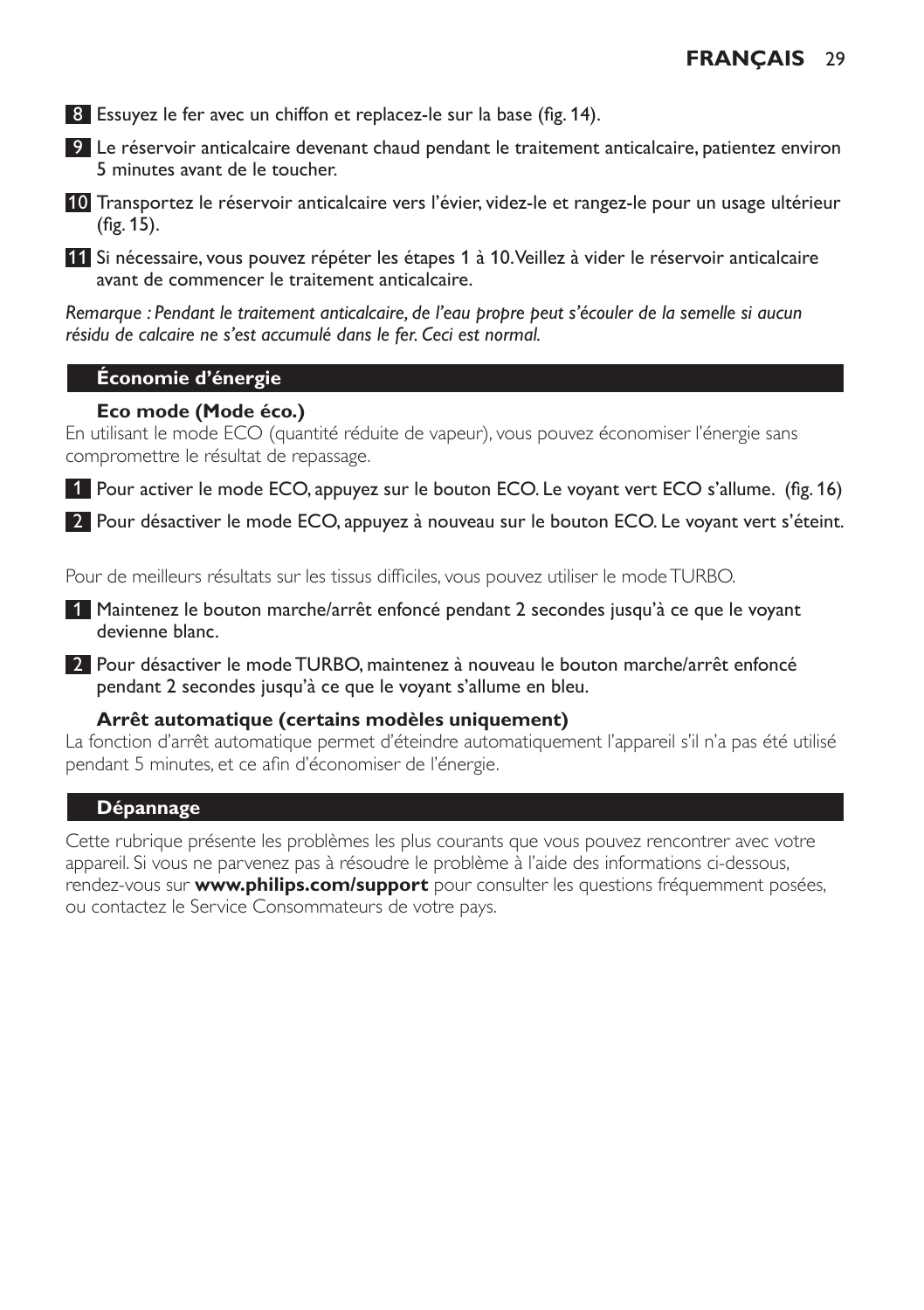| Problème                                                                                                                                                                                                    | Cause possible                                                                                                                                                  | Solution                                                                                                                                                                                    |
|-------------------------------------------------------------------------------------------------------------------------------------------------------------------------------------------------------------|-----------------------------------------------------------------------------------------------------------------------------------------------------------------|---------------------------------------------------------------------------------------------------------------------------------------------------------------------------------------------|
| L'appareil ne<br>produit pas de<br>vapeur.                                                                                                                                                                  | Il n'y a pas assez d'eau dans le<br>réservoir d'eau.                                                                                                            | Remplissez le réservoir d'eau au-delà de<br>l'indication MIN. Maintenez enfoncé la<br>gâchette vapeur jusqu'à ce que de la vapeur<br>s'échappe, ce qui peut prendre jusqu'à<br>30 secondes. |
|                                                                                                                                                                                                             | Vous n'avez pas appuyé sur la<br>gâchette vapeur.                                                                                                               | Maintenez la gâchette vapeur enfoncée<br>jusqu'à ce que la vapeur s'échappe de<br>l'appareil.                                                                                               |
|                                                                                                                                                                                                             | La fonction vapeur reste<br>désactivée jusqu'à ce que vous<br>ayez effectué la procédure de<br>détartrage.                                                      | Effectuez la procédure de détartrage pour<br>réactiver la fonction vapeur (voir le chapitre<br>« IMPORTANT - Nettoyage et entretien »).                                                     |
| Le voyant du<br>bouton Calc-<br>Clean clignote et/<br>ou l'appareil<br>émet des signaux<br>sonores.                                                                                                         | Ceci est le rappel de<br>détartrage.                                                                                                                            | Exécutez le traitement anticalcaire dans un<br>délai d'une heure après le rappel de<br>détartrage (voir le chapitre « IMPORTANT<br>- Nettoyage et entretien »).                             |
| Le voyant du<br>bouton Calc-<br>Clean clignote et<br>l'appareil émet<br>des signaux<br>sonores chaque<br>fois que j'appuie<br>sur la gâchette<br>vapeur. Aucune<br>vapeur ne<br>s'échappe de la<br>semelle. | Vous n'avez pas exécuté ou<br>terminé le traitement<br>anticalcaire.                                                                                            | Exécutez le traitement anticalcaire pour<br>réactiver la fonction vapeur (voir le chapitre<br>« IMPORTANT - Nettoyage et entretien »).                                                      |
| L'appareil s'est<br>éteint.                                                                                                                                                                                 | La fonction d'arrêt<br>automatique était activée. Cela<br>se produit automatiquement<br>lorsque l'appareil n'a pas été<br>utilisé pendant plus de<br>5 minutes. | Réglez le bouton marche/arrêt sur la<br>position d'arrêt, puis sur la position de<br>marche.                                                                                                |
| Le fer produit un<br>bruit de pompe.                                                                                                                                                                        | Le réservoir d'eau est vide.                                                                                                                                    | Remplissez le réservoir d'eau avec de l'eau<br>et appuyez sur la gâchette vapeur jusqu'à ce<br>que le bruit de pompe s'atténue et que de<br>la vapeur s'échappe de la semelle.              |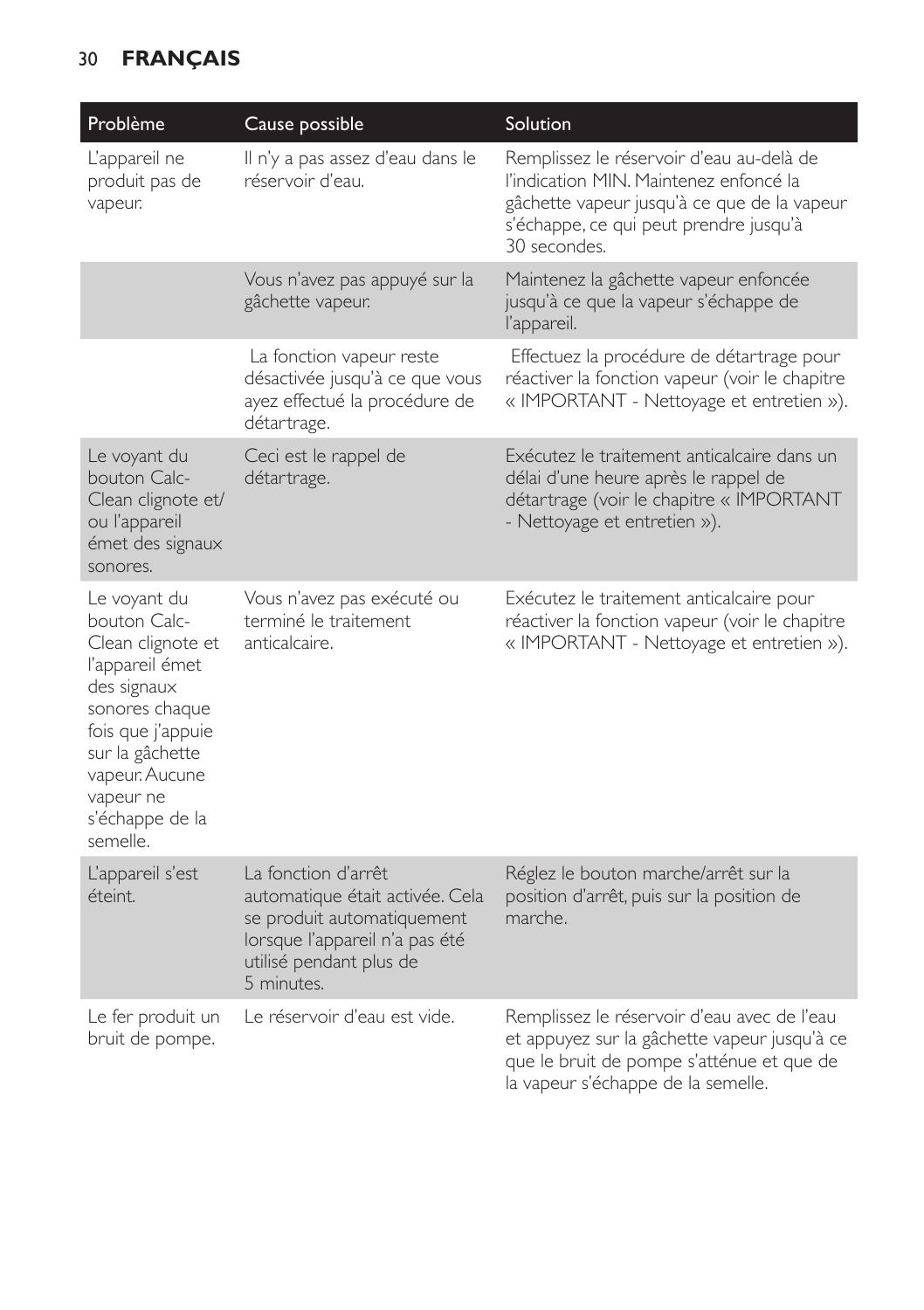| Problème                                                                                                        | Cause possible                                                                                                                                   | Solution                                                                                                                                                                                                                                                                  |
|-----------------------------------------------------------------------------------------------------------------|--------------------------------------------------------------------------------------------------------------------------------------------------|---------------------------------------------------------------------------------------------------------------------------------------------------------------------------------------------------------------------------------------------------------------------------|
| Des gouttes<br>d'eau s'écoulent<br>de la semelle.                                                               | Après le traitement<br>anticalcaire, de l'eau peut<br>s'écouler de la semelle.                                                                   | Essuyez la semelle à l'aide d'un chiffon. Si le<br>voyant du bouton Calc-Clean continue de<br>clignoter et si l'appareil continue d'émettre<br>des signaux sonores, exécutez le traitement<br>anticalcaire (voir le chapitre « IMPORTANT<br>- Nettoyage et entretien »).  |
|                                                                                                                 | Le traitement anticalcaire n'est<br>pas terminé.                                                                                                 | Vous devez exécuter à nouveau le<br>traitement anticalcaire (voir le chapitre<br>« IMPORTANT - Nettoyage et entretien »).                                                                                                                                                 |
| De l'eau sale et<br>des impuretés<br>s'écoulent de la<br>semelle.                                               | Des impuretés ou dépôts de<br>calcaire se sont formés sur les<br>évents à vapeur et/ou la<br>semelle.                                            | Exécutez régulièrement le traitement<br>anticalcaire (voir le chapitre « IMPORTANT<br>- Nettoyage et entretien »).                                                                                                                                                        |
| De l'eau s'écoule<br>de la semelle.                                                                             | Vous avez accidentellement<br>démarré le traitement<br>anticalcaire (voir le chapitre<br>« IMPORTANT - Nettoyage et<br>entretien »).             | Éteignez l'appareil, puis rallumez-le. Laissez<br>chauffer le fer jusqu'à ce que le voyant « Fer<br>prêt » s'allume en continu.                                                                                                                                           |
| Le traitement<br>anticalcaire ne<br>démarre pas.                                                                | Vous n'avez pas appuyé sur le<br>bouton Calc-Clean pendant<br>2 secondes jusqu'à ce que<br>l'appareil commence à émettre<br>des signaux sonores. | Consultez le chapitre « IMPORTANT -<br>Nettoyage et entretien ».                                                                                                                                                                                                          |
| Le fer laisse un<br>voile ou une<br>marque sur le<br>vêtement.                                                  | La surface à repasser était non<br>plane, par exemple parce que<br>vous repassiez sur une couture<br>ou un pli dans le vêtement.                 | Perfect Care peut être utilisé sur tous les<br>vêtements. Le voile ou la marque n'est pas<br>permanent(e) et partira au lavage. Évitez de<br>repasser sur les coutures ou les plis, ou<br>placez un chiffon en coton sur la zone à<br>repasser afin d'éviter les marques. |
| La housse de la<br>planche à<br>repasser devient<br>humide ou des<br>gouttes d'eau<br>sortent de la<br>semelle. | La vapeur s'est condensée sur<br>la housse de la planche à<br>repasser après une longue<br>séance de repassage.                                  | Remplacez la housse de la planche à<br>repasser si sa mousse est usée. Vous pouvez<br>également ajouter une couche<br>supplémentaire de feutre sous la housse de<br>la planche à repasser pour empêcher la<br>formation de condensation sur la planche<br>à repasser.     |
|                                                                                                                 | Il est probable que votre<br>housse de planche à repasser<br>ne soit pas conçue pour<br>résister au débit élevé de<br>vapeur de l'appareil.      | Mettez une couche supplémentaire de<br>feutre sous la housse de la planche à<br>repasser pour empêcher la condensation<br>sur la planche à repasser.                                                                                                                      |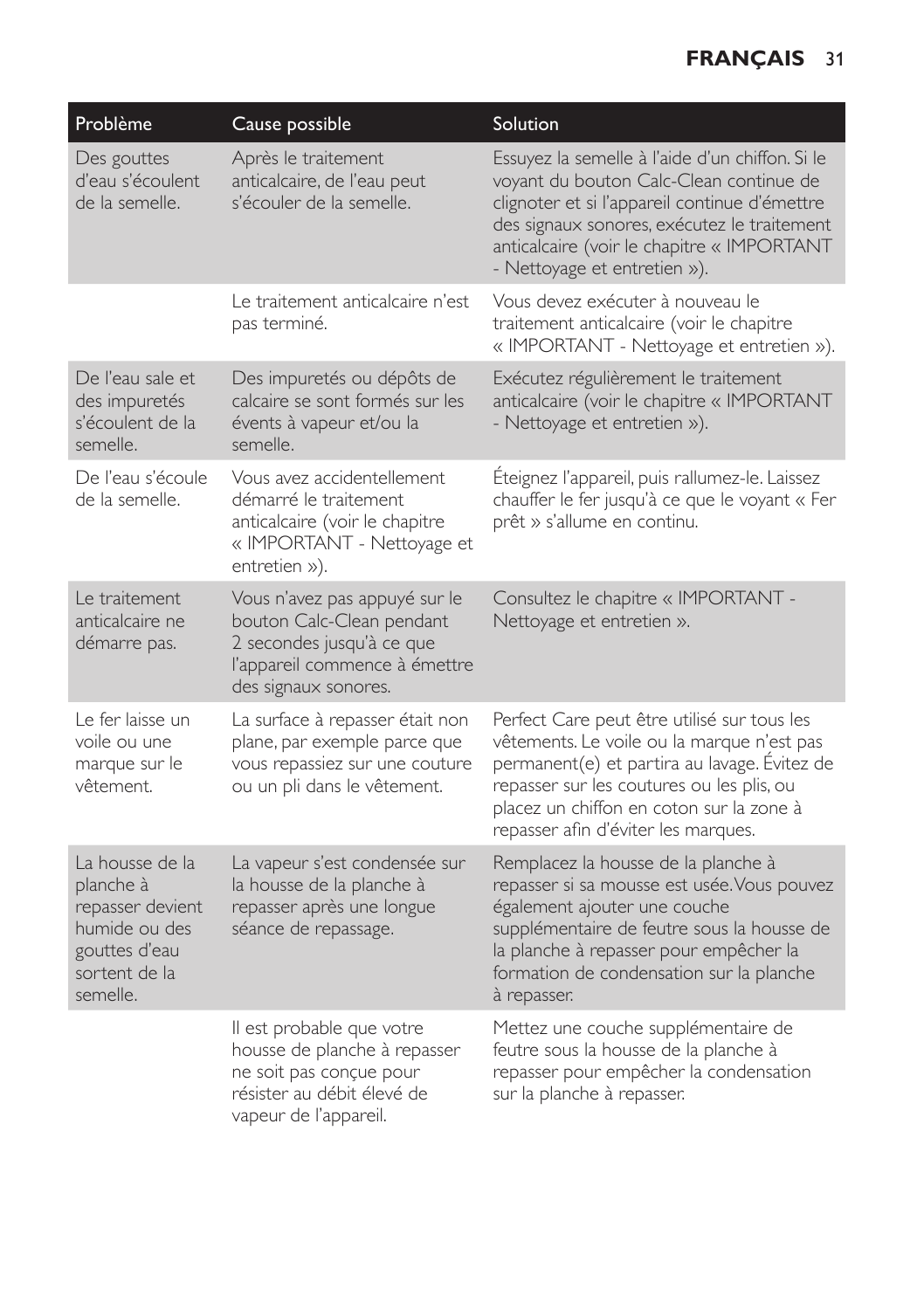| Problème                                                                                                                                       | Cause possible                                                                                                                                                                                              | Solution                                                                                                                |
|------------------------------------------------------------------------------------------------------------------------------------------------|-------------------------------------------------------------------------------------------------------------------------------------------------------------------------------------------------------------|-------------------------------------------------------------------------------------------------------------------------|
| La vapeur<br>continue de<br>s'échapper après<br>que j'ai relâché la<br>gâchette vapeur.                                                        | La vapeur est générée dans la<br>semelle. Lorsque vous relâchez<br>la gâchette vapeur, l'eau<br>restante est transformée en<br>vapeur. Ce phénomène est<br>normal.                                          | Relâchez la gâchette vapeur 2 à 3 secondes<br>avant de replacer le fer sur son support ou<br>sur la planche à repasser. |
| Un jet de vapeur<br>très puissant se<br>produit lorsque<br>je relâche la<br>gâchette vapeur<br>après avoir placé<br>le fer sur son<br>support. | Lorsque le fer est incliné vers<br>le haut, l'eau restante est<br>recueillie et transformée en<br>vapeur. Ce phénomène est<br>normal.                                                                       | Relâchez la gâchette vapeur 2 à 3 secondes<br>avant de replacer le fer sur son support ou<br>sur la planche à repasser. |
| La vapeur est<br>faible.                                                                                                                       | Vous n'appuyez pas en continu<br>sur la gâchette vapeur.                                                                                                                                                    | Gardez le déclencheur de vapeur enfoncé<br>de manière continue lorsque vous déplacez<br>le fer sur le tissu.            |
|                                                                                                                                                | Vous pouvez utiliser le mode<br>ECO.                                                                                                                                                                        | Pour plus de vapeur, désactivez le mode<br>ECO en appuyant sur le bouton ECO.<br>Le voyant vert ECO s'éteint.           |
| La vapeur ne sort<br>pas<br>immédiatement<br>lorsque j'appuie<br>sur la gâchette<br>vapeur.                                                    | L'eau est transformée en<br>vapeur dans la semelle.<br>Lorsque vous appuyez sur la<br>gâchette vapeur, il faut 1 à<br>2 secondes pour que la vapeur<br>soit générée et libérée. Ce<br>phénomène est normal. | Gardez le déclencheur de vapeur enfoncé<br>de manière continue lorsque vous déplacez<br>le fer sur le tissu.            |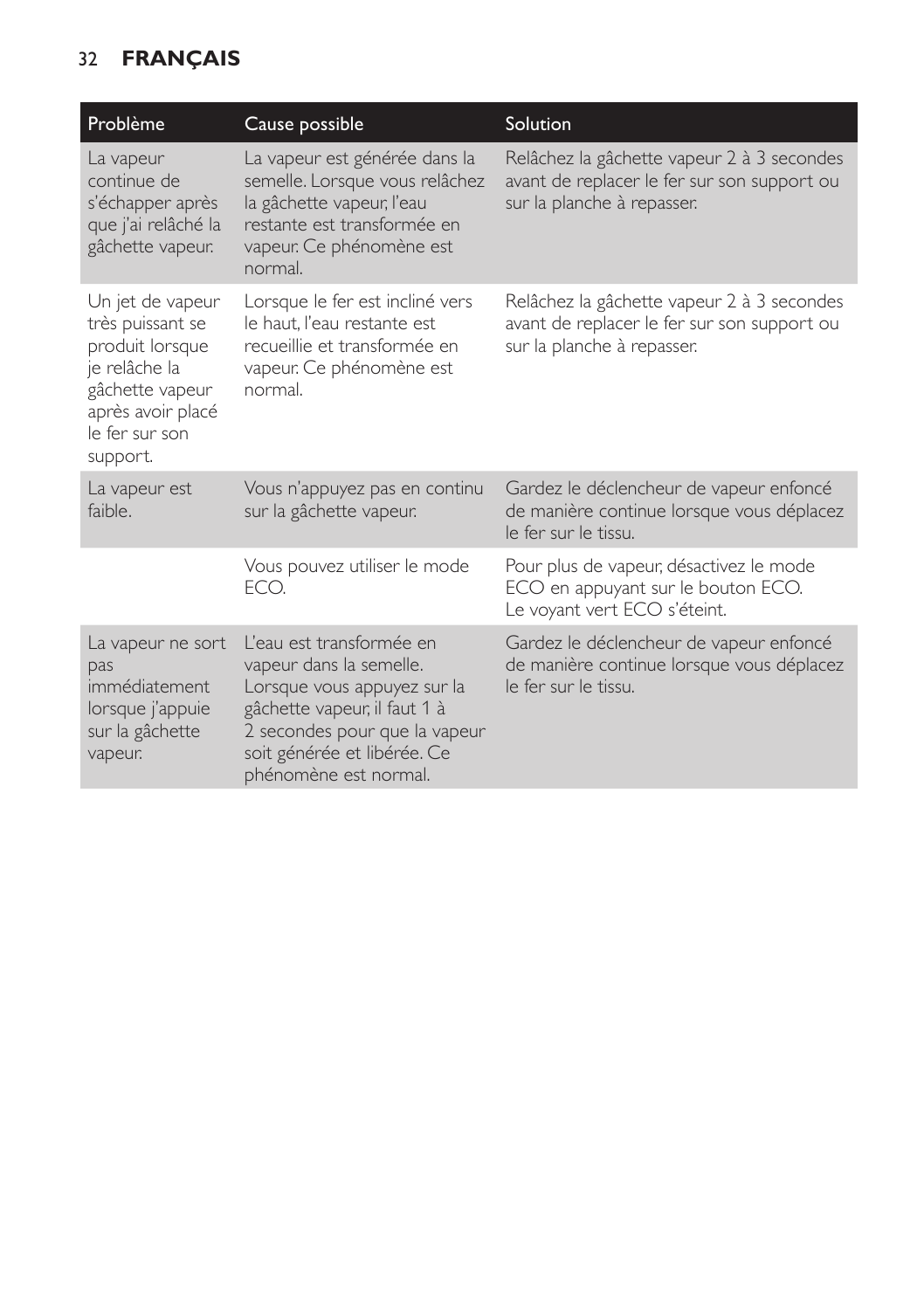#### <span id="page-32-0"></span>**Introduzione**

Questo ferro è stato approvato da The Woolmark Company Pty Ltd per la stiratura di prodotti di lana, a condizione che tali indumenti vengano stirati seguendo le istruzioni dell'etichetta e quelle fornite da Philips. R1401. Nel Regno Unito, Irlanda, Hong Kong e India, il marchio Woolmark è un marchio di certificazione.

#### **Descrizione generale (fig. 3)**

- 1 Blocco da trasporto (solo per modelli specifici)
- 2 Imboccatura di riempimento del serbatoio dell'acqua
- 3 Serbatoio acqua<br>4 Base d'annoggio
- 4 Base d'appoggio<br>5 Tubo dell'acqua
- Tubo dell'acqua
- 6 Cavo di alimentazione con spina<br>7 Pulsante Calc-Clean con relativa
- Pulsante Calc-Clean con relativa spia
- 8 Pulsante On/Off con spia di accensione<br>9 Pulsante ECO con spia
- Pulsante ECO con spia
- 10 Piastra
- 11 Pulsante del vapore
- 12 Spia di "ferro da stiro pronto"
- 13 Contenitore Smart Calc-Clean

#### **Tecnologia OptimalTemp**

La tecnologia OptimalTemp vi permette di stirare tutti i tipi di tessuti stirabili, senza dover regolare la temperatura del ferro.

- I tessuti con questi simboli sono stirabili: ad esempio lino, cotone, poliestere, seta, lana, viscosa e acetato (fig. 4).
- I tessuti con questo simbolo non sono stirabili. Tra questi vi sono fibre quali Spandex o elastan, tessuti in misto Spandex e poliolefini (ad esempio il polipropilene), ma anche le stampe sugli indumenti (fig. 5).

#### **Acqua da utilizzare: distillata o demineralizzata.**

Il vostro apparecchio è progettato per essere utilizzato con l'acqua del rubinetto Se vivete in un'area con acqua dura, potrebbe verificarsi un repentino accumulo di calcare. Si consiglia, quindi, di usare acqua distillata o demineralizza per prolungare la vita dell'apparecchio.

non utilizzate acqua profumata, acqua proveniente dall'asciugatrice, aceto, amido, agenti disincrostanti, prodotti per la stiratura, acqua decalcificata chimicamente o altre sostanze chimiche, poiché potrebbero causare la fuoriuscita di acqua, la comparsa di macchie marroncine oppure danni al vostro apparecchio.

#### **Stiratura**

#### **Consultate attentamente la guida rapida sulla confezione per iniziare a usare il vostro apparecchio.**

*Nota: Tenete premuto il pulsante del vapore mentre passate il ferro sul tessuto durante la stiratura.*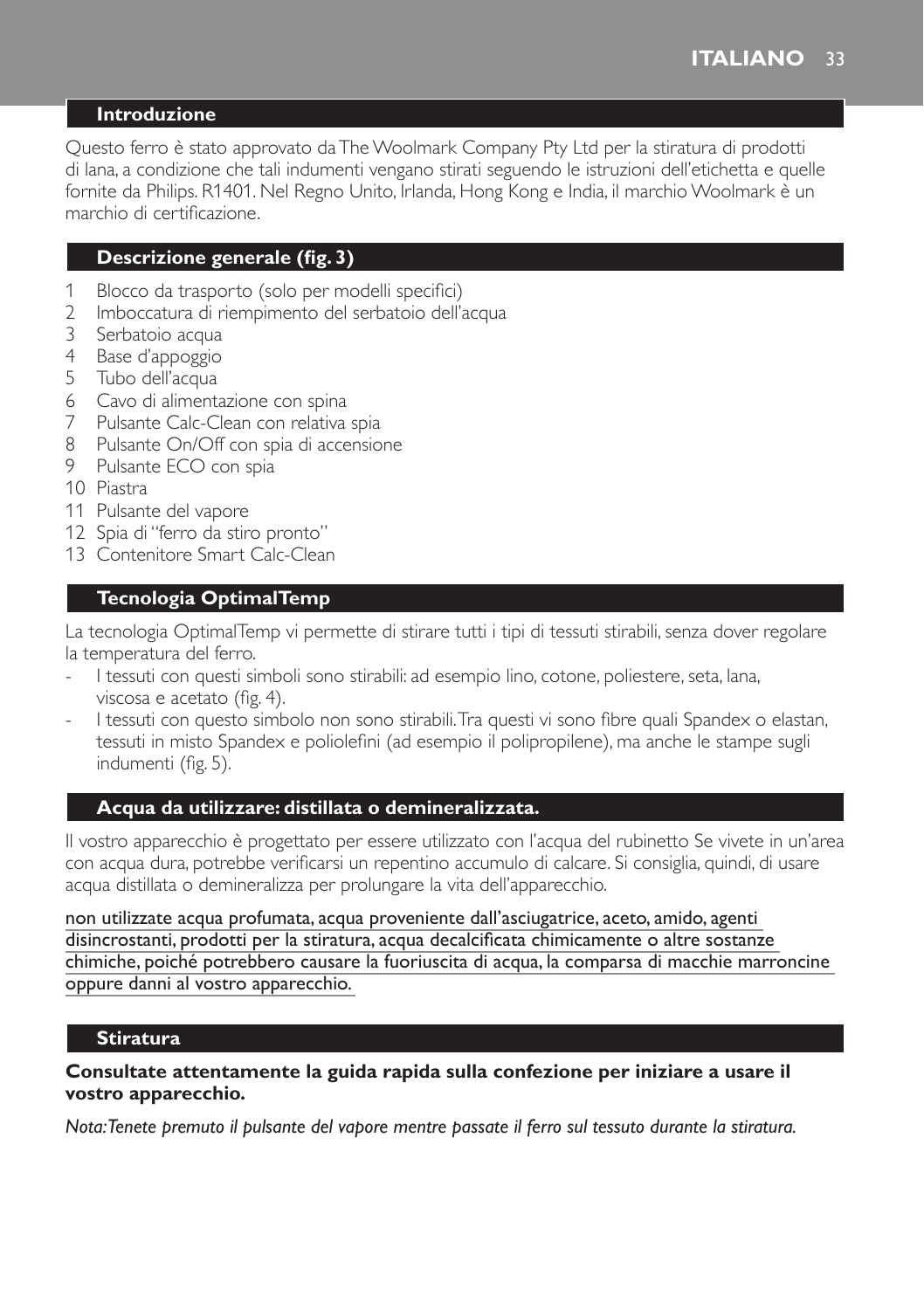#### **IMPORTANTE - Pulizia e manutenzione**

#### **Sistema Smart Calc-Clean**

Il vostro apparecchio è stato progettato con un sistema Smart Calc-Clean per assicurarvi che la rimozione del calcare e la pulizia vengano fatte regolarmente, garantendo una potente erogazione del vapore ed evitando la fuoriuscita di sporco e macchie dalla piastra nel tempo. Per assicurarvi che il processo di pulizia venga effettuato, il generatore di vapore utilizza dei promemoria. In più, la funzione di emissione del vapore viene disabilitata se la rimozione del calcare non viene effettuata dopo 1 ora di stiratura a vapore, a seguito della comparsa del promemoria. Dopo aver effettuato la rimozione del calcare, la funzione di emissione del vapore sarà di nuovo disponibile. Questo succede indipendentemente dal tipo di acqua utilizzata.

#### **Promemoria luminoso e acustico per la rimozione del calcare**

- Fra il 1° e il 3° mese di utilizzo, il pulsante Calc-Clean lampeggia e l'apparecchio emette un segnale acustico che indica la necessità di eseguire la procedura Calc-Clean (fig. 6).
- Quando la spia lampeggia e l'apparecchio emette un segnale acustico, potrete continuare la stiratura a vapore per 1 ora, al termine della quale la funzione del vapore sarà disabilitata automaticamente. Prima di poter continuare la stiratura, dovrete eseguire la procedura Calc-Clean. (fig. 7)

#### **Eseguite la procedura Calc-Clean con il relativo contenitore**

non lasciate l'apparecchio incustodito durante la procedura Calc-Clean.

Attenzione: non interrompete il processo sollevando il ferro dal contenitore Calc-Clean, poiché l'acqua calda e il vapore usciranno dalla piastra.

- 1 Riempite il serbatoio dell'acqua a metà (fig. 8).
- 2 Assicuratevi che l'apparecchio sia collegato alla presa di corrente e acceso durante la procedura Calc-Clean (fig. 9).
- **3** Posizionate il contenitore Calc-Clean sull'asse da stiro o un'altra superficie stabile (fig. 10).
- 4 Posizionate in modo stabile il ferro sul contenitore Calc-Clean.
- 5 Tenete premuto il pulsante Calc-Clean per 2 secondi finché non udite dei brevi segnali acustici (fig. 11).

*Nota: il contenitore Calc-Clean è stato progettato per raccogliere le particelle di calcare e l'acqua calda durante il processo Calc-Clean. Durante il processo il ferro può essere appoggiato tranquillamente sul contenitore.*

- 6 Durante la procedura Calc-Clean, sentirete dei brevi segnali acustici e un rumore di pompaggio. Attendete circa 2 minuti affinché l'apparecchio completi il processo (fig. 12).
- 7 Quando la procedura Calc-Clean è completata, il segnale acustico cessa (fig. 13).
- 8 Pulite il ferro con un panno e riponetelo sulla base (fig. 14).
- 9 Poiché durante la procedura Calc-Clean il contenitore Calc-Clean si surriscalda, attendete circa 5 minuti prima di toccarlo.
- 10 Svuotate il contenitore Calc-Clean nel lavello e conservatelo per il prossimo utilizzo (fig. 15).
- 11 Se necessario, potete ripetere i passaggi da 1 a 10. Assicuratevi di svuotare il contenitore Calc-Clean prima di avviare il processo Calc-Clean.

*Nota: durante il processo Calc-Clean, dell'acqua pulita potrebbe fuoriuscire dalla piastra se nel ferro non vi è presenza di calcare. Questo è normale.*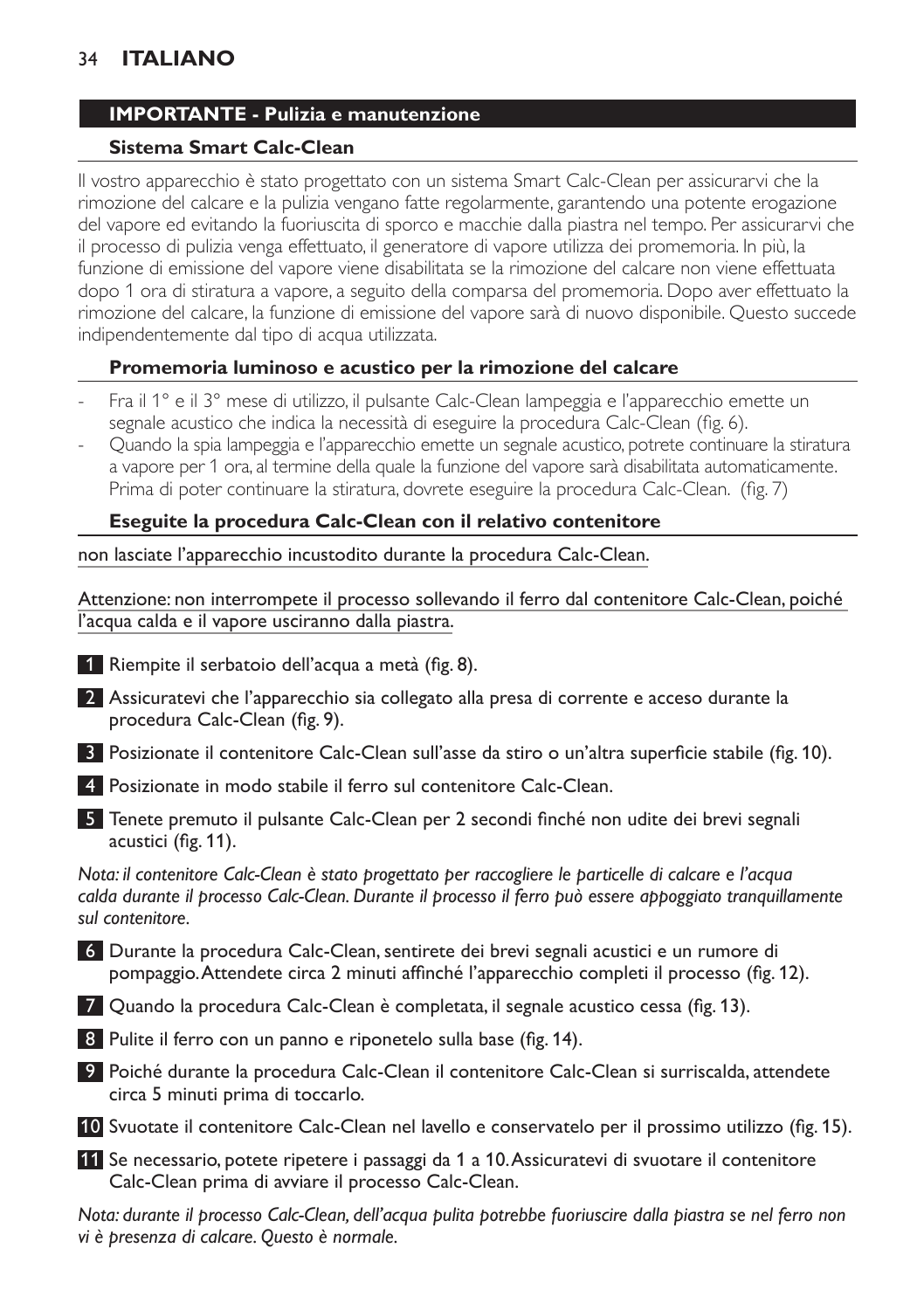#### **Risparmio energetico**

#### **Modalità eco**

Utilizzando la modalità ECO (quantità di vapore ridotta), potete risparmiare energia senza compromettere il risultato della stiratura.

1 Per attivare la modalità ECO, premete il pulsante ECO. La spia verde ECO si accende. (fig. 16)

2 Per disattivare la modalità ECO, premete di nuovo il pulsante ECO. La spia verde si spegne.

Per risultati ottimali su tessuti "difficili" è possibile utilizzare la modalità TURBO.

1 Tenete premuto il pulsante on/off per 2 secondi finché la spia non diventa bianca.

2 Per disattivare la modalità TURBO, tenete premuto di nuovo il pulsante on/off per 2 secondi fino a che la spia non diventa blu.

**Funzione spegnimento automatico di sicurezza (solo per alcuni modelli)** La funzione di spegnimento automatico di sicurezza spegne automaticamente l'apparecchio dopo 5 minuti di inutilizzo, per risparmiare energia.

#### **Risoluzione dei problemi**

Questo capitolo riassume i problemi più comuni che potreste riscontrare con l'apparecchio. Se non riuscite a risolvere il problema con le informazioni riportate sotto, visitate il sito **www.philips.com/support** per un elenco di domande frequenti o contattate il centro assistenza clienti del vostro paese.

| Problema                                                                                                | Possibile causa                                                                               | Soluzione                                                                                                                                                                                  |
|---------------------------------------------------------------------------------------------------------|-----------------------------------------------------------------------------------------------|--------------------------------------------------------------------------------------------------------------------------------------------------------------------------------------------|
| Il ferro non<br>emette vapore.                                                                          | Non c'è abbastanza acqua nel<br>serbatoio.                                                    | Riempite il serbatoio dell'acqua oltre<br>l'indicazione MIN. Tenete premuto il<br>pulsante del vapore finché il vapore non<br>fuoriesce. Potrebbero essere necessari<br>fino a 30 secondi. |
|                                                                                                         | Non avete premuto il pulsante<br>del vapore.                                                  | Tenete premuto il pulsante del vapore<br>fino a quando il vapore non fuoriesce<br>dall'apparecchio.                                                                                        |
|                                                                                                         | La funzione vapore è disattivata<br>fin quando non viene eseguita la<br>procedura Calc-Clean. | Eseguite la procedura Calc-Clean per<br>riattivare la funzione di emissione del<br>vapore (consultate il capitolo<br>"IMPORTANTE - Pulizia e manutenzione").                               |
| La spia del<br>pulsante Calc-<br>Clean lampeggia<br>e/o l'apparecchio<br>emette un<br>segnale acustico. | Si tratta del promemoria Calc-<br>Clean.                                                      | Eseguite la procedura Calc-Clean entro 1<br>ora dalla comparsa del relativo<br>promemoria (consultate il capitolo<br>"IMPORTANTE - Pulizia e manutenzione").                               |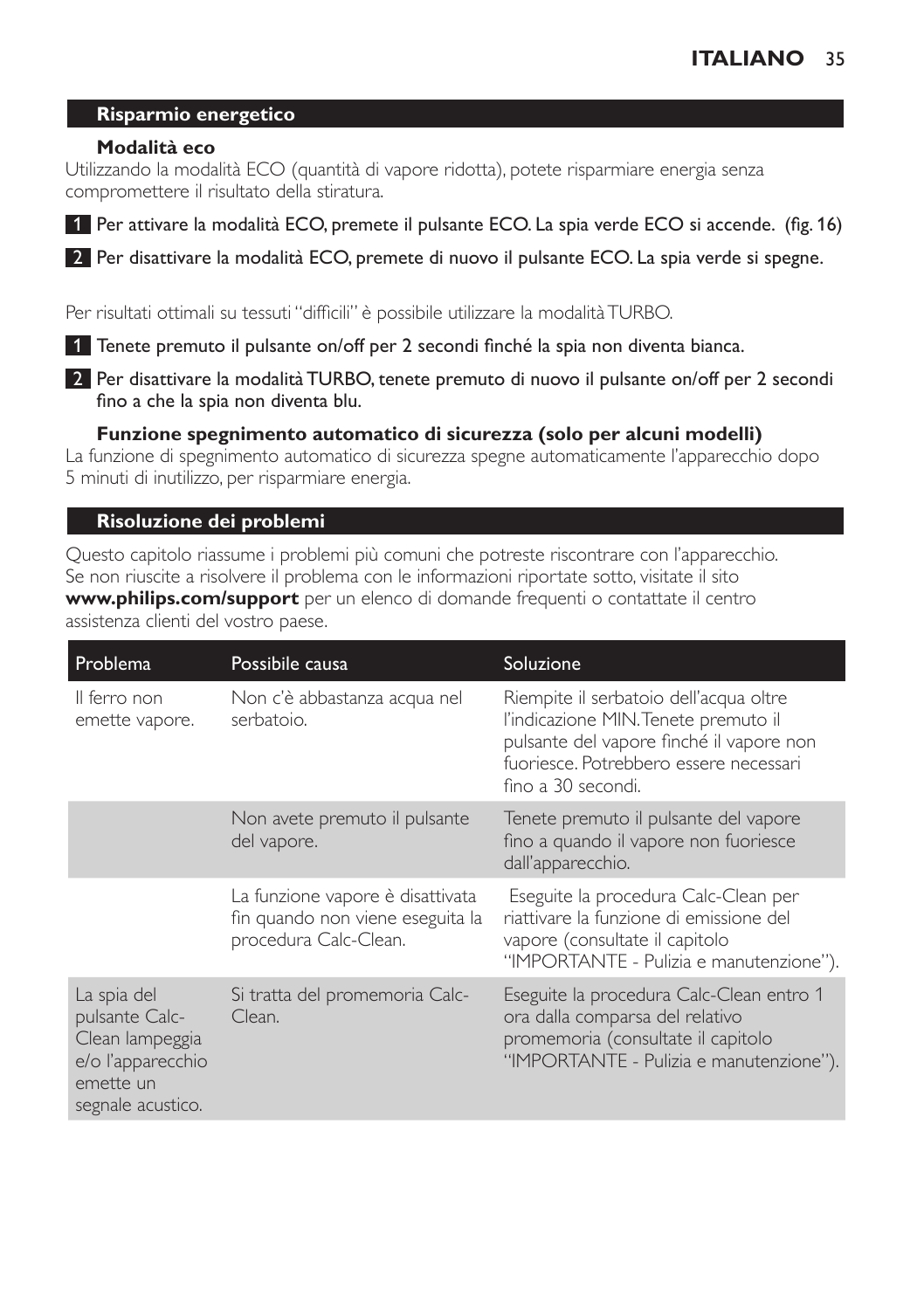| Problema                                                                                                                                                                                   | Possibile causa                                                                                                                                               | Soluzione                                                                                                                                                                                                                                                             |
|--------------------------------------------------------------------------------------------------------------------------------------------------------------------------------------------|---------------------------------------------------------------------------------------------------------------------------------------------------------------|-----------------------------------------------------------------------------------------------------------------------------------------------------------------------------------------------------------------------------------------------------------------------|
| Ogni qualvolta<br>premete il<br>pulsante Calc-<br>Clean, la spia<br>Calc-Clean<br>lampeggia e<br>l'apparecchio<br>emette un<br>segnale acustico.<br>Dalla piastra non<br>fuoriesce vapore. | Non avete eseguito o non avete<br>completato la procedura Calc-<br>Clean.                                                                                     | Eseguite la procedura Calc-Clean per<br>riattivare la funzione di emissione del<br>vapore (consultate il capitolo<br>"IMPORTANTE - Pulizia e manutenzione").                                                                                                          |
| L'apparecchio si è<br>spento.                                                                                                                                                              | La funzione di spegnimento<br>automatico di sicurezza si attiva<br>automaticamente se il<br>generatore di vapore non viene<br>utilizzato per più di 5 minuti. | Impostate l'interruttore on/off su "off"<br>e poi su "on".                                                                                                                                                                                                            |
| L'apparecchio<br>emette un forte<br>rumore di<br>pompaggio.                                                                                                                                | Il serbatoio dell'acqua è vuoto.                                                                                                                              | Riempite il serbatoio di acqua e premete<br>il pulsante del vapore fino a quando il<br>rumore di pompaggio non si attenua e il<br>vapore non inizia a fuoriuscire dalla piastra.                                                                                      |
| Dalla piastra<br>fuoriescono<br>goccioline<br>d'acqua.                                                                                                                                     | Dopo aver eseguito la<br>procedura Calc-Clean, dalla<br>piastra potrebbe gocciolare<br>l'acqua rimanente.                                                     | Pulite la piastra con un panno asciutto.<br>Se la spia del pulsante Calc-Clean<br>lampeggia ancora e l'apparecchio continua<br>a emettere segnali acustici, eseguite la<br>procedura Calc-Clean (consultate il<br>capitolo "IMPORTANTE - Pulizia e<br>manutenzione"). |
|                                                                                                                                                                                            | La procedura Calc-Clean non è<br>stata completata.                                                                                                            | Dovreste eseguire nuovamente la<br>procedura Calc-Clean (consultate il<br>capitolo "IMPORTANTE - Pulizia e<br>manutenzione").                                                                                                                                         |
| Dalla piastra<br>fuoriescono<br>impurità e residui<br>di calcare.                                                                                                                          | Le impurità o le sostanze<br>chimiche presenti nell'acqua si<br>sono depositate sui fori di<br>fuoriuscita del vapore e/o sulla<br>piastra.                   | Eseguite regolarmente la procedura Calc-<br>Clean (consultate il capitolo<br>"IMPORTANTE - Pulizia e manutenzione").                                                                                                                                                  |
| Dalla piastra<br>fuoriesce l'acqua.                                                                                                                                                        | Avete accidentalmente avviato la<br>procedura Calc-Clean<br>(consultate il capitolo<br>"IMPORTANTE - Pulizia e<br>manutenzione").                             | Spegnete l'apparecchio, quindi<br>riaccendetelo. Lasciate riscaldare il ferro<br>finché la spia di "ferro da stiro pronto"<br>non diventa fissa.                                                                                                                      |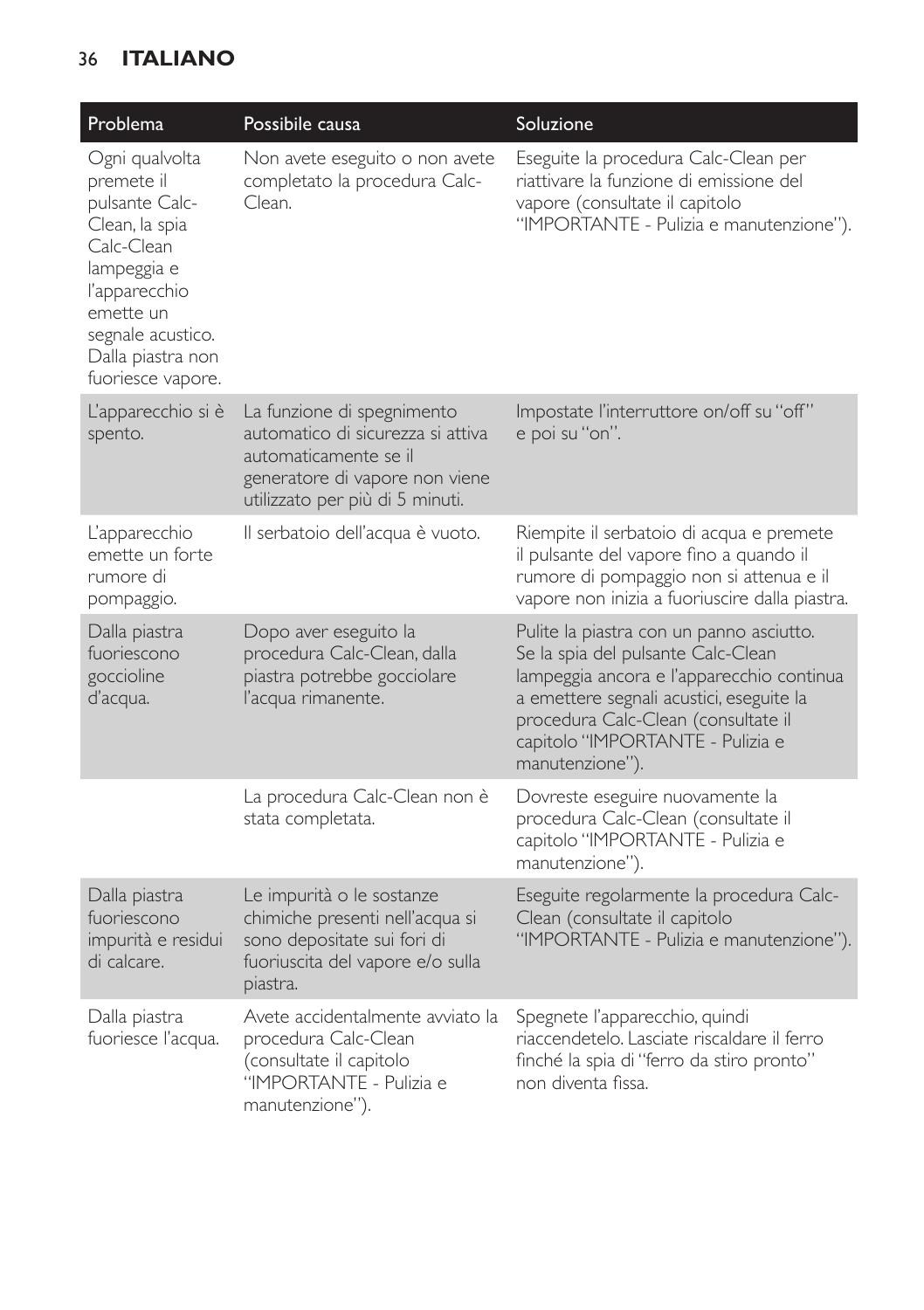| Problema                                                                                                                                           | Possibile causa                                                                                                                                                                              | Soluzione                                                                                                                                                                                                                                                                                                                                            |
|----------------------------------------------------------------------------------------------------------------------------------------------------|----------------------------------------------------------------------------------------------------------------------------------------------------------------------------------------------|------------------------------------------------------------------------------------------------------------------------------------------------------------------------------------------------------------------------------------------------------------------------------------------------------------------------------------------------------|
| La procedura<br>Calc-Clean non si<br>avvia.                                                                                                        | Non avete premuto il pulsante<br>Calc-Clean per 2 secondi finché<br>l'apparecchio ha iniziato a<br>emettere un segnale acustico.                                                             | Consultate il capitolo "IMPORTANTE -<br>Pulizia e manutenzione".                                                                                                                                                                                                                                                                                     |
| I tessuti risultano<br>lucidi o<br>sull'indumento<br>resta un'impronta<br>del ferro.                                                               | La superficie da stirare era<br>irregolare, come nel caso di una<br>cucitura o di una piega<br>sull'indumento.                                                                               | Il sistema Perfect Care è sicuro su qualsiasi<br>tessuto. L'effetto lucido o l'impronta non<br>sono permanenti e scompaiono dopo il<br>lavaggio dell'indumento. Evitate di stirare<br>su cuciture o pieghe oppure posizionate<br>un panno di cotone sull'area da stirare per<br>evitare impronte in corrispondenza delle<br>cuciture e delle pieghe. |
| Il copriasse si<br>bagna oppure<br>dalla piastra<br>fuoriescono<br>goccioline<br>d'acqua.                                                          | Il vapore si è condensato sul<br>copriasse dopo una sessione di<br>stiratura prolungata.                                                                                                     | Sostituite il copriasse se il materiale in<br>schiuma risulta consumato. Potete anche<br>aggiungere uno strato aggiuntivo di<br>materiale in feltro sotto il copriasse per<br>prevenire la condensa sull'asse stesso.                                                                                                                                |
|                                                                                                                                                    | Molto probabilmente disponete<br>di un asse da stiro che non è<br>stata progettata per sopportare<br>vapore ad alte temperature<br>come quello prodotto dal<br>generatore di vapore.         | Posizionate uno strato aggiuntivo di<br>materiale in feltro sotto la copertura<br>dell'asse per prevenire la condensa<br>sull'asse stessa.                                                                                                                                                                                                           |
| Il vapore continua<br>a fuoriuscire<br>dopo aver<br>rilasciato il<br>pulsante del<br>vapore.                                                       | Il vapore viene generato nella<br>piastra. Quando si rilascia il<br>pulsante del vapore, l'acqua<br>rimanente viene trasformata in<br>vapore. Si tratta di un fenomeno<br>del tutto normale. | Rilasciate il pulsante del vapore 2-3 secondi<br>prima di posizionare il ferro sull'apposita<br>piattaforma o sull'asse da stiro.                                                                                                                                                                                                                    |
| Viene erogato un<br>forte getto di<br>vapore quando si<br>rilascia il pulsante<br>del vapore dopo<br>aver posizionato<br>il ferro<br>sull'apposita | Quando il ferro è in posizione<br>verticale, l'acqua rimanente<br>viene raccolta e convertita in<br>vapore con erogazione intensa.<br>Si tratta di un fenomeno del<br>tutto normale.         | Rilasciate il pulsante del vapore 2-3 secondi<br>prima di posizionare il ferro sull'apposita<br>piattaforma o sull'asse da stiro.                                                                                                                                                                                                                    |

piattaforma.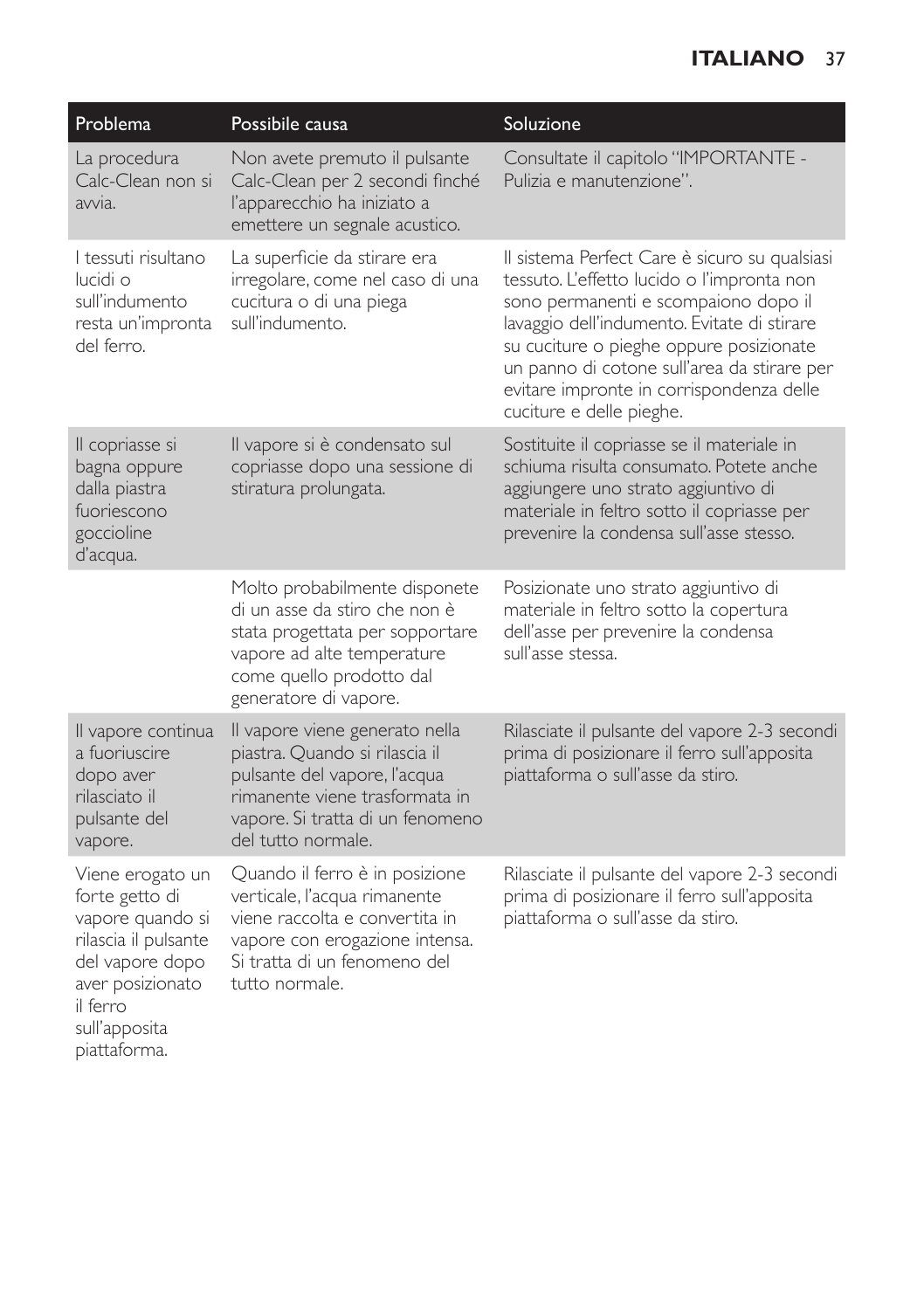| Problema                                                                                              | Possibile causa                                                                                                                                                                                                                     | Soluzione                                                                                                                            |
|-------------------------------------------------------------------------------------------------------|-------------------------------------------------------------------------------------------------------------------------------------------------------------------------------------------------------------------------------------|--------------------------------------------------------------------------------------------------------------------------------------|
| Il vapore è<br>debole.                                                                                | Non avete premuto il pulsante<br>del vapore in modo continuato.                                                                                                                                                                     | Tenete premuto il pulsante del vapore<br>mentre muovete il ferro sul tessuto.                                                        |
|                                                                                                       | State utilizzando la modalità<br>ECO.                                                                                                                                                                                               | Per un getto di vapore più potente,<br>disattivate la modalità ECO premendo<br>il pulsante ECO. La relativa spia verde<br>si spegne. |
| Il vapore non<br>fuoriesce<br>immediatamente<br>quando viene<br>premuto il<br>pulsante del<br>vapore. | L'acqua viene convertita in<br>vapore nella piastra. Quando<br>premete il pulsante del vapore,<br>sono necessari 1 - 2 secondi<br>affinché il vapore venga<br>generato e rilasciato. Si tratta di<br>un fenomeno del tutto normale. | Tenete premuto il pulsante del vapore<br>mentre muovete il ferro sul tessuto.                                                        |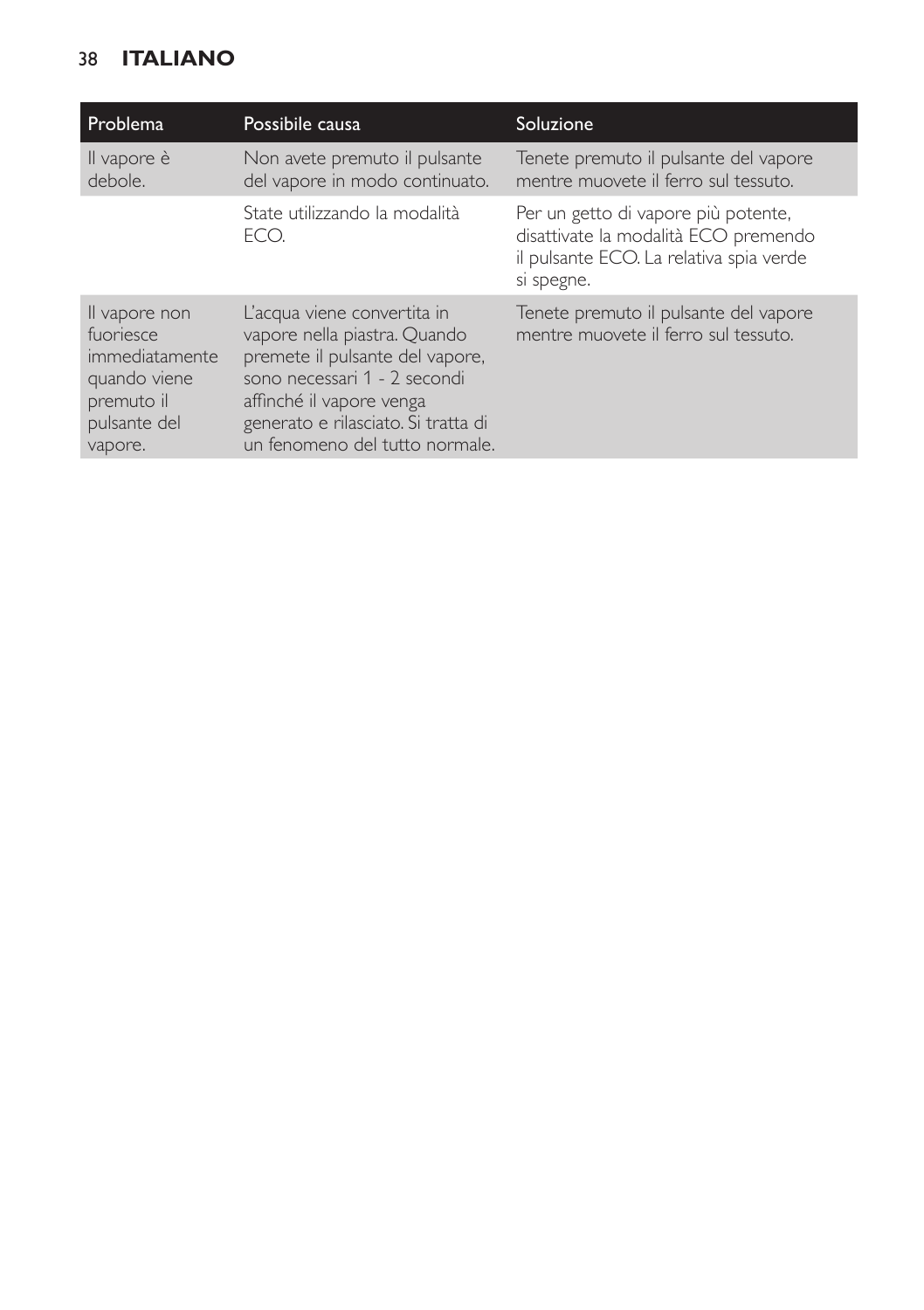#### <span id="page-38-0"></span>**Introductie**

Dit strijkijzer is door The Woolmark Company Pty Ltd goedgekeurd voor het strijken van producten met alleen wol, op voorwaarde dat de kledingstukken worden gestreken volgens de instructies die op het wasetiket staan en die door de fabrikant van dit strijkijzer zijn uitgebracht. R1401. In het Verenigd Koninkrijk, de Ierse Republiek, Hongkong en India is het Woolmark-handelsmerk een certificeringsmerk.

#### **Algemene beschrijving (fig. 3)**

- 1 Draagvergrendeling (alleen bepaalde typen)
- 2 Vultrechter voor het waterreservoir<br>3 Waterreservoir
- **Waterreservoir**
- 4 Strijkijzerplateau
- 5 Toevoerslang
- 6 Netsnoer met stekker
- 7 Calc-Clean-knop met Calc-Clean-lampje
- 8 Aan/uitknop met aan-lampje
- 9 ECO-knop met lampje
- 10 Zoolplaat
- 11 Stoomhendel
- 12 'Strijkijzer gereed'-lampje
- 13 Smart Calc-Clean-reservoir

#### **OptimalTemp-technologie**

De OptimalTemp-technologie stelt u in staat om alle soorten strijkbare stoffen te strijken zonder de strijktemperatuur aan te passen.

- Stoffen met deze symbolen zijn strijkbaar, bijvoorbeeld linnen, katoen, polyester, zijde, wol, viscose, rayon (fig. 4).
- Stoffen met dit symbool zijn niet-strijkbaar. Deze stoffen bevatten synthetische stoffen zoals spandex of elasthaan, stoffen gemengd met spandex en polyolefinen (bijvoorbeeld polypropyleen), maar ook bedrukkingen op kleding (fig. 5).

#### **Aanbevolen water: gedistilleerd of gedemineraliseerd water.**

Uw apparaat is ontworpen voor gebruik met kraanwater. Als u in een gebied met hard water woont, kan er sprake zijn van snelle kalkvorming. Daarom wordt het aangeraden gedistilleerd of gedemineraliseerd water te gebruiken om de levensduur van uw apparaat te verlengen.

Gebruik geen geparfumeerd water, water uit de wasdroger, azijn, stijfsel, ontkalkingsmiddelen, strijkconcentraat, chemisch ontkalkt water of andere chemicaliën. Hierdoor kan het apparaat water gaan sputteren, bruine vlekken veroorzaken of beschadigd raken.

#### **Strijkijzers**

**Lees de snelstartgids op de verpakking goed door voor u het apparaat gaat gebruiken.**

*Opmerking: Houd de stoomhendel ingedrukt wanneer u het strijkijzer tijdens het strijken over de stof beweegt.*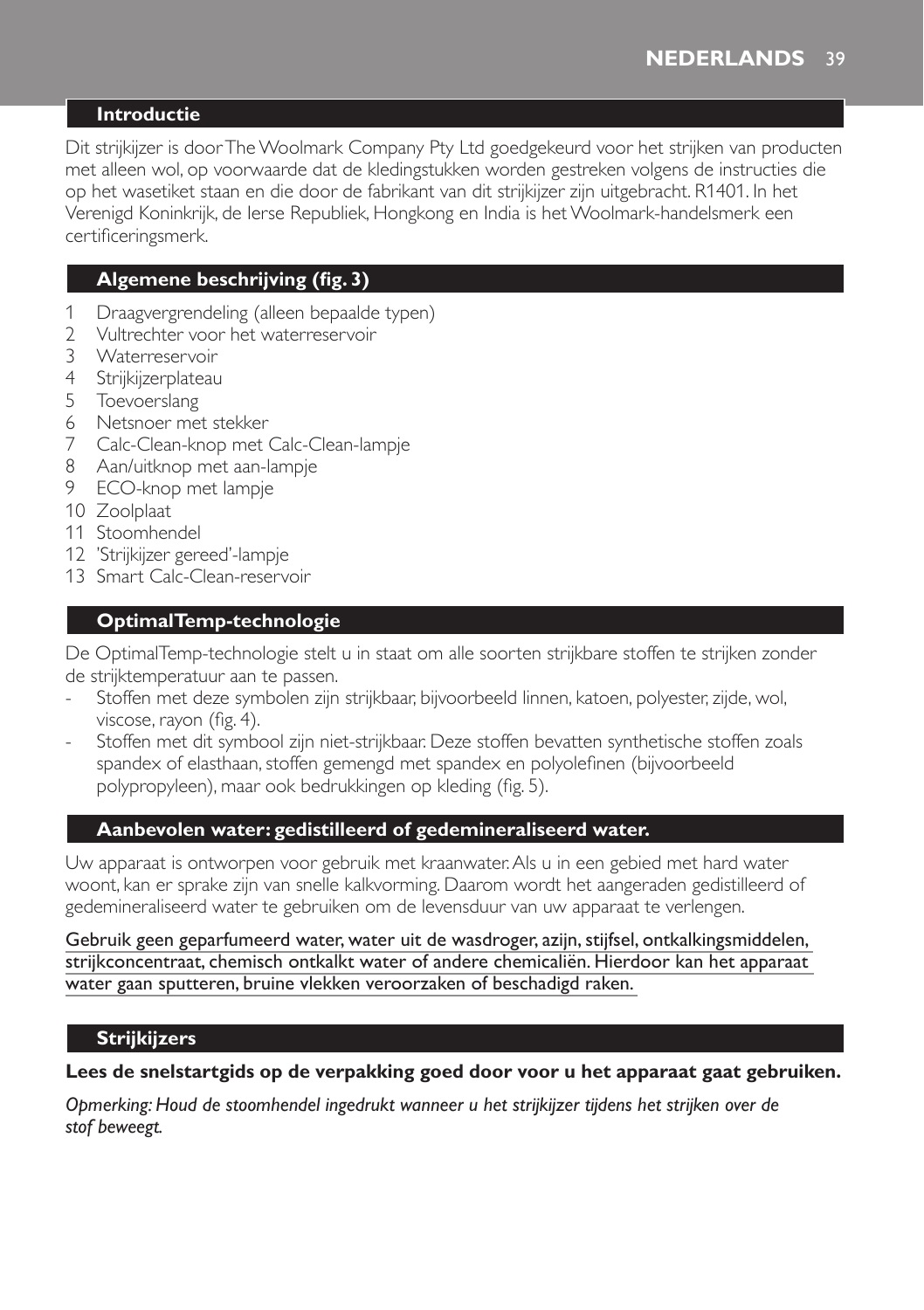#### **BELANGRIJK - Schoonmaken en onderhoud**

#### **Smart Calc-Clean-systeem**

Uw apparaat is voorzien van een Smart Calc-Clean-systeem om ervoor te zorgen dat u het apparaat regelmatig ontkalkt en reinigt. Hierdoor blijft het apparaat voldoende stoom leveren en voorkomt u dat de zoolplaat na verloop van tijd vuil en vlekken veroorzaakt. De stoomgenerator herinnert u regelmatig aan de reinigingsprocedure. Om de stoomgenerator te beschermen tegen kalk wordt bovendien de stoomfunctie automatisch uitgeschakeld als de melding wordt weergegeven en u nog 1 uur blijft stoomstrijken. Na het ontkalken kunt u de stoomfunctie weer gebruiken. Dit gebeurt ongeacht het gebruikte type water.

#### **Calc-Clean-melding met licht en geluid**

- Na 1 tot 3 maanden gebruik begint het lampje van de Calc-Clean-knop te knipperen en het apparaat te piepen om aan te geven dat u een Calc-Clean-procedure moet uitvoeren (fig. 6).
- U kunt nog 1 uur stoomstrijken terwijl het Calc-Clean-lampje knippert en het apparaat piept. Na 1 uur wordt de stoomfunctie automatisch uitgeschakeld. U moet een Calc-Clean-procedure uitvoeren voordat u verder kunt strijken. (fig. 7)

#### **De Calc-Clean-procedure uitvoeren met het Calc-Clean-reservoir**

Laat het apparaat niet onbeheerd achter tijdens de Calc-Clean-procedure.

Let op: Onderbreek het proces niet door het strijkijzer van het Calc-Clean-reservoir te tillen; er komt heet water en stoom uit de zoolplaat.

- 1 Vul het waterreservoir tot halverwege (fig. 8).
- 2 Zorg ervoor dat het apparaat tijdens de Calc-Clean-procedure is ingeschakeld (fig. 9).
- 3 Plaats het Calc-Clean-reservoir op de strijkplank of een ander stabiel oppervlak (fig. 10).
- 4 Plaats het strijkijzer stabiel op het Calc-Clean-reservoir.
- 5 Houd de Calc-Clean-knop 2 seconden ingedrukt tot u korte piepjes hoort (fig. 11).

*Opmerking: Het Calc-Clean-reservoir verzamelt kalkdeeltjes en heet water tijdens de Calc-Clean-procedure. U kunt het strijkijzer veilig gedurende de volledige procedure op dit reservoir laten staan.*

- 6 Tijdens de Calc-Clean-procedure hoort u korte piepjes en een pompend geluid. Wacht ongeveer 2 minuten tot het apparaat het proces heeft voltooid (fig. 12).
- 7 Wanneer de Calc-Clean-procedure is voltooid, houdt het strijkijzer op met piepen (fig. 13).
- 8 Veeg het strijkijzer droog met een doek en plaats het weer op het basisstation (fig. 14).
- 9 Als het Calc-Clean-reservoir tijdens de Calc-Clean-procedure heet wordt, laat het dan ongeveer 5 minuten afkoelen voordat u het aanraakt.
- 10 Leeg het Calc-Clean-reservoir boven de gootsteen en berg het op voor toekomstig gebruik (fig. 15).
- 11 Zo nodig kunt u stap 1 t/m 10 herhalen. Leeg het Calc-Clean-reservoir voordat u de Calc-Clean-procedure start.

*Opmerking: Tijdens de Calc-Clean-procedure kan er schoon water uit de zoolplaat komen als er geen kalkaanslag in het strijkijzer aanwezig is. Dit is normaal.*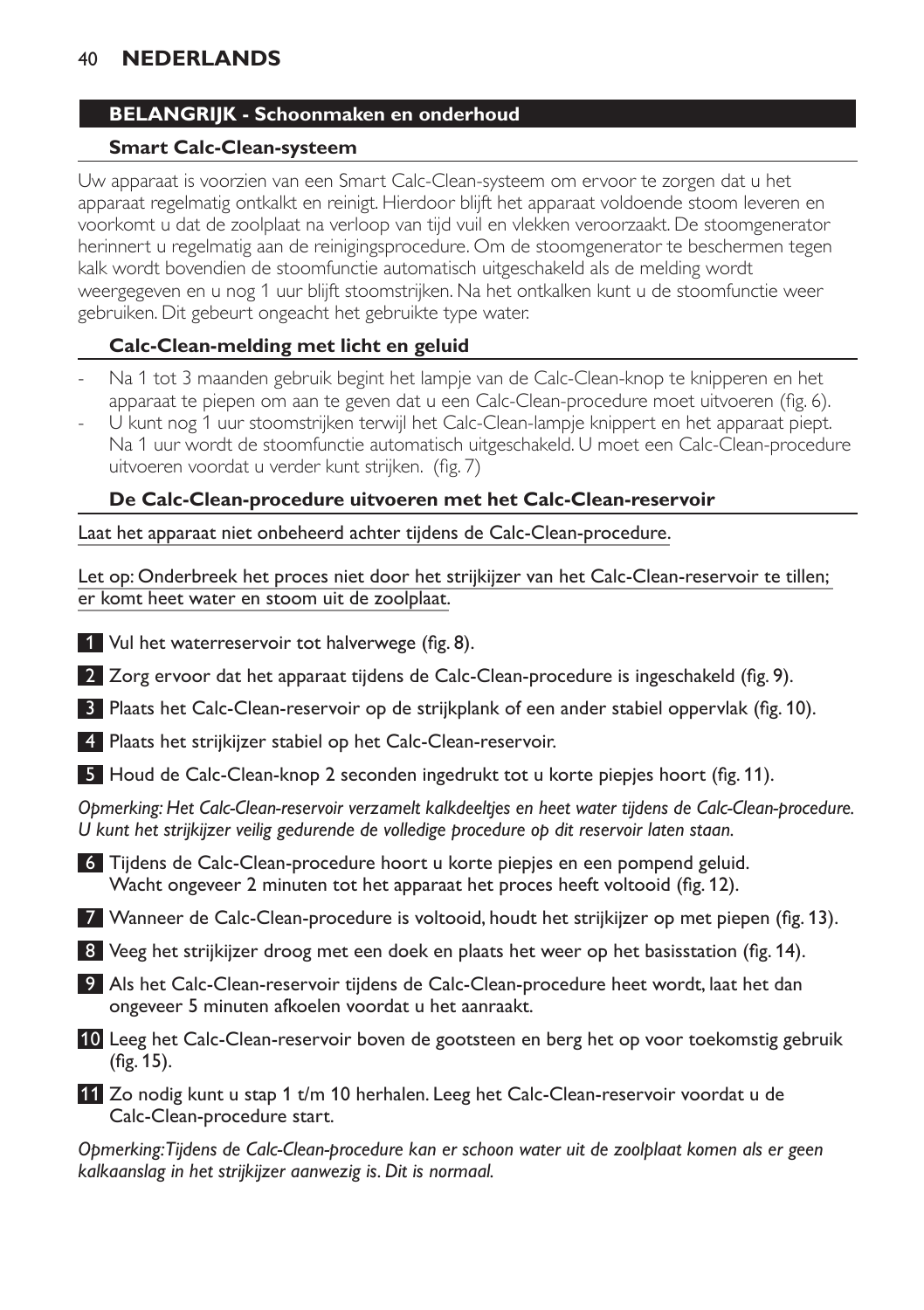#### **Energiezuinig**

#### **Eco-modus**

Met de ECO-modus (verminderde hoeveelheid stoom) kunt u energie besparen zonder dat dit ten koste gaat van het strijkresultaat.

- 1 Druk op de ECO-knop om de ECO-modus te activeren. Het groene ECO-lampje gaat aan. (fig. 16)
- 2 Druk opnieuw op de ECO-knop om de ECO-modus te deactiveren. Het groene lampje gaat uit.

Voor de beste resultaten op stugge stoffen kunt u de TURBO-modus gebruiken.

1 Houd de aan/uitknop 2 seconden ingedrukt tot het lampje wit brandt.

2 Houd de aan/uitknop opnieuw 2 seconden ingedrukt totdat het lampje blauw brandt om de TURBO-modus te deactiveren.

#### **Automatische uitschakeling (alleen bepaalde typen)**

Om energie te besparen zorgt de automatische uitschakeling ervoor dat het apparaat automatisch uitschakelt wanneer het 5 minuten niet is gebruikt.

#### **Problemen oplossen**

Dit hoofdstuk behandelt in het kort de problemen die u kunt tegenkomen tijdens het gebruik van het apparaat. Als u het probleem niet kunt oplossen met de informatie hieronder, ga dan naar **www.philips.com/support** voor een lijst met veelgestelde vragen of neem contact op met het Consumer Care Centre in uw land.

| Probleem                                                                      | Mogelijke oorzaak                                                                              | Oplossing                                                                                                                                                             |
|-------------------------------------------------------------------------------|------------------------------------------------------------------------------------------------|-----------------------------------------------------------------------------------------------------------------------------------------------------------------------|
| Het strijkijzer<br>produceert geen<br>stoom.                                  | Er zit niet voldoende water in<br>het waterreservoir.                                          | Vul het waterreservoir voorbij de MIN-<br>aanduiding. Houd de stoomhendel ingedrukt<br>tot er stoom uit komt. Het kan 30 seconden<br>duren voordat er stoom uit komt. |
|                                                                               | U hebt niet op de<br>stoomhendel gedrukt.                                                      | Houd de stoomhendel ingedrukt tot er<br>stoom uit komt.                                                                                                               |
|                                                                               | De stoomfunctie wordt<br>uitgeschakeld totdat u de<br>Calc-Clean-procedure hebt<br>uitgevoerd. | Voer de Calc-Clean-procedure uit om<br>de stoomfunctie weer in te schakelen<br>(zie hoofdstuk 'BELANGRIJK -<br>Schoonmaken en onderhoud').                            |
| Het lampje van de<br>Calc-Clean-knop<br>knippert en/of het<br>apparaat piept. | Dit is de Calc-Clean-melding.                                                                  | Voer binnen 1 uur nadat de Calc-Clean-<br>melding wordt gegeven de Calc-Clean-<br>procedure uit (zie hoofdstuk 'BELANGRIJK -<br>Schoonmaken en onderhoud').           |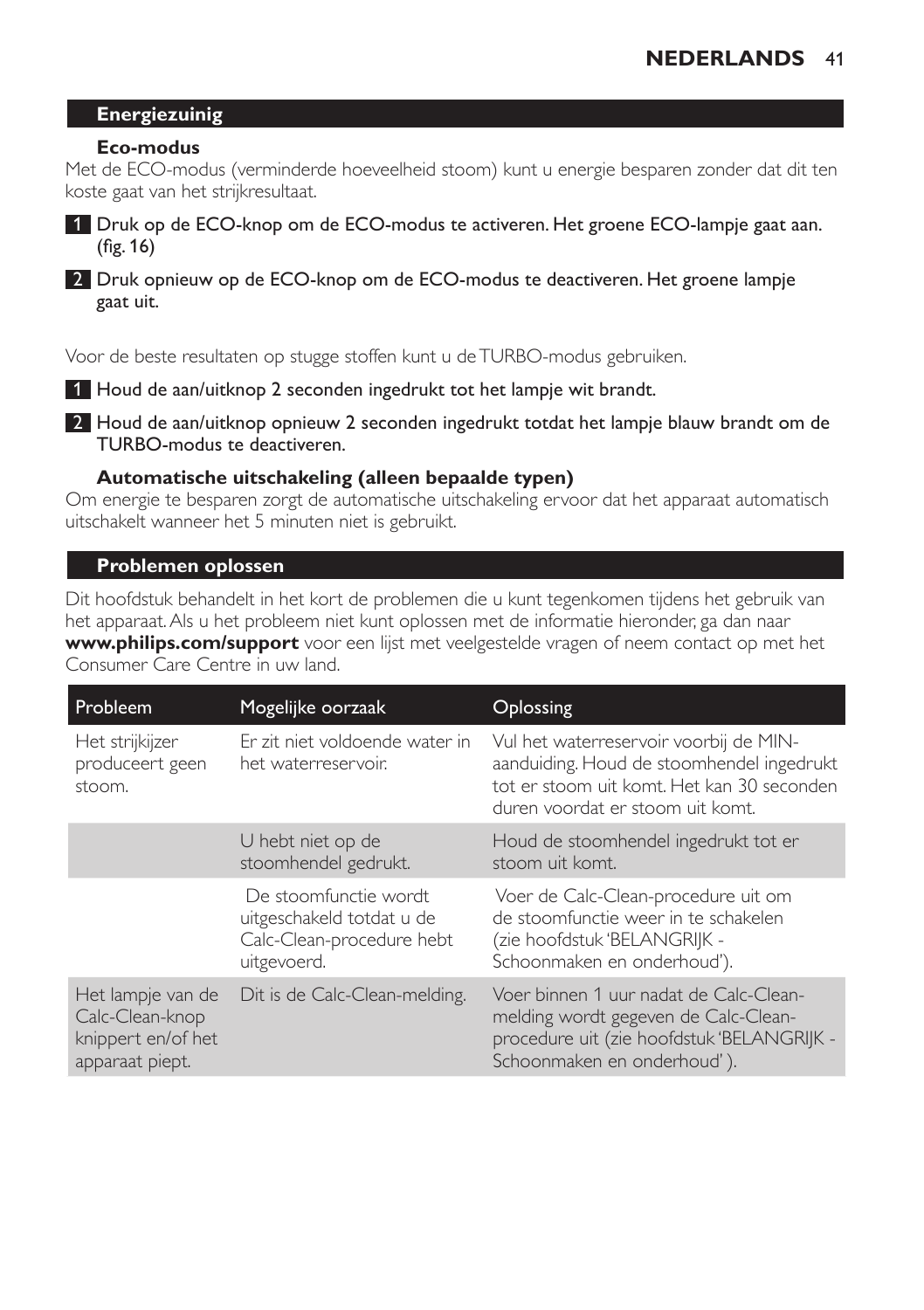## 42 **NEDERLANDS**

| Probleem                                                                                                                                                            | Mogelijke oorzaak                                                                                                                                | Oplossing                                                                                                                                                                                                                                      |
|---------------------------------------------------------------------------------------------------------------------------------------------------------------------|--------------------------------------------------------------------------------------------------------------------------------------------------|------------------------------------------------------------------------------------------------------------------------------------------------------------------------------------------------------------------------------------------------|
| Het lampje van de<br>Calc-Clean-knop<br>knippert en het<br>apparaat piept<br>telkens als ik de<br>stoomhendel<br>indruk. Er komt<br>geen stoom uit de<br>zoolplaat. | U hebt de Calc-Clean-<br>procedure niet uitgevoerd of<br>niet voltooid.                                                                          | Voer de Calc-Clean-procedure uit om de<br>stoomfunctie opnieuw in te schakelen<br>(zie hoofdstuk 'BELANGRIJK -<br>Schoonmaken en onderhoud').                                                                                                  |
| Het apparaat is<br>uitgeschakeld.                                                                                                                                   | De automatische<br>uitschakelfunctie wordt<br>geactiveerd. Dit gebeurt<br>wanneer de stoomgenerator<br>langer dan 5 minuten niet is<br>gebruikt. | Zet de aan/uitknop 'uit' en vervolgens weer<br>'aan'.                                                                                                                                                                                          |
| Het apparaat<br>maakt een luid<br>pompend geluid.                                                                                                                   | Het waterreservoir is leeg.                                                                                                                      | Vul het waterreservoir met water en druk<br>op de stoomhendel tot het pompende<br>geluid zachter wordt en er stoom uit de<br>zoolplaat komt.                                                                                                   |
| Er komen<br>waterdruppeltjes<br>uit de zoolplaat.                                                                                                                   | Na de Calc-Clean-procedure<br>kan er overtollig water uit de<br>zoolplaat lekken.                                                                | Veeg de zoolplaat droog met een doek.<br>Als het lampje van de Calc-Clean-knop nog<br>steeds knippert en het apparaat nog steeds<br>piept, voer dan de Calc-Clean-procedure uit<br>(zie hoofdstuk 'BELANGRIJK -<br>Schoonmaken en onderhoud'). |
|                                                                                                                                                                     | De Calc-Clean-procedure is<br>niet voltooid.                                                                                                     | U moet de Calc-Clean-procedure opnieuw<br>uitvoeren (zie hoofdstuk 'BELANGRIJK -<br>Schoonmaken en onderhoud').                                                                                                                                |
| Er komen<br>onzuiverheden en<br>vuil water uit de<br>zoolplaat.                                                                                                     | Onzuiverheden of<br>chemicaliën in het water<br>hebben zich afgezet in de<br>stoomgaatjes van de zoolplaat<br>en/of op de zoolplaat.             | Voer de Calc-Clean-procedure regelmatig<br>uit (zie hoofdstuk 'BELANGRIJK -<br>Schoonmaken en onderhoud').                                                                                                                                     |
| Er stroomt water<br>uit de zoolplaat.                                                                                                                               | U hebt per ongeluk de Calc-<br>Clean-procedure gestart (zie<br>hoofdstuk 'BELANGRIJK -<br>Schoonmaken en<br>onderhoud').                         | Schakel het apparaat uit. Schakel het nu<br>weer in. Laat het strijkijzer opwarmen tot<br>het 'strijkijzer gereed'-lampje brandt.                                                                                                              |
| De Calc-Clean-<br>procedure start<br>niet.                                                                                                                          | U hebt niet 2 seconden op<br>de Calc-Clean-knop gedrukt<br>tot het apparaat begon te<br>piepen.                                                  | Zie hoofdstuk 'BELANGRIJK - Schoonmaken<br>en onderhoud'.                                                                                                                                                                                      |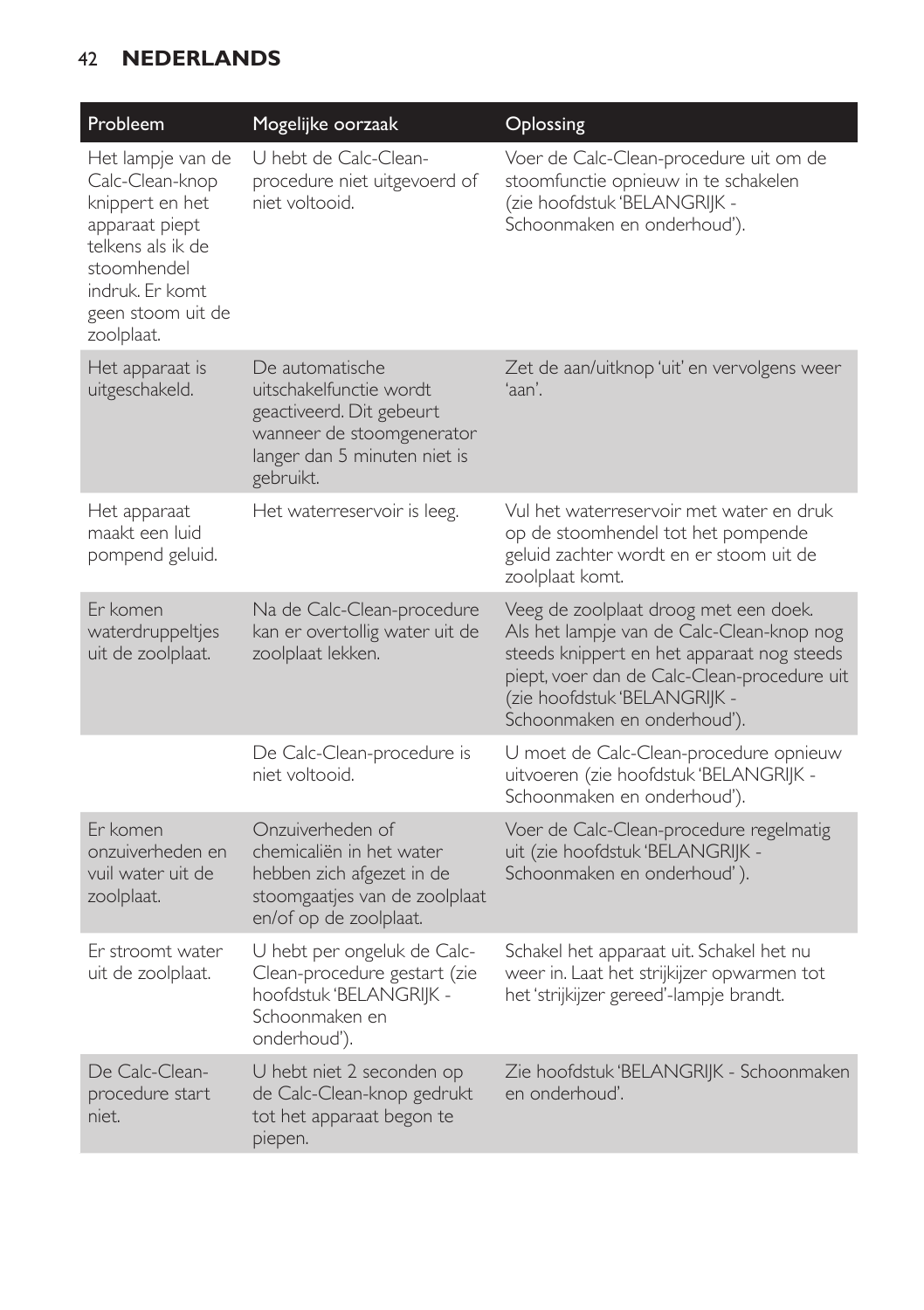## **NEDERLANDS** 43

| Probleem                                                                                                                                                              | Mogelijke oorzaak                                                                                                                                                                           | Oplossing                                                                                                                                                                                                                                                                               |
|-----------------------------------------------------------------------------------------------------------------------------------------------------------------------|---------------------------------------------------------------------------------------------------------------------------------------------------------------------------------------------|-----------------------------------------------------------------------------------------------------------------------------------------------------------------------------------------------------------------------------------------------------------------------------------------|
| Het strijkijzer laat<br>een glans of een<br>afdruk op het<br>kledingstuk na.                                                                                          | Het oppervlak dat gestreken<br>moest worden was ongelijk,<br>bijvoorbeeld omdat u over<br>een naad of een youw in het<br>kledingstuk hebt gestreken.                                        | PerfectCare is veilig voor alle kledingstukken.<br>De glans of afdruk is niet permanent en zal<br>verdwijnen wanneer u het kledingstuk wast.<br>Strijk niet over naden of vouwen of leg een<br>katoenen doek over het gebied dat<br>gestreken moet worden om afdrukken te<br>vermijden. |
| De strijkplankhoes<br>wordt nat of er<br>komen<br>waterdruppels uit<br>de zoolplaat.                                                                                  | Stoom is gecondenseerd op<br>de strijkplank na een lange<br>strijkbeurt.                                                                                                                    | Vervang de strijkplankhoes als het<br>schuimmateriaal versleten is. U kunt ook<br>een extra laag vilt onder de strijkplankhoes<br>aanbrengen om condensatie op de<br>strijkplank te voorkomen.                                                                                          |
|                                                                                                                                                                       | U hebt mogelijk een<br>strijkplank die niet bestand is<br>tegen het hoge stoomniveau<br>van de stoomgenerator.                                                                              | Leg een extra laag vilt onder de<br>strijkplankhoes om condensatie op de<br>strijkplank te voorkomen.                                                                                                                                                                                   |
| Er blijft stoom uit<br>het strijkijzer<br>komen nadat ik de<br>stoomhendel heb<br>losgelaten.                                                                         | Stoom wordt gegenereerd in<br>de zoolplaat. Als u de<br>stoomhendel loslaat. wordt<br>het resterende water<br>omgezet in stoom. Dit is<br>normaal.                                          | Laat de stoomhendel los 2 tot 3 seconden<br>voordat u het strijkijzer terugzet op het<br>strijkijzerplateau of de strijkplank.                                                                                                                                                          |
| Er komt een<br>krachtige<br>stoomstoot uit het<br>apparaat als ik de<br>stoomhendel<br>loslaat nadat ik het<br>strijkijzer op het<br>strijkijzerplateau<br>heb gezet. | Wanneer het strijkijzer<br>omhoog is gekanteld,<br>verzamelt het resterende<br>water zich en wordt omgezet<br>in een flinke stoomstoot. Dit<br>is normaal.                                  | Laat de stoomhendel los 2 tot 3 seconden<br>voordat u het strijkijzer terugzet op het<br>strijkijzerplateau of de strijkplank.                                                                                                                                                          |
| Er is te weinig<br>stoom.                                                                                                                                             | U houdt de stoomhendel niet<br>ingedrukt.                                                                                                                                                   | Houd de stoomhendel ingedrukt wanneer<br>u het strijkijzer over de stof beweegt.                                                                                                                                                                                                        |
|                                                                                                                                                                       | U gebruikt de ECO-modus.                                                                                                                                                                    | Voor meer stoom schakelt u de ECO-<br>modus uit door op de ECO-knop te<br>drukken. Het groene ECO-lampje gaat uit.                                                                                                                                                                      |
| Er komt niet<br>meteen stoom uit<br>het apparaat<br>wanneer ik op de<br>stoomhendel druk.                                                                             | Water wordt in de zoolplaat<br>omgezet in stoom. Als u op<br>de stoomhendel drukt, duurt<br>het 1 tot 2 seconden tot er<br>stoom is gegenereerd en<br>wordt vrijgegeven. Dit is<br>normaal. | Houd de stoomhendel ingedrukt wanneer<br>u het strijkijzer over de stof beweegt.                                                                                                                                                                                                        |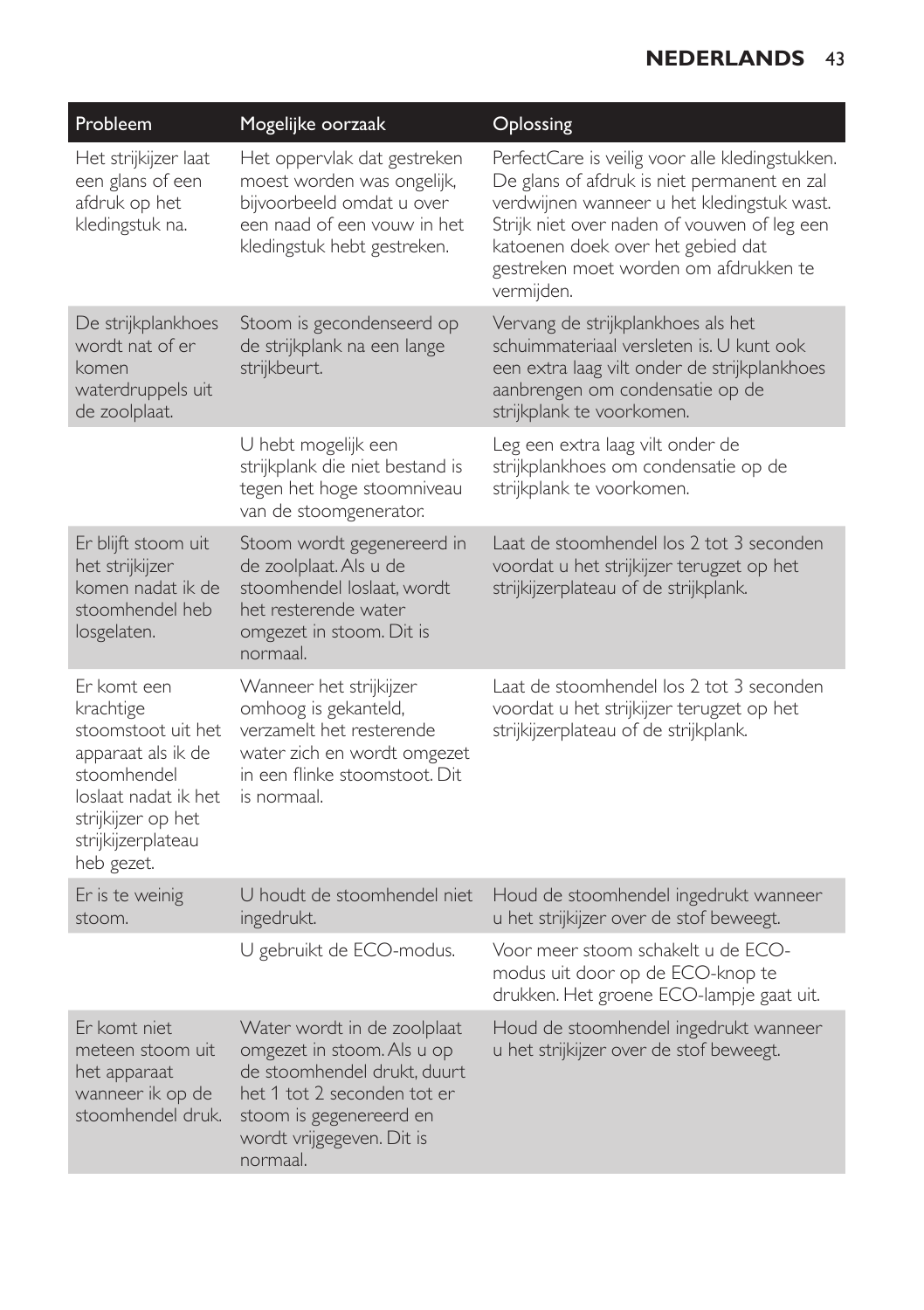#### <span id="page-43-0"></span>**Introdução**

Este ferro foi aprovado pela The Woolmark Company Pty Ltd para engomar produtos totalmente em lã, desde que estas peças de roupa possam ser passadas a ferro de acordo com as indicações na etiqueta da peça de roupa e com as instruções fornecidas pelo fabricante deste ferro. R1401. No Reino Unido, na Irlanda, em Hong Kong e na Índia, a marca comercial Woolmark é uma marca comercial de certificação.

#### **Descrição geral (fig. 3)**

- 1 Bloqueio de transporte (apenas modelos específicos)
- 2 Abertura de enchimento do depósito de água
- Depósito de água
- 4 Plataforma do ferro
- 5 Mangueira
- 6 Cabo de alimentação com ficha
- 7 Botão Calc-Clean com luz Calc-Clean
- 8 Botão ligar/desligar com luz indicadora
- 9 Botão ECO com luz
- 10 Base
- 11 Botão do vapor
- 12 Luz de ferro pronto
- 13 Recipiente Calc-Clean inteligente

#### **Tecnologia OptimalTemp**

A tecnologia OptimalTemp permite-lhe passar a ferro todos os tipos de tecido que podem ser engomados, sem ajustar a temperatura do ferro.

- Os tecidos com estes símbolos podem ser passados a ferro, por exemplo, linho, algodão, poliéster, seda, lã, viscose e rayon (fig. 4).
- Os tecidos com este símbolo não podem ser passados a ferro. Estes tecidos incluem tecidos sintéticos como spandex ou elastano, tecidos com uma percentagem spandex e poliolefinas (por exemplo polipropileno), mas também impressões em peças de roupa (fig. 5).

#### **Água recomendada para utilização: água destilada ou desmineralizada**

O seu aparelho foi concebido para ser utilizado com água canalizada. Se viver numa área com água dura, pode ocorrer uma acumulação rápida de calcário. Neste caso, recomendamos a utilização de água destilada ou desmineralizada para prolongar a vida útil do seu aparelho.

Não utilize água perfumada, água de uma máquina de secar, vinagre, goma, agentes anticalcário, produtos para ajudar a engomar, água descalcificada quimicamente nem outros produtos químicos, pois estes podem causar expelição de água, manchas castanhas ou danos no aparelho.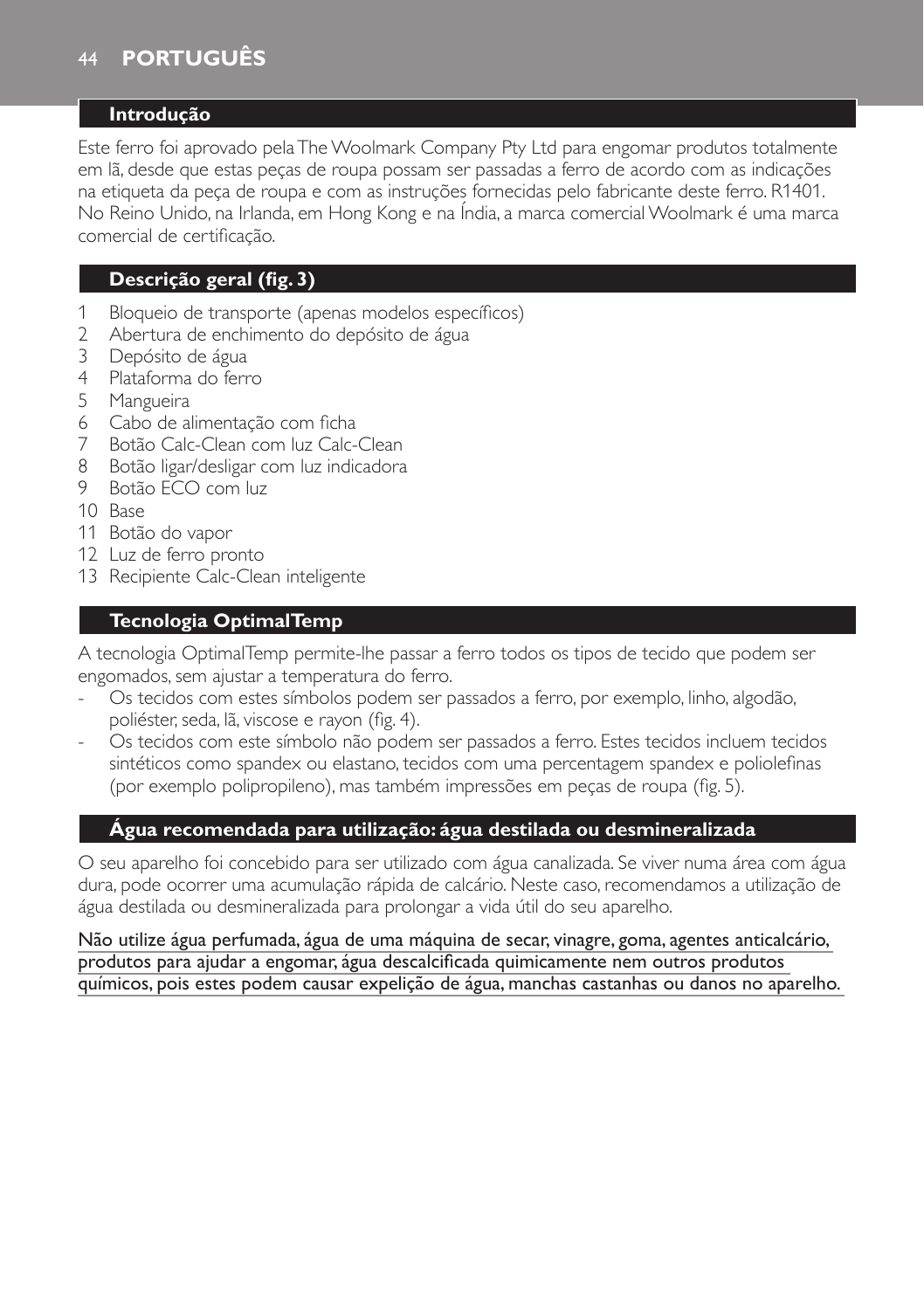#### **Passar a ferro**

#### **Leia atentamente a guia de início rápido na embalagem antes de começar a utilizar o seu aparelho.**

*Nota: Mantenha o botão de vapor premido continuamente enquanto desloca o ferro pelo tecido durante o engomar.*

#### **IMPORTANTE - Limpeza e manutenção**

#### **Sistema Calc-Clean inteligente**

O seu aparelho foi concebido com um sistema Calc-Clean inteligente para assegurar que a descalcificação e a limpeza são efectuadas regularmente. Isto ajuda a manter um bom desempenho de vapor e evita que sujidade e manchas saem através da base com o passar do tempo. Para assegurar que o processo de limpeza é executado, o gerador de vapor fornece alertas regulares. Além disso, está integrado um segundo passo de protecção para proteger o gerador de vapor contra o calcário: se a descalcificação não for efectuada, a função de vapor é desactivada depois de passar a ferro com vapor durante 1 hora após a apresentação do alerta. Depois de a descalcificação ser efectuada, a função de vapor será restaurada. Isto acontece independentemente do tipo de água utilizado.

#### **Alerta Calc-Clean sonoro e luminoso**

- Depois de 1 a 3 meses de utilização, a luz do botão Calc-Clean fica intermitente e o aparelho começa a emitir sinais sonoros para indicar que necessita de executar o processo Calc-Clean (fig. 6).
- Pode continuar a passar a ferro a vapor durante 1 hora enquanto a luz Calc-Clean está intermitente e o aparelho emite sinais sonoros. Depois de decorrida 1 hora, a função de vapor é desactivada automaticamente. Tem de executar o processo Calc-Clean antes de poder continuar a passar a ferro a vapor. (fig. 7)

#### **Execução do processo Calc-Clean com o recipiente Calc-Clean**

Não deixe o aparelho sem vigilância durante o processo Calc-Clean.

Atenção: Não interrompa o processo levantando o ferro do recipiente Calc-Clean, visto que a base irá libertar água quente e vapor.

- 1 Encha o depósito de água até meio (fig. 8).
- 2 Assegure-se de que a ficha do aparelho está inserida na tomada e o aparelho está ligado durante o processo Calc-Clean (fig. 9).
- 3 Coloque o recipiente Calc-Clean na tábua de passar ou em qualquer outra superfície nivelada e estável (fig. 10).
- 4 Coloque o ferro de forma estável no recipiente Calc-Clean.
- 5 Mantenha o botão Calc-Clean premido durante 2 segundos até ouvir sinais sonoros curtos (fig. 11).

*Nota: O recipiente Calc-Clean foi concebido para recolher as partículas de calcário e a água quente durante o processo Calc-Clean. É totalmente seguro pousar o ferro neste recipiente durante todo o processo.*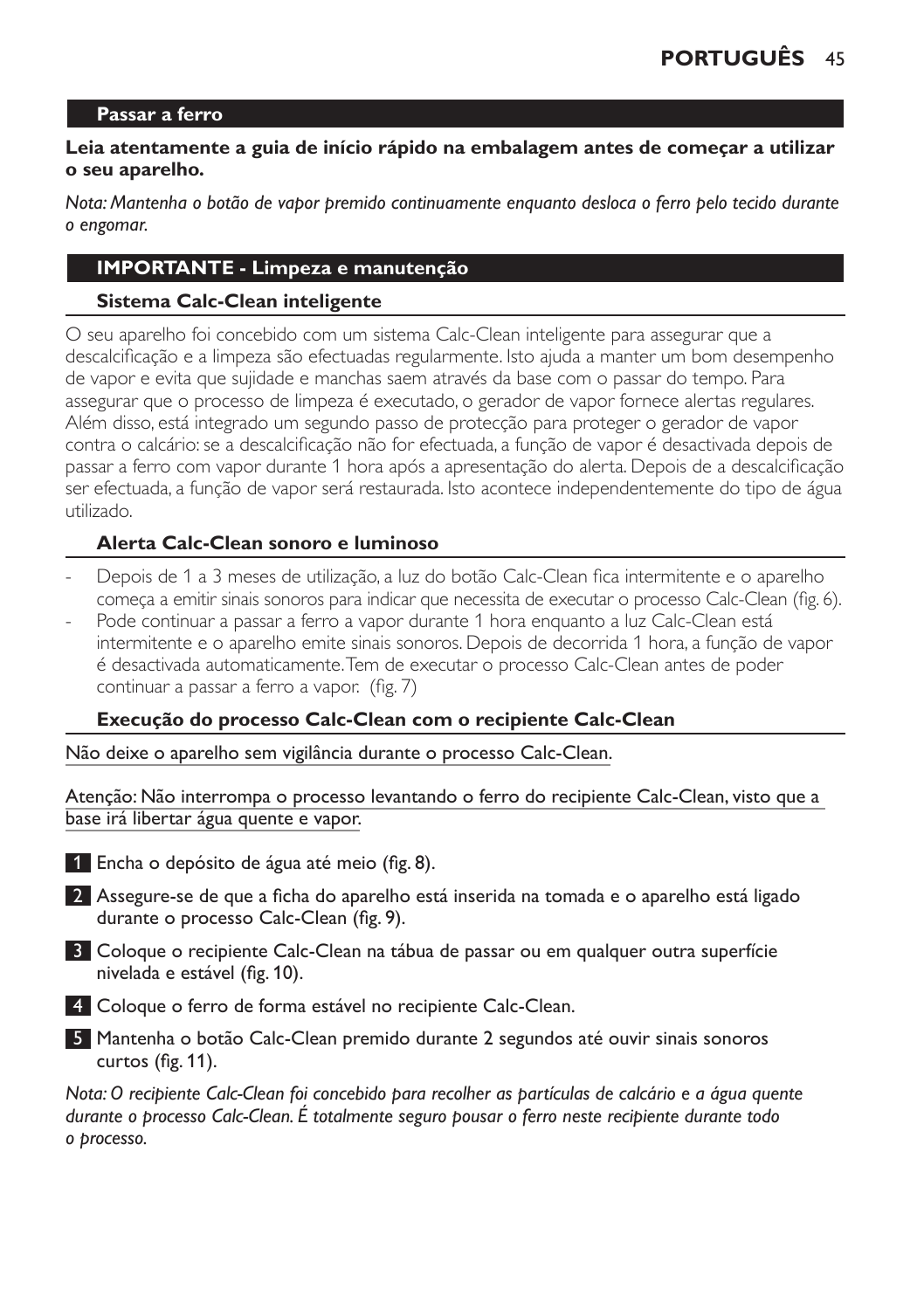6 Durante o processo Calc-Clean, ouve sinais sonoros curtos e um som de bombear. Aguarde aproximadamente 2 minutos até o aparelho completar o processo (fig. 12).

7 Quando o processo Calc-Clean estiver concluído, o ferro pára de emitir sinais sonoros (fig. 13).

8 Limpe o ferro com um pano e volte a colocá-lo na estação de base (fig. 14).

9 Visto que o recipiente Calc-Clean aquece durante o processo Calc-Clean, aguarde aprox. 5 minutos antes de lhe tocar.

10 Transporte o recipiente Calc-Clean até ao lava-loiça, esvazie-o e guarde-o para utilizações futuras (fig. 15).

11 Se necessário, pode repetir os passos 1 a 10. Assegure-se de que esvazia o recipiente Calc-Clean antes de iniciar o respectivo processo.

*Nota: Durante o processo Calc-Clean, pode sair água limpa pela base se não houver calcário acumulado dentro do ferro. Isto é normal.*

#### **Poupança de energia**

#### **Modo Eco**

Ao utilizar o modo ECO (quantidade reduzida de vapor), pode economizar energia sem comprometer o resultado do engomar.

1 Para activar o modo ECO, prima o botão ECO. A luz verde ECO acende-se. (fig. 16)

2 Para desactivar o modo ECO, prima o botão ECO novamente. A luz verde apaga-se.

Para obter os melhores resultados em tecidos difíceis pode utilizar o modo TURBO.

1 Mantenha o botão ligar/desligar premido durante 2 segundos até a luz mudar para branco.

2 Para desactivar o modo TURBO, mantenha o botão ligar/desligar premido novamente durante 2 segundos, até a luz mudar para azul.

**Desactivação automática de segurança (apenas em modelos específicos)**

A função de desactivação automática de segurança desliga o aparelho se este não for utilizado durante 5 minutos, para poupar energia.

#### **Resolução de problemas**

Este capítulo resume os problemas mais comuns que podem surgir no aparelho. Se não conseguir resolver o problema com as informações fornecidas a seguir, visite **www.philips.com/support** para consultar uma lista de perguntas frequentes ou contacte o Centro de Apoio ao Cliente no seu país.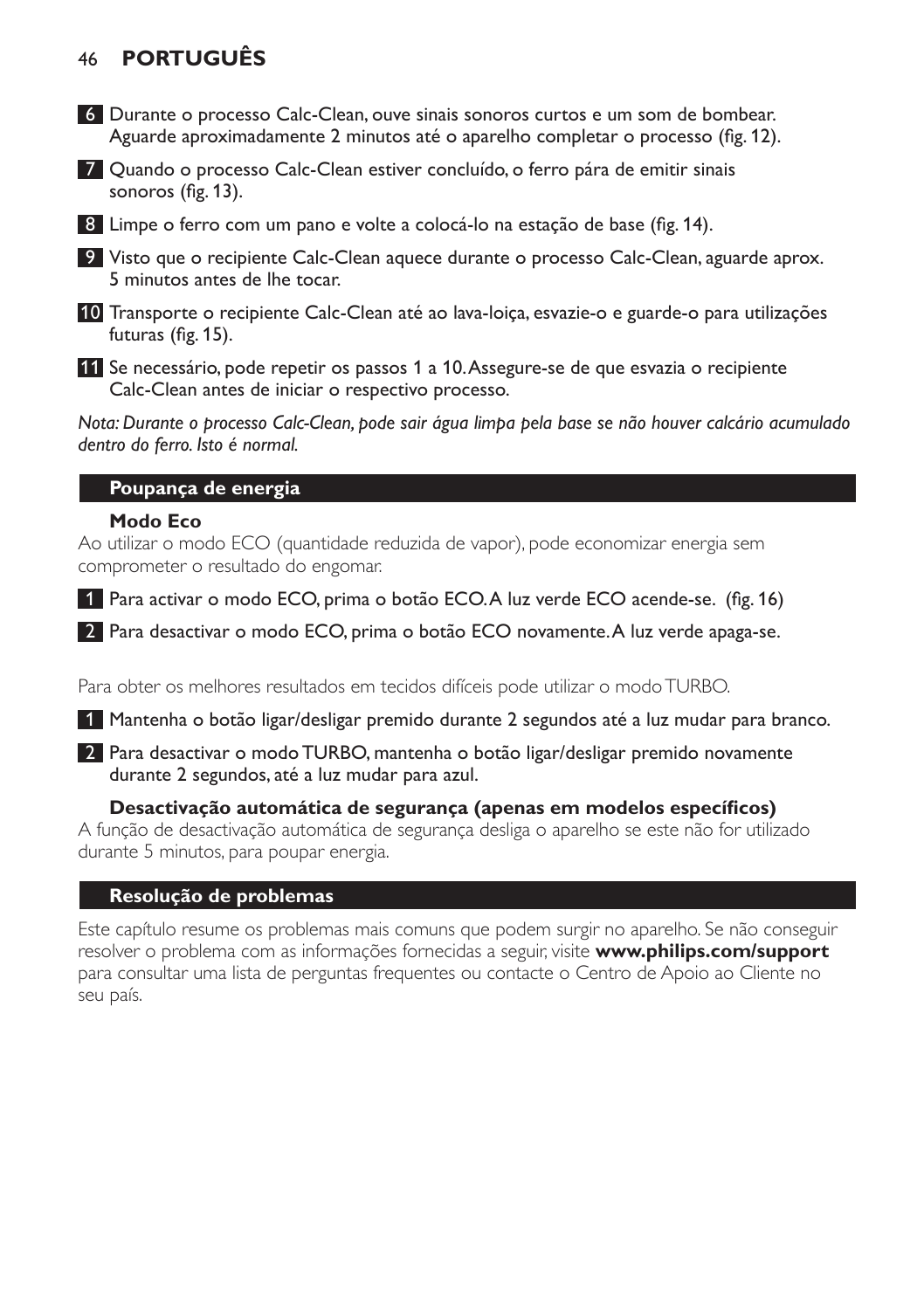| Problema                                                                                                                                                              | Possível causa                                                                                                                                                                    | Solução                                                                                                                                                                                                                               |
|-----------------------------------------------------------------------------------------------------------------------------------------------------------------------|-----------------------------------------------------------------------------------------------------------------------------------------------------------------------------------|---------------------------------------------------------------------------------------------------------------------------------------------------------------------------------------------------------------------------------------|
| O ferro não<br>produz vapor.                                                                                                                                          | Não existe água suficiente<br>no depósito da água.                                                                                                                                | Encha o depósito com água acima da<br>indicação MIN. Mantenha o botão de vapor<br>premido até sair vapor. Pode demorar até<br>30 segundos para sair vapor.                                                                            |
|                                                                                                                                                                       | Não premiu o botão de<br>vapor.                                                                                                                                                   | Mantenha o botão de vapor premido até sair<br>vapor.                                                                                                                                                                                  |
|                                                                                                                                                                       | A função de vapor foi<br>desactivada até o processo<br>Calc-Clean ser executado.                                                                                                  | Execute o processo Calc-Clean para<br>restaurar a função de vapor (consulte o<br>capítulo "IMPORTANTE - Limpeza e<br>manutenção").                                                                                                    |
| A luz do botão<br>Calc-Clean fica<br>intermitente e/ou<br>o aparelho emite<br>sinais sonoros.                                                                         | Trata-se do alerta Calc-<br>Clean.                                                                                                                                                | Execute o processo Calc-Clean num intervalo<br>de 1 hora depois do alerta Calc-Clean ser<br>apresentado (consulte o capítulo<br>"IMPORTANTE - Limpeza e manutenção").                                                                 |
| A luz do botão<br>Calc-Clean fica<br>intermitente e o<br>aparelho emite<br>um sinal sonoro<br>de cada vez que<br>primo o botão<br>de vapor. Não sai<br>vapor da base. | Ainda não executou ou não<br>conclui o processo Calc-<br>Clean.                                                                                                                   | Execute o processo Calc-Clean para activar<br>novamente a função de vapor (consulte o<br>capítulo "IMPORTANTE - Limpeza e<br>manutenção").                                                                                            |
| O aparelho<br>desligou-se.                                                                                                                                            | A função de desactivação<br>automática de segurança foi<br>activada. Isto acontece<br>automaticamente se o<br>gerador de vapor não for<br>utilizado durante mais de 5<br>minutos. | Coloque o botão ligar/desligar na posição<br>para desligar e, em seguida, na posição para<br>ligar.                                                                                                                                   |
| O aparelho<br>produz um som<br>elevado de<br>bombeamento.                                                                                                             | O depósito de água está<br>vazio.                                                                                                                                                 | Encha o depósito de água e prima o botão de<br>vapor até o som de bombeamento se tornar<br>mais suave e sair vapor pela base.                                                                                                         |
| A base liberta<br>gotas de vapor.                                                                                                                                     | Depois do processo Calc-<br>Clean, a água restante pode<br>sair em gotas através da<br>base.                                                                                      | Seque a base com um pano. Se a luz no<br>botão Calc-Clean continuar intermitente e<br>o aparelho continuar a emitir sinais sonoros,<br>execute o processo Calc-Clean (consulte<br>o capítulo "IMPORTANTE - Limpeza e<br>manutenção"). |
|                                                                                                                                                                       | O processo Calc-Clean não<br>foi concluído.                                                                                                                                       | Tem de executar o processo Calc-Clean<br>novamente (consulte o capítulo<br>"IMPORTANTE - Limpeza e manutenção").                                                                                                                      |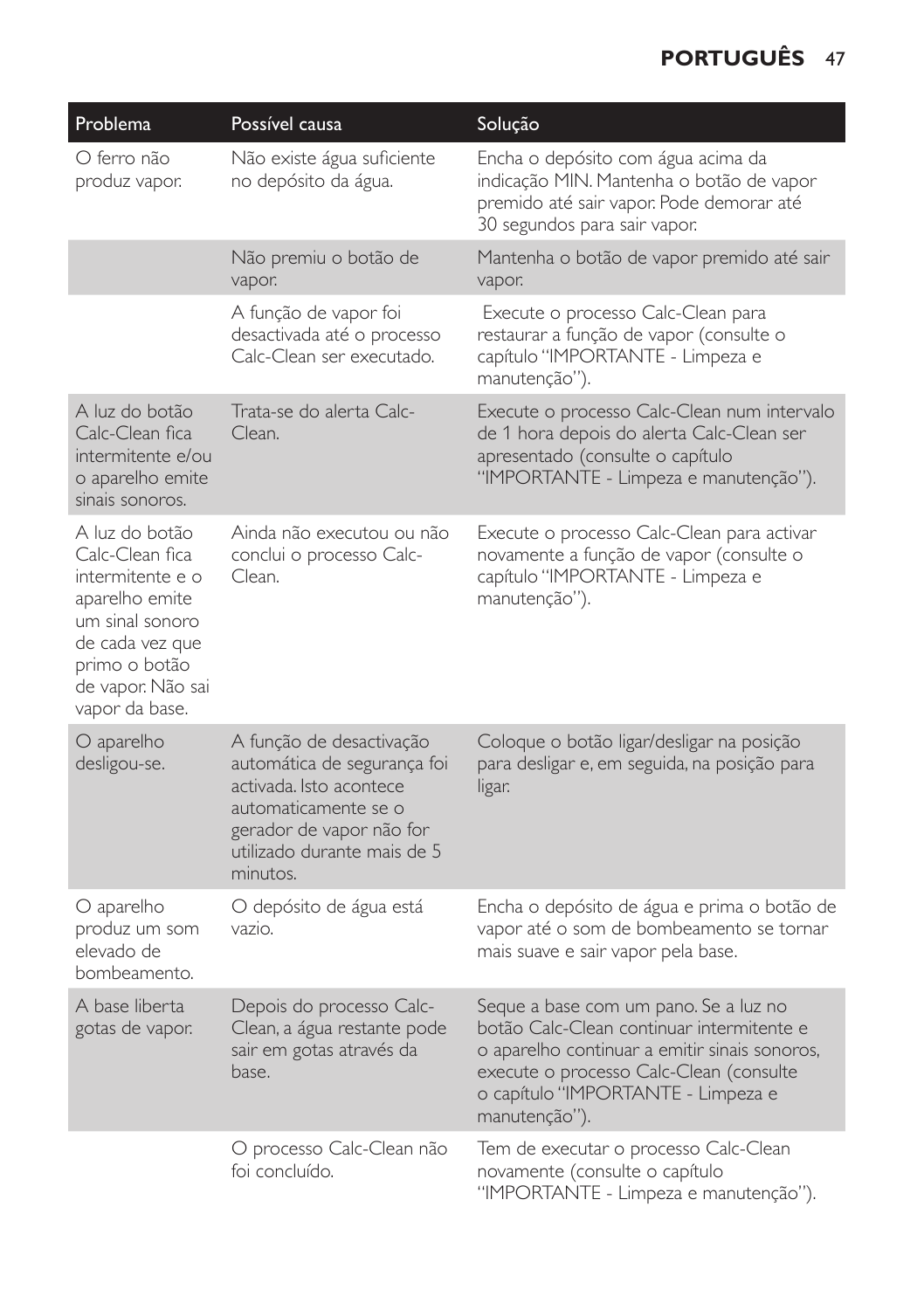| Problema                                                                                                                               | Possível causa                                                                                                                       | Solução                                                                                                                                                                                                                                                                                |
|----------------------------------------------------------------------------------------------------------------------------------------|--------------------------------------------------------------------------------------------------------------------------------------|----------------------------------------------------------------------------------------------------------------------------------------------------------------------------------------------------------------------------------------------------------------------------------------|
| Saem impurezas<br>e água suja da<br>base do ferro.                                                                                     | Podem ter-se depositado no<br>depósito do vapor e/ou na<br>base impurezas ou químicos<br>presentes na água.                          | Execute o processo Calc-Clean regularmente<br>(consulte o capítulo "IMPORTANTE -<br>Limpeza e manutenção").                                                                                                                                                                            |
| A base liberta<br>água.                                                                                                                | Iniciou acidentalmente o<br>processo Calc-Clean<br>(consulte o capítulo<br>"IMPORTANTE - Limpeza e<br>manutenção").                  | Desligue o aparelho. Em seguida, volte a ligá-<br>lo. Deixe o ferro aquecer até a luz de ferro<br>pronto permanecer continuamente acesa.                                                                                                                                               |
| O processo Calc-<br>Clean não é<br>iniciado.                                                                                           | Não premiu o botão Calc-<br>Clean durante 2 segundos<br>até o aparelho começar a<br>emitir sinais sonoros.                           | Consulte o capítulo "IMPORTANTE -<br>Limpeza e manutenção".                                                                                                                                                                                                                            |
| O ferro deixa<br>brilho ou marcas<br>na peça de roupa.                                                                                 | A superfície para passar a<br>ferro era irregular, por ex.,<br>passou o ferro sobre uma<br>costura ou uma dobra na<br>peça de roupa. | O PerfectCare é seguro para todas as peças<br>de roupa. O brilho ou a marca não é<br>permanente e desaparecerá quando lavar a<br>peça de roupa. Evite passar o ferro sobre<br>costuras ou dobras ou coloque um pano de<br>algodão sobre a área a passar a ferro para<br>evitar marcas. |
| A protecção da<br>tábua fica húmida<br>ou saem gotas de<br>água pela base.                                                             | O vapor condensou-se na<br>protecção da tábua depois<br>de uma sessão de engomar<br>prolongada.                                      | Substitua a protecção da tábua se o material<br>em espuma estiver gasto. Também pode<br>adicionar uma camada extra de material em<br>feltro sob a protecção da tábua para impedir<br>a condensação na mesma.                                                                           |
|                                                                                                                                        | Poderá ter uma tábua de<br>engomar que não é<br>adequada à utilização com o<br>fluxo de vapor elevado do<br>gerador de vapor.        | Coloque uma camada extra de feltro sob a<br>protecção da tábua para evitar a condensação<br>na tábua.                                                                                                                                                                                  |
| Continua a sair<br>vapor depois de<br>eu soltar o botão<br>de vapor.                                                                   | O vapor é gerado na base.<br>Quando soltar o botão de<br>vapor, a água restante é<br>transformada em vapor.<br>Isto é normal.        | Solte o botão de vapor 2 a 3 segundos antes<br>de colocar novamente o ferro na respectiva<br>plataforma ou tábua de passar.                                                                                                                                                            |
| Existe um forte<br>jacto de vapor<br>quando solto o<br>botão de vapor,<br>depois de colocar<br>o ferro na<br>respectiva<br>plataforma. | Quando o ferro é inclinado<br>para cima, a água restante é<br>recolhida e convertida em<br>forte vapor. Isto é normal.               | Solte o botão de vapor 2 a 3 segundos antes<br>de colocar novamente o ferro na respectiva<br>plataforma ou tábua de passar.                                                                                                                                                            |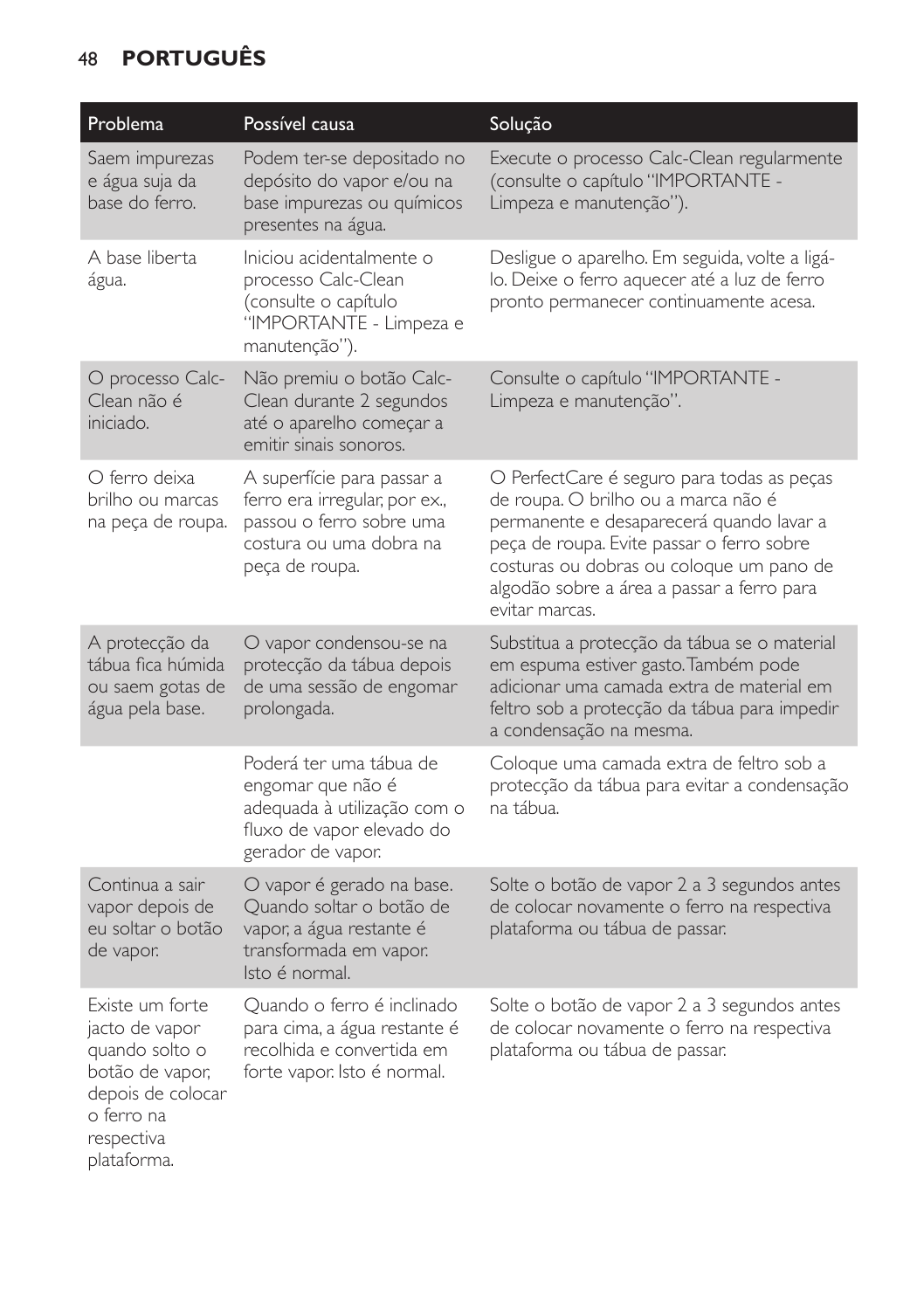| Problema                                                                              | Possível causa                                                                                                                                               | Solução                                                                                     |
|---------------------------------------------------------------------------------------|--------------------------------------------------------------------------------------------------------------------------------------------------------------|---------------------------------------------------------------------------------------------|
| O vapor é fraco.                                                                      | Não premiu continuamente<br>o botão de vapor.                                                                                                                | Mantenha o botão de vapor premido<br>continuamente enquanto desloca o ferro<br>pelo tecido. |
|                                                                                       | Está a utilizar o modo ECO.                                                                                                                                  | Para mais vapor, desligue o modo ECO,<br>premindo o botão ECO. A luz verde ECO<br>apaga-se. |
| Não é libertado<br>vapor<br><i>imediatamente</i><br>quando primo o<br>botão de vapor. | A água é convertida em<br>vapor na base. Quando<br>prime o botão de vapor,<br>demora 1 a 2 segundos até<br>o vapor ser gerado e<br>libertado. Isto é normal. | Mantenha o botão de vapor premido<br>continuamente enquanto desloca o ferro<br>pelo tecido. |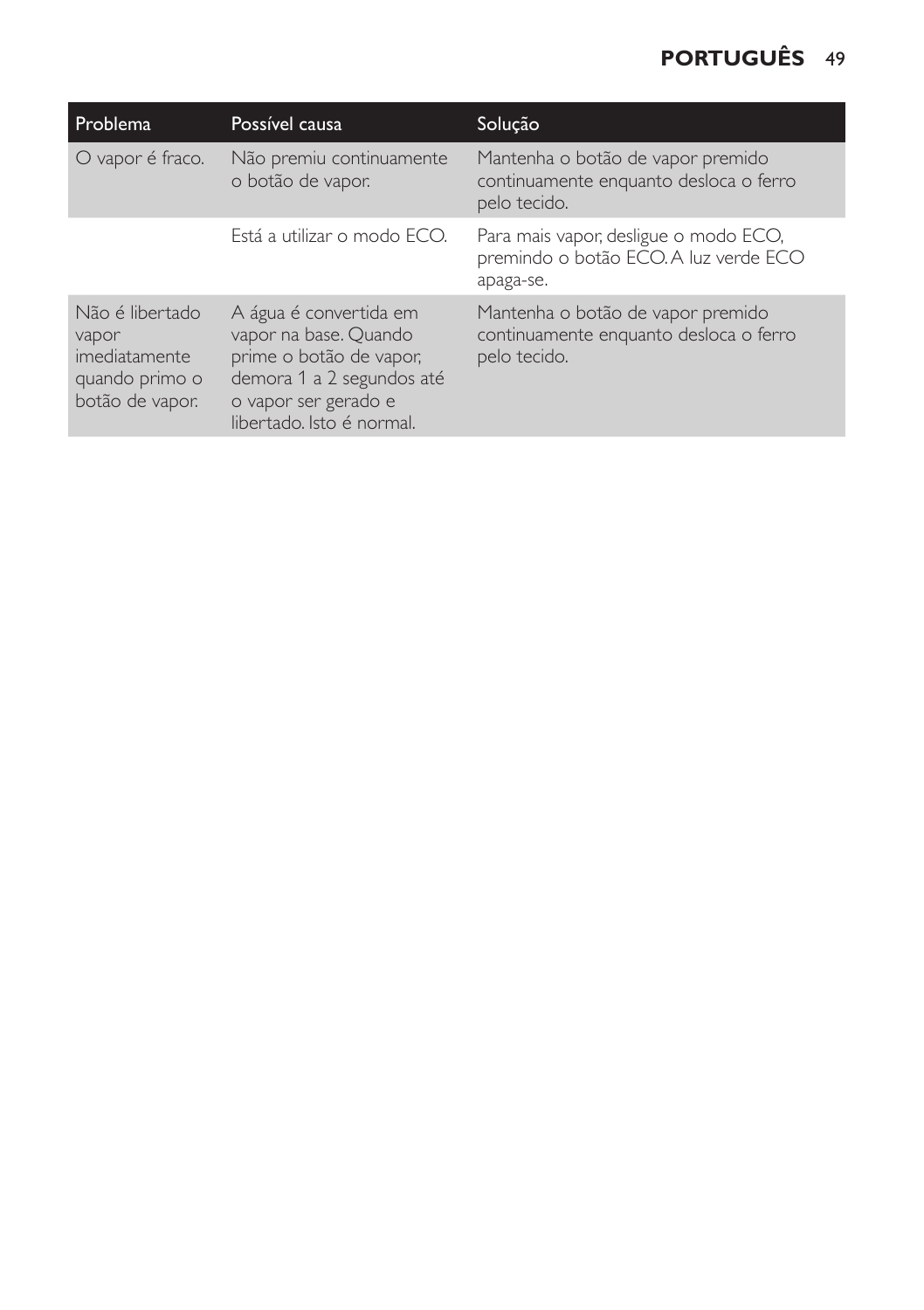## <span id="page-49-0"></span>50 **SVENSKA**

#### **Introduktion**

Det här strykjärnet har godkänts av Woolmark Company Pty Ltd för strykning av produkter av 100 % ylle, förutsatt att plaggen stryks enligt instruktionerna på plaggets tvättetikett och instruktionerna från tillverkaren av strykjärnet. R1401. Woolmark är ett certifierat varumärke i Storbritannien, Irland, Hongkong och Indien.

#### **Allmän beskrivning (Bild 3)**

- 1 Bärlås (endast på vissa modeller)
- 2 Påfyllningstratt till vattentank<br>3 Vattenbehållare
- 3 Vattenbehållare
- 4 Strykställ<br>5 Tillförsels
- **Tillförselslang**
- 6 Nätsladd med kontakt
- 7 Avkalkningsknapp med avkalkningslampa
- 8 På/av-knapp med strömlampa
- 9 ECO-knapp med lampa
- 10 Stryksula
- 11 Ångaktivator
- 12 Klarlampa för strykning
- 13 Behållare för smart avkalkning

#### **OptimalTemp-teknik**

Tack vare OptimalTemp-tekniken kan du stryka alla typer av tyger som tål strykning, utan att behöva justera stryktemperaturen.

- Tyg med dessa symboler är strykbara, till exempel linne, bomull, polyester, siden, ull, viskos och rayon (Bild 4).
- Tyg med den här symbolen är inte strykbara. Dessa tyg omfattar syntetmaterial, till exempel spandex eller elastan, blandat spandextyg och polyolefin (t.ex. polypropylen), men också tryck på plagg (Bild 5).

#### **Rekommenderat vatten att använda: destillerat eller demineraliserat vatten**

Den här apparaten är avsedd att användas med kranvatten. Om du bor i ett område med hårt vatten kan kalkavlagringar bildas snabbt. Därför bör du använda destillerat eller demineraliserat vatten för att förlänga apparatens livslängd.

Använd inte parfymerat vatten, vatten från torktumlare, ättika, stärkelse, avkalkningsmedel, strykhjälpmedel, kemiskt avkalkat vatten eller andra kemikalier eftersom det kan orsaka vattenstänk, bruna fläckar eller skada på apparaten.

#### **Stryka**

#### **Läs snabbstartshandboken på förpackningen noga innan du börjar använda apparaten.**

*Obs! Håll ångaktivatorn nedtryckt hela tiden när du för strykjärnet över tyget.*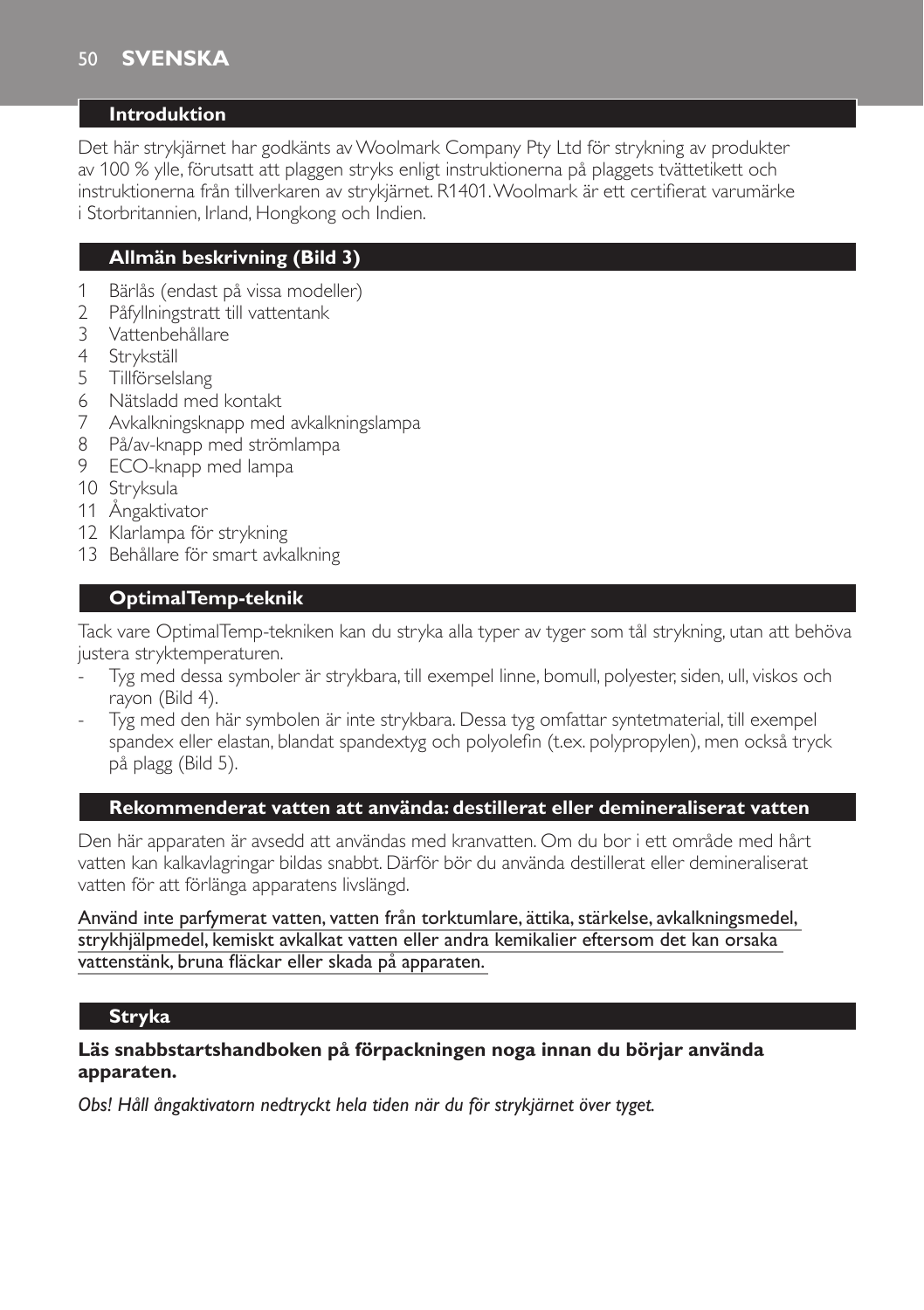#### **VIKTIGT – Rengöring och underhåll**

#### **Smart avkalkningssystem**

Apparaten har ett smart avkalkningssystem för regelbunden avkalkning och rengöring. Systemet ser till att ångfunktionen fungerar optimalt och förhindrar att stryksulan avger smuts och bildar fläckar. För att se till att rengöringen utförs avger ånggeneratorn regelbundna påminnelser. Som ytterligare åtgärd för att skydda ånggeneratorn från kalkavlagringar stängs ångfunktionen av om avkalkning inte görs inom 1 timme efter påminnelsen. När avkalkningen är klar återställs ångfunktionen. Det sker oavsett vilken typ av vatten som användes.

#### **Avkalkningspåminnelse med ljud och lampa**

- Efter 1 till 3 månaders användning börjar lampan på avkalkningsknappen att blinka och apparaten börjar pipa, vilket innebär att du behöver utföra avkalkningsprocessen (Bild 6).
- Du kan fortsätta ångstryka i en timme medan avkalkningslampan blinkar och apparaten piper. Efter en timme avaktiveras ångfunktionen automatiskt. Du måste utföra avkalkningsprocessen innan du kan fortsätta ångstryka. (Bild 7)

#### **Utföra avkalkningsprocessen med avkalkningsbehållaren**

Lämna inte apparaten obevakad under avkalkningen.

Försiktighet: Du ska inte avbryta processen genom att lyfta ur strykjärnet från avkalkningsbehållaren eftersom det kommer varmt vatten och ånga från stryksulan.

1 Fyll vattentanken till hälften (Bild 8).

2 Se till att apparaten är ansluten och påslagen under avkalkningen (Bild 9).

3 Ställ behållaren för avkalkning på strykbrädan eller någon annan jämn, stabil yta (Bild 10).

4 Placera strykjärnet på avkalkningsbehållaren.

5 Håll avkalkningsknappen intryckt i två sekunder tills korta pip hörs (Bild 11).

*Obs! Behållaren för avkalkning har utformats för att samla kalkpartiklar och varmt vatten vid avkalkningen. Det är fullkomligt säkert att låta strykjärnet stå på behållaren under processen.*

- 6 Under avkalkningsprocessen hörs korta pip och ett pumpljud. Vänta cirka två minuter processen är slutförd (Bild 12).
- 7 När avkalkningsprocessen är slutförd slutar strykjärnet att pipa (Bild 13).
- 8 Torka av strykjärnet med en trasa och ställ tillbaka det på basstationen (Bild 14).
- 9 Eftersom behållaren för avkalkning blir varm vid avkalkningen bör du vänta ungefär 5 minuter innan du rör vid den.
- 10 Töm behållaren för avkalkning i diskhon och spara behållaren för framtida bruk (Bild 15).
- 11 Om det behövs kan du upprepa steg 1 till 10. Se till att du tömmer avkalkningsbehållaren innan du påbörjar avkalkningen.

*Obs! Under avkalkningen kan det komma rent vatten från stryksulan om det inte har hunnit bildas någon kalkansamling inuti stryksulan. Det är normalt.*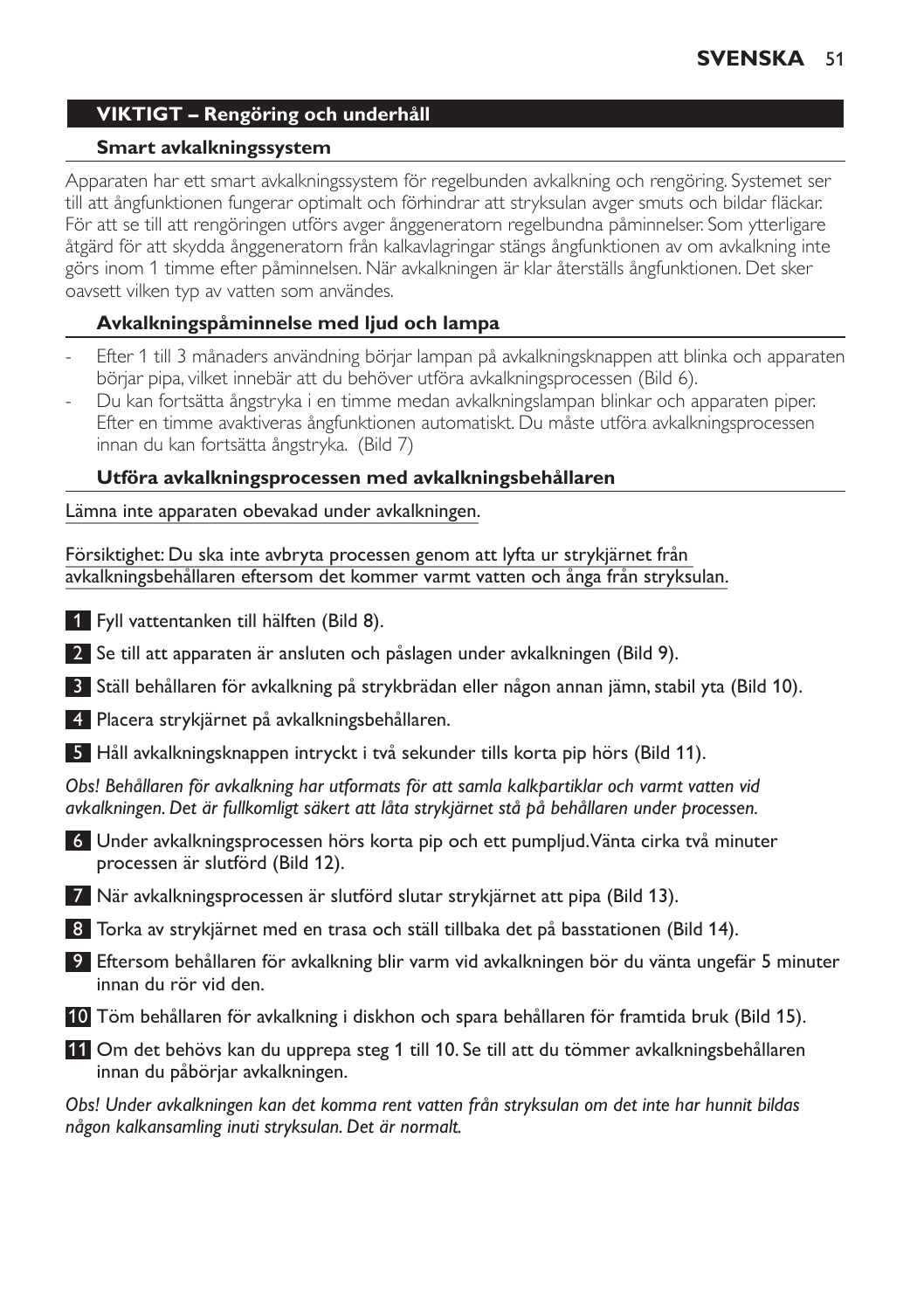#### 52 **SVENSKA**

#### **Energibesparing**

#### **Eco mode (Eko-läge)**

Genom att använda ECO-läget (reducerad mängd ånga) kan du spara energi utan att försämra strykresultatet.

1 Tryck på ECO-knappen för att aktivera ECO-läget. Den gröna ECO-lampan tänds. (Bild 16)

2 Avaktivera ECO-läget genom att trycka på ECO-knappen igen. Då slocknar den gröna lampan.

För bästa resultat på kraftiga tyger kan du använda turboläget.

1 Håll på/av-knappen intryckt i 2 sekunder tills lampan lyser vitt.

2 Avaktivera turboläget genom att hålla på/av-knappen intryckt i 2 sekunder tills lampan lyser blått.

#### **Automatisk säkerhetsavstängning (endast på vissa modeller)**

Den automatiska säkerhetsavstängningsfunktionen stänger av apparaten om den inte har använts på 5 minuter, för att spara energi.

#### **Felsökning**

I det här kapitlet sammanfattas de vanligaste problemen som kan uppstå med apparaten. Om du inte kan lösa problemet med hjälp av informationen nedan kan du gå till **www.philips.com/ support** och läsa svaren på vanliga frågor. Du kan även kontakta kundtjänst i ditt land.

| Problem                                                                                                                                                       | Möjlig orsak                                                           | Lösning                                                                                                                                      |
|---------------------------------------------------------------------------------------------------------------------------------------------------------------|------------------------------------------------------------------------|----------------------------------------------------------------------------------------------------------------------------------------------|
| Strykjärnet avger inte<br>någon ånga.                                                                                                                         | Det finns inte tillräckligt med<br>vatten i tanken.                    | Fyll vattentanken över MIN-nivån.<br>Håll ned ångaktivatorn tills det<br>avges ånga. Det kan ta upp till<br>30 sekunder innan ångan avges.   |
|                                                                                                                                                               | Du har inte tryckt på ångaktivatorn.                                   | Tryck in och håll ned ångaktivatorn<br>tills ånga kommer ut.                                                                                 |
|                                                                                                                                                               | Angfunktionen avaktiveras tills du<br>har utfört avkalkningsprocessen. | Du måste utföra<br>avkalkningsprocessen om du vill<br>återställa ångfunktionen igen<br>(se kapitlet "VIKTIGT - Rengöring<br>och underhåll"). |
| Lampan på<br>avkalkningsknappen<br>blinkar och/eller<br>apparaten piper.                                                                                      | Det är avkalkningspåminnelsen.                                         | Utför avkalkningsprocessen inom<br>en timme efter att du har fått<br>påminnelsen (se kapitlet ''VIKTIGT<br>- Rengöring och underhåll'').     |
| Lampan på<br>avkalkningsknappen<br>blinkar och apparaten<br>piper varje gång jag<br>trycker på<br>ångaktivatorn. Det<br>kommer ingen ånga<br>från stryksulan. | Du har inte utfört eller slutfört<br>avkalkningsprocessen.             | Du måste utföra<br>avkalkningsprocessen om du<br>vill använda ångfunktionen igen<br>(se kapitlet "VIKTIGT - Rengöring<br>och underhåll").    |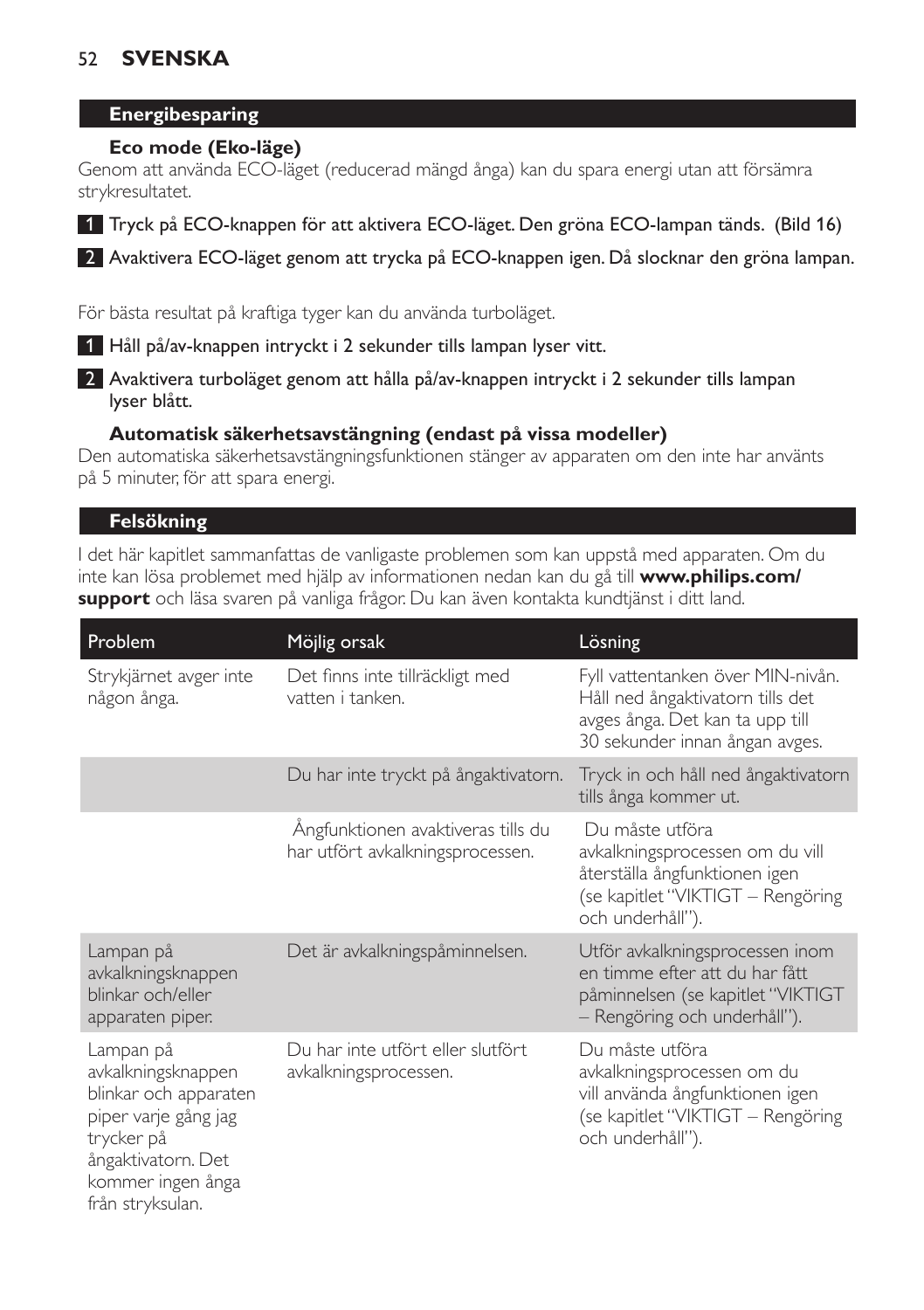| Problem                                                           | Möjlig orsak                                                                                                    | Lösning                                                                                                                                                                                                                                                                                          |
|-------------------------------------------------------------------|-----------------------------------------------------------------------------------------------------------------|--------------------------------------------------------------------------------------------------------------------------------------------------------------------------------------------------------------------------------------------------------------------------------------------------|
| Apparaten har stängts<br>av.                                      | Säkerhetsavstängningsfunktionen<br>aktiveras automatiskt när<br>ånggeneratorn inte har använts på<br>5 minuter. | Ställ strömbrytaren i läget "av" och<br>sedan i läget "på".                                                                                                                                                                                                                                      |
| Apparaten avger ett<br>högt pumpljud.                             | Vattenbehållaren är tom.                                                                                        | Fyll på vattentanken med vatten<br>och tryck på ångaktivatorn tills<br>pumpljudet blir tystare och ånga<br>kommer ut ur stryksulan.                                                                                                                                                              |
| Det kommer<br>vattendroppar ur<br>stryksulan.                     | Efter avkalkningsprocessen kan det<br>återstående vattnet eventuellt<br>droppa från stryksulan.                 | Torka stryksulan torr med en<br>trasa. Om lampan på<br>avkalkningsknappen fortfarande<br>blinkar och apparaten fortfarande<br>piper utför du<br>avkalkningsprocessen (se kapitlet<br>"VIKTIGT - Rengöring och<br>underhåll").                                                                    |
|                                                                   | Avkalkningsprocessen är inte<br>slutförd.                                                                       | Du måste utföra<br>avkalkningsprocessen igen<br>(se kapitlet "VIKTIGT - Rengöring<br>och underhåll").                                                                                                                                                                                            |
| Det kommer smutsigt<br>vatten eller annan<br>smuts ur stryksulan. | Smuts eller kemikalier som finns i<br>vattnet har fastnat i<br>ångöppningarna och/eller på<br>stryksulan.       | Avkalka apparaten regelbundet<br>(se kapitlet "VIKTIGT - Rengöring<br>och underhåll").                                                                                                                                                                                                           |
| Det kommer vatten ur<br>stryksulan.                               | Du har startat<br>avkalkningsprocessen av misstag (se<br>kapitlet "VIKTIGT - Rengöring och<br>underhåll").      | Stäng av apparaten. Slå sedan på<br>den igen. Låt strykjärnet värmas<br>upp tills lampan som anger att<br>strykjärnet är klart för användning<br>lyser.                                                                                                                                          |
| Avkalkningsprocessen<br>startar inte.                             | Du har inte tryckt på<br>avkalkningsknappen i två sekunder<br>tills apparaten började pipa.                     | Se kapitlet "VIKTIGT - Rengöring<br>och underhåll".                                                                                                                                                                                                                                              |
| Strykjärnet lämnar<br>glans eller avtryck på<br>plagget.          | Ytan som skulle strykas var ojämn,<br>till exempel eftersom du strök<br>över en söm eller ett veck i plagget.   | Perfect Care är säker att använda<br>på alla plagg. Glansen eller<br>avtrycket är inte permanent och<br>försvinner om du tvättar plagget.<br>Undvik att stryka över sömmar<br>eller veck, eller så kan du placera<br>en bomullstrasa över området<br>som ska strykas för att undvika<br>avtryck. |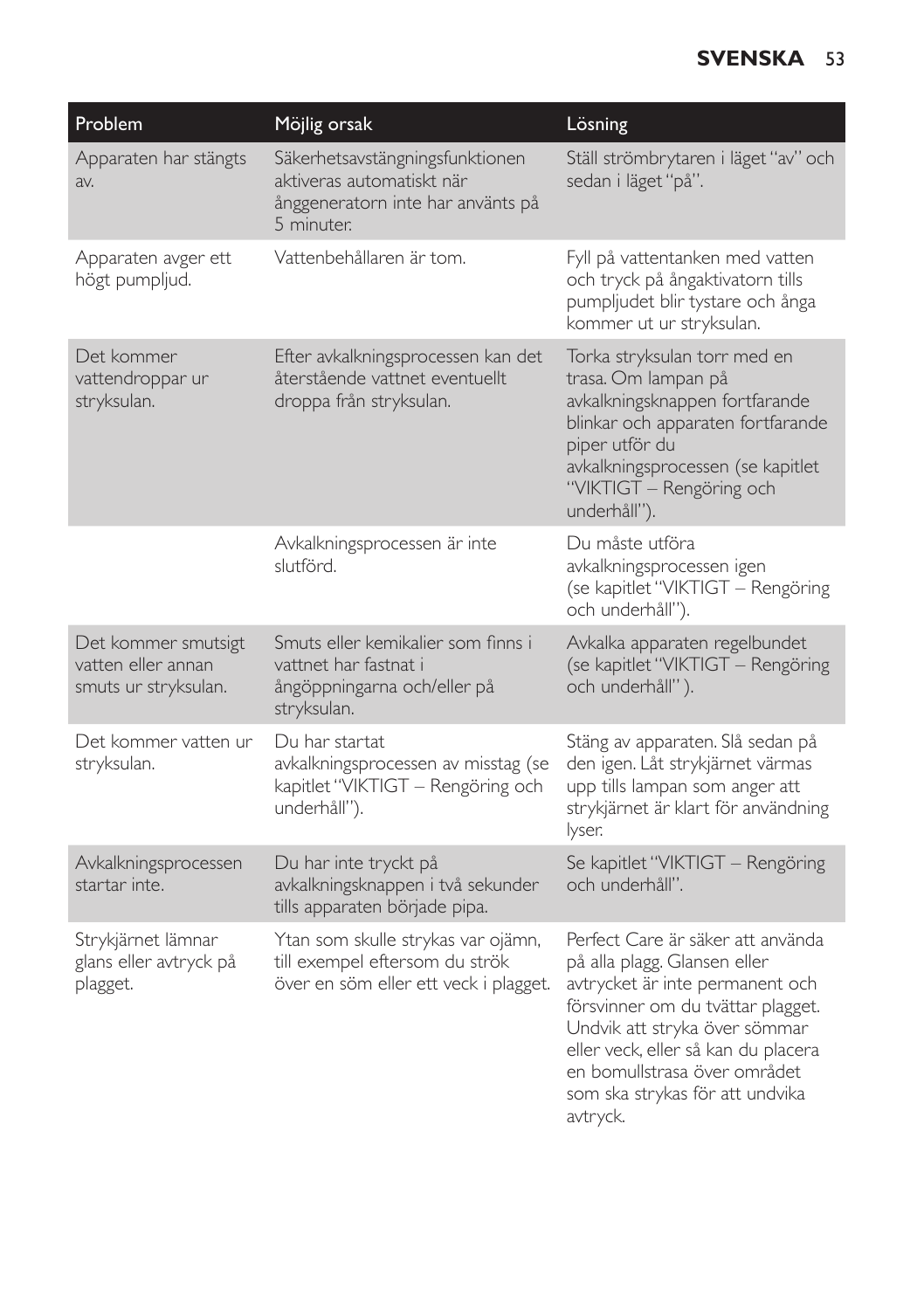## 54 **SVENSKA**

| Problem                                                                                                               | Möjlig orsak                                                                                                                                                                  | Lösning                                                                                                                                                                                         |
|-----------------------------------------------------------------------------------------------------------------------|-------------------------------------------------------------------------------------------------------------------------------------------------------------------------------|-------------------------------------------------------------------------------------------------------------------------------------------------------------------------------------------------|
| Strykbrädsöverdraget<br>blir vått eller<br>vattendroppar kommer<br>ur stryksulan.                                     | Ånga har kondenserats på<br>strykbrädsöverdraget hölje efter en<br>lång stunds strykning.                                                                                     | Byt ut strykbrädsöverdraget om<br>skummaterialet är utslitet. Du kan<br>också lägga till ett extra filtlager<br>under strykbrädsöverdraget för<br>att förhindra kondensering på<br>strykbrädan. |
|                                                                                                                       | Det kan hända att du har en<br>strykbräda som inte är utformad<br>för att klara av ett högt ångflöde<br>från ånggeneratorn.                                                   | Lägg ett extra lager av filt under<br>strykbrädsöverdraget för att<br>förhindra kondensering på<br>strykbrädan.                                                                                 |
| Strykjärnet fortsätter<br>att avge ånga även när<br>jag har släppt<br>ångaktivatorn.                                  | Angan genereras inuti stryksulan.<br>När du släpper ångaktivatorn<br>omvandlas kvarblivet vatten till<br>ånga. Det är normalt.                                                | Släpp ångaktivatorn och vänta 2 till<br>3 sekunder innan du sätter tillbaka<br>strykjärnet i strykstället eller på<br>strykbrädan.                                                              |
| Det blir ett kraftigt<br>ångutsläpp när jag har<br>ställt strykjärnet i<br>strykstället och släpper<br>ångaktivatorn. | När strykjärnet står upprätt samlas<br>kvarblivet vatten upp och det<br>bildas en kraftig ångeffekt. Det är<br>normalt.                                                       | Släpp ångaktivatorn och vänta 2 till<br>3 sekunder innan du sätter tillbaka<br>strykjärnet i strykstället eller på<br>strykbrädan.                                                              |
| Ångeffekten är svag.                                                                                                  | Du har inte hållit ångaktivatorn<br>nedtryckt.                                                                                                                                | Håll ångaktivatorn nedtryckt hela<br>tiden när du för strykjärnet över<br>tyget.                                                                                                                |
|                                                                                                                       | ECO-läget är aktiverat.                                                                                                                                                       | Om du vill ha en kraftigare<br>ångeffekt kan du avaktivera ECO-<br>läget genom att trycka på knappen<br>ECO. Den gröna ECO-lampan<br>slocknar då.                                               |
| Det avges ingen ånga<br>direkt när jag trycker<br>på ångaktivatorn.                                                   | Vattnet omvandlas till ånga inuti<br>stryksulan. När du trycker på<br>ångaktivatorn tar det 1 till 2<br>sekunder tills ångan har genererats<br>och kan avges. Det är normalt. | Håll ångaktivatorn nedtryckt hela<br>tiden när du för strykjärnet över<br>tyget.                                                                                                                |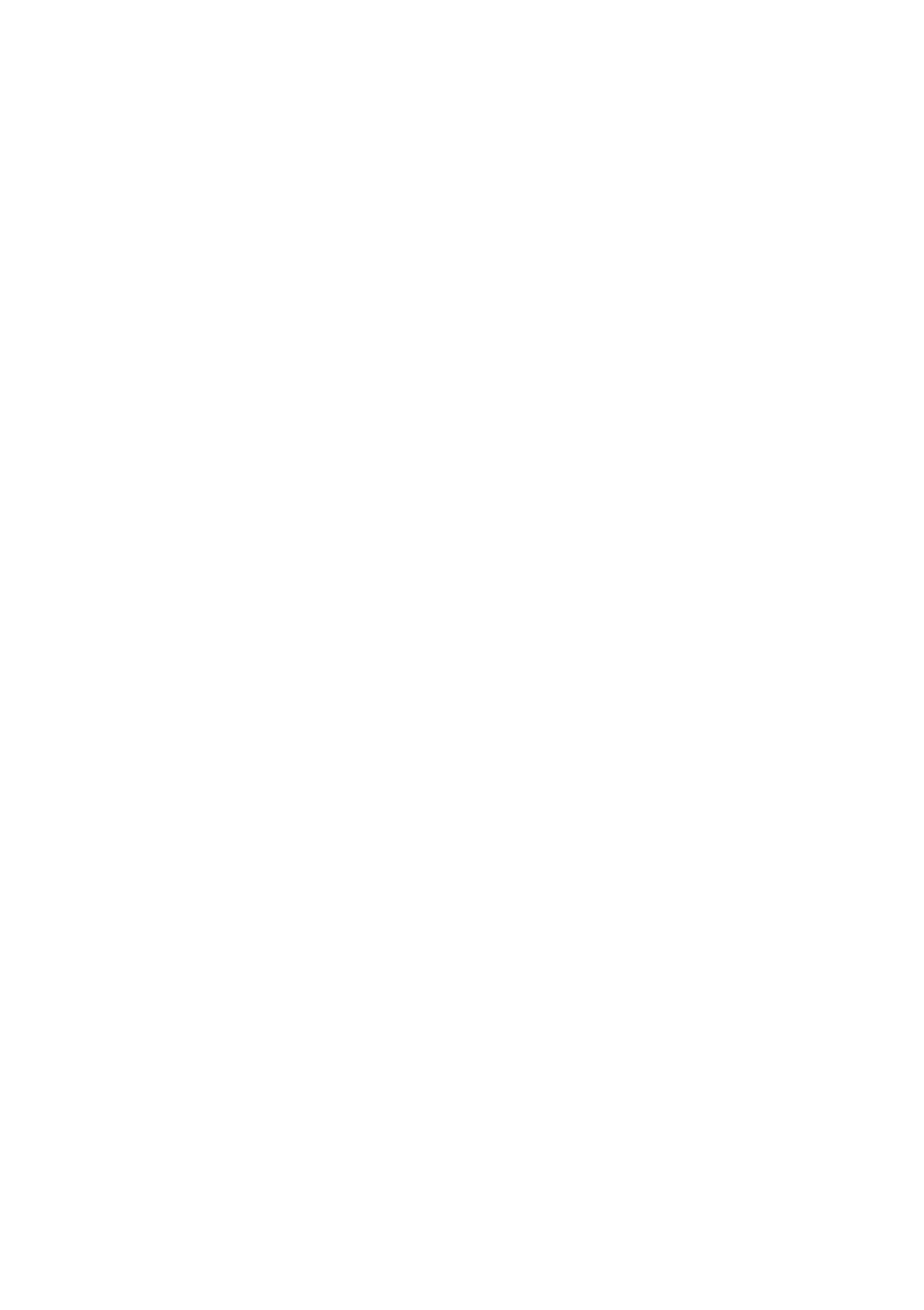



























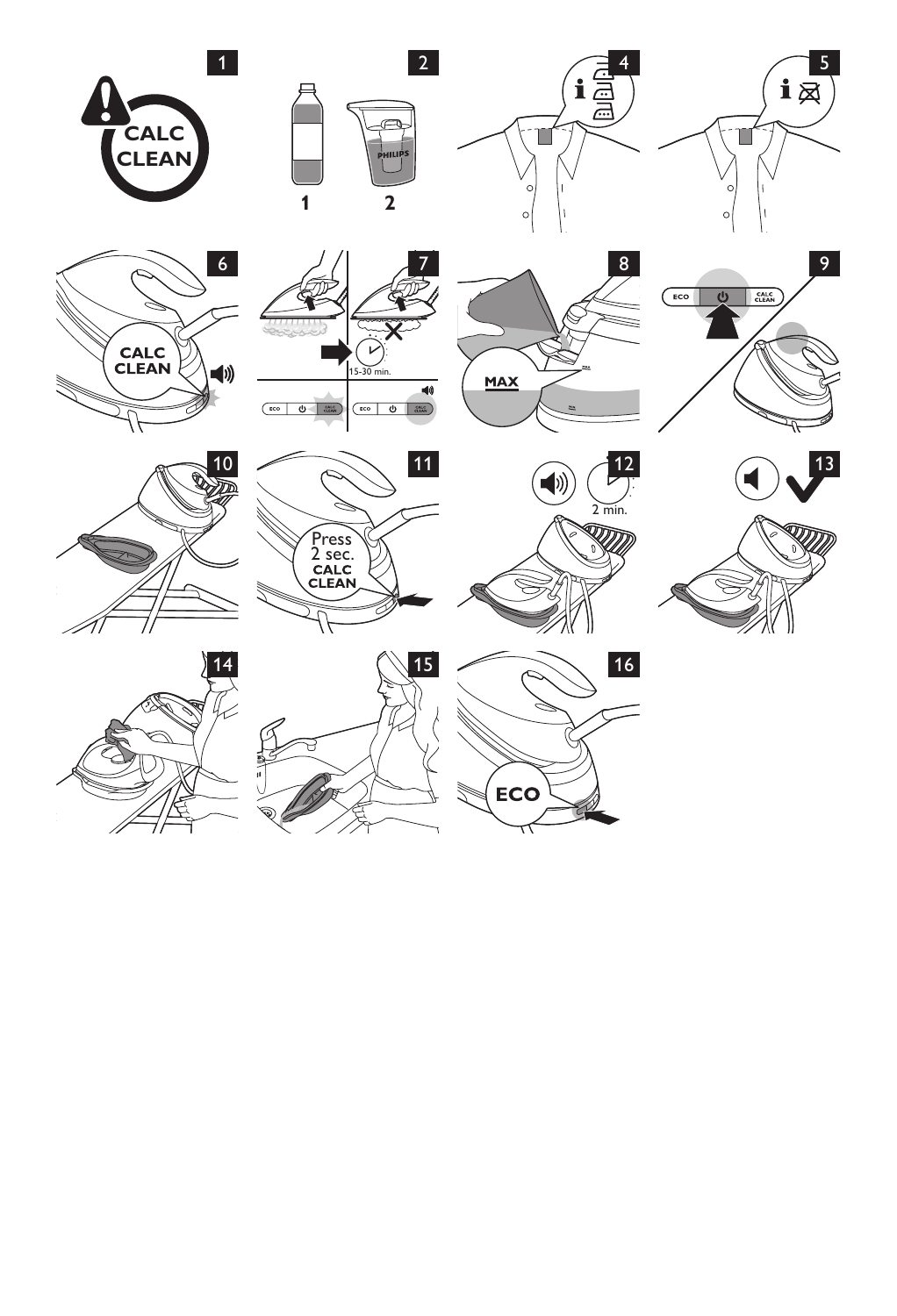